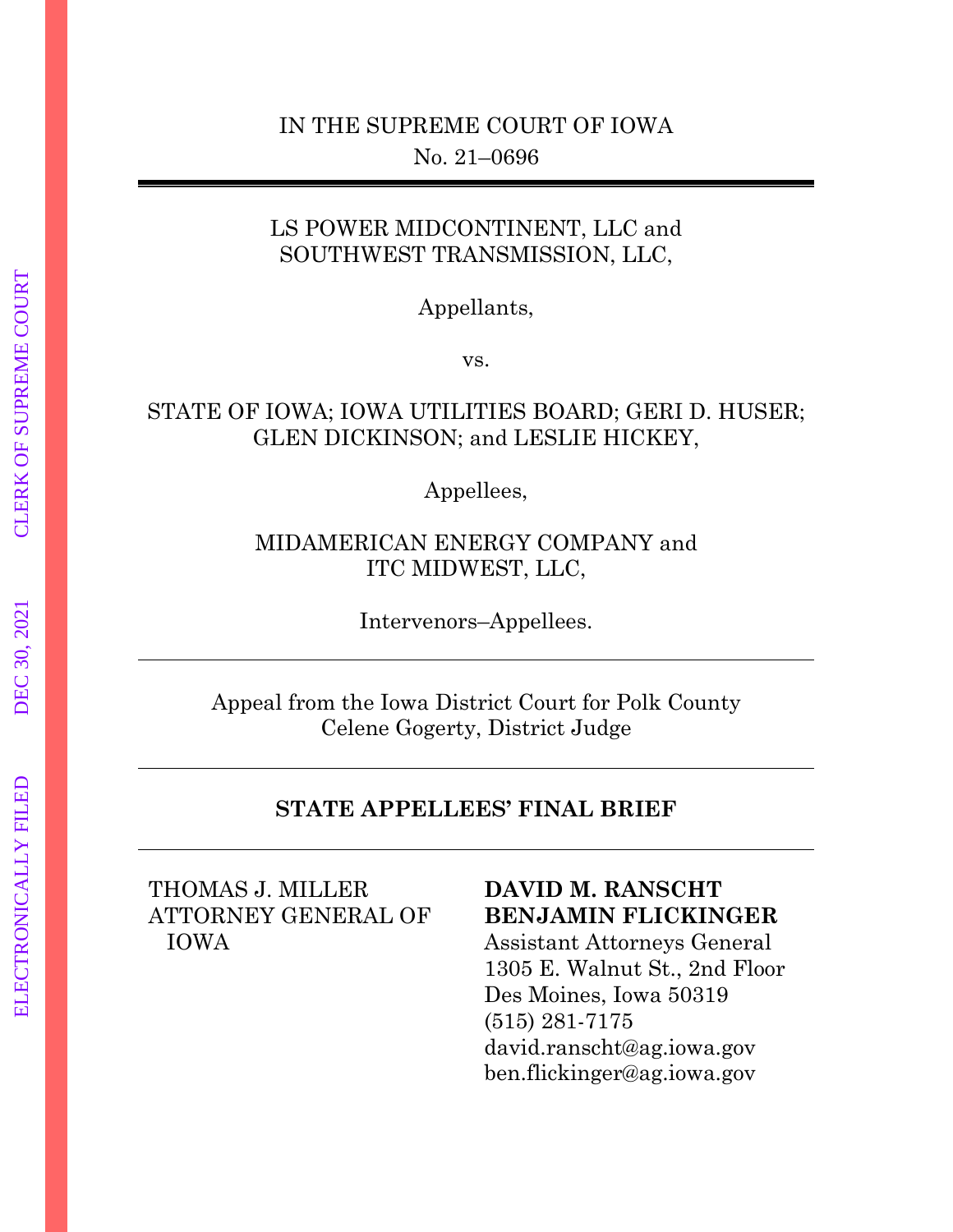# **TABLE OF CONTENTS**

| FACTUAL AND PROCEDURAL BACKGROUND  14                                                                                                                                                                                                   |
|-----------------------------------------------------------------------------------------------------------------------------------------------------------------------------------------------------------------------------------------|
|                                                                                                                                                                                                                                         |
| A hypothetical future electric transmission project is not<br>$I_{\cdot}$                                                                                                                                                               |
| A.<br>LS Power's fears about the statute's effect may never<br>materialize—which means there is no imminent, non-                                                                                                                       |
| Despite its theoretical possibility, no Iowa court has<br><b>B.</b><br>found an issue of great public importance and waived<br>standing—and regardless, the exception turns on legal<br>issues of importance rather than the facts of a |
| II. Apart from standing, the ripeness doctrine also justifies                                                                                                                                                                           |
| III. Because the district court did not reach LS Power's request<br>for an injunction, this Court should not grant one for the                                                                                                          |
|                                                                                                                                                                                                                                         |
|                                                                                                                                                                                                                                         |
|                                                                                                                                                                                                                                         |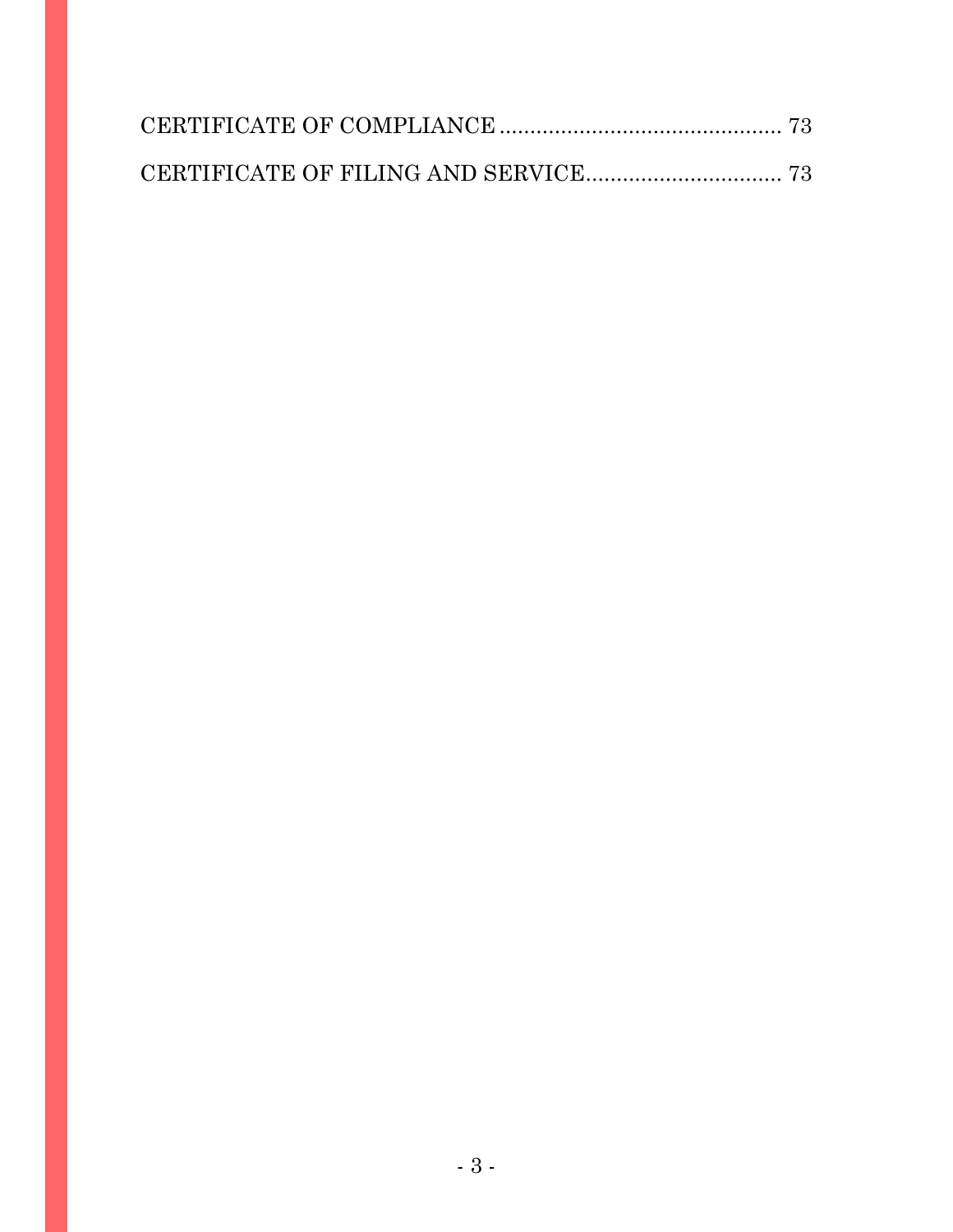# **TABLE OF AUTHORITIES**

## <span id="page-3-0"></span>**Cases**

| Abbott Labs. v. Gardner, 387 U.S. 136, 87 S. Ct. 1507 (1967) 56             |
|-----------------------------------------------------------------------------|
| Alons v. Iowa Dist. Ct., 698 N.W.2d 858 (Iowa 2005)  22, 23                 |
| Anderson Fin. Servs., LLC v. Miller, 769 N.W.2d 575 (Iowa                   |
| <i>Barnes v. Iowa Dep't of Transp.</i> , 385 N.W.2d 260 (Iowa 1986)  71     |
|                                                                             |
| <i>Berent v. City of Iowa City, 738 N.W.2d 193 &amp; n.1 (Iowa 2007) 70</i> |
| <i>Bormann v. Bd. of Supervisors, 584 N.W.2d 309 (Iowa 1998)</i> 41         |
| Citizens for Responsible Choices v. City of Shenandoah, 686                 |
| City of Council Bluffs v. Cain, 342 N.W.2d 810 (Iowa 1983) 29               |
|                                                                             |
| Clark v. Iowa State Commerce Comm'n, 286 N.W.2d 208 (Iowa                   |
|                                                                             |
| <i>Covington v. Reynolds, No.</i> 19–1197 WL 4514691, at $*3$ (lowa         |
| De Stefano v. Apts. Downtown, Inc., 879 N.W.2d 155 (Iowa                    |
| Dickey v. Iowa Ethics & Campaign Disclosure Bd., 943 N.W.2d                 |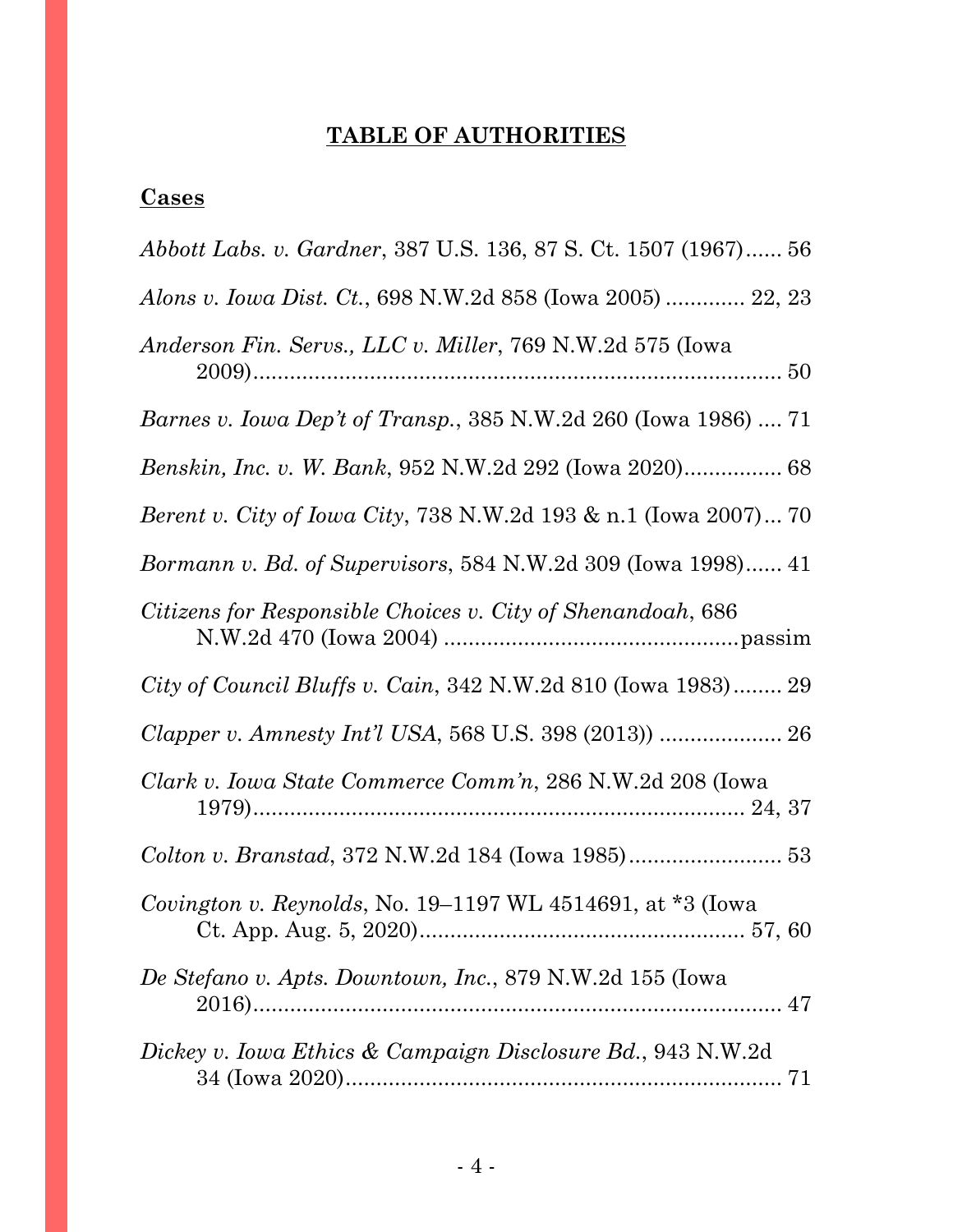| <i>Duff v. Reynolds, No.</i> 19–1789, 2020 WL 825983, at *3 (Iowa      |
|------------------------------------------------------------------------|
| DuTrac Cmty. Credit Union v. Hefel, 893 N.W.2d 282 (Iowa               |
| <i>Elview Constr. Co. v. N. Scott Cmty. Sch. Dist., 373 N.W.2d 138</i> |
|                                                                        |
|                                                                        |
| George v. Schultz, No. 11–0691, 2011 WL 6077561, at *2 (Iowa           |
|                                                                        |
| Gospel Assembly Church v. Iowa Dep't of Revenue, 368 N.W.2d            |
| Hawkeye Bancorp. v. Iowa Coll. Aid Comm'n, 360 N.W.2d 798              |
|                                                                        |
| <i>Horsfield Materials, Inc. v. City of Dyersville, 834 N.W.2d 444</i> |
| <i>In re Legislative Districting of General Assembly, 193 N.W.2d</i>   |
| Int'l Longshoremen's & Warehousemen's Union v. Boyd, 347               |
| Iowa Bankers Association v. Iowa Credit Union Dep't, 335               |
| Iowa Citizens for Cmty. Improvement v. State, 962 N.W.2d 780           |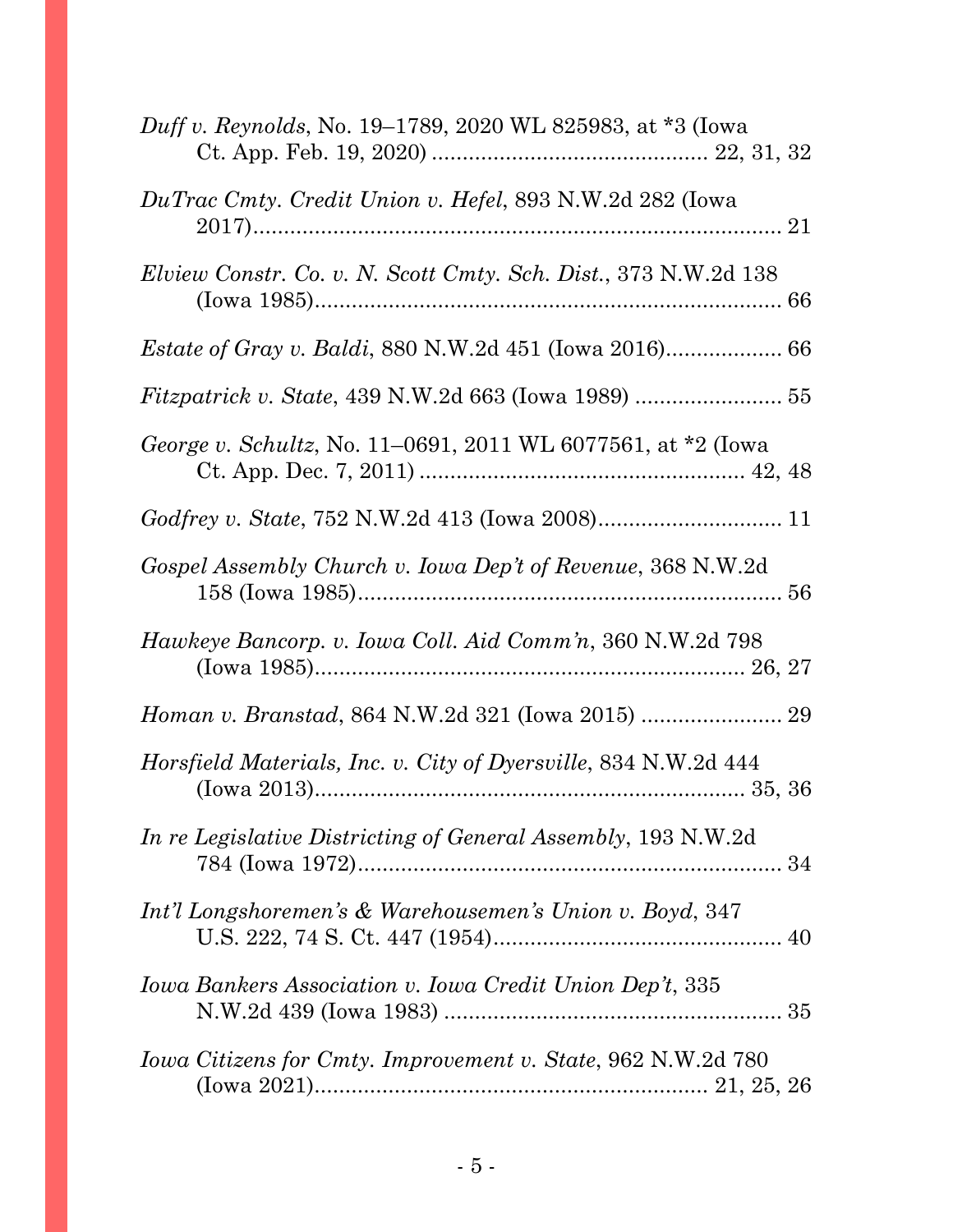| Iowa Coal Mining Co. v. Monroe Cty., 555 N.W.2d 418 (Iowa                                                                     |
|-------------------------------------------------------------------------------------------------------------------------------|
| Iowa-Ill. Gas & Elec. Co. v. Iowa State Commerce Comm'n                                                                       |
| Iowa-Ill. Gas & Elec. Co. v. Iowa State Commerce Comm'n                                                                       |
| <i>Jacobs v. Iowa Dep't of Transp.</i> , 887 N.W.2d 590 (Iowa 2016) 29                                                        |
| Junkins v. Branstad, 421 N.W.2d 130 (Iowa 1988)  69                                                                           |
| Katz Inv. Co. v. Lynch, 242 Iowa 640, 47 N.W.2d 800 (1951) 56                                                                 |
| Kline v. SouthGate Prop. Mgmt., LLC, 895 N.W.2d 429 (Iowa                                                                     |
| Kopecky v. Iowa Racing & Gaming Commission, 891 N.W.2d                                                                        |
| League of United Latin Am. Citizens v. Pate, 950 N.W.2d 204                                                                   |
| Lewis Consol. Sch. Dist. v. Johnston, 256 Iowa 236, 127                                                                       |
| LSP Transmission Holdings, LLC v. Fed. Energy Regulatory<br><i>Comm'n (LSP I)</i> , 700 F. App'x 1, 1–2 (D.C. Cir. 2017) (per |
| LSP Transmission Holdings, LLC v. Sieben (LSP II), 954 F.3d                                                                   |
| Lujan v. Defenders of Wildlife, 504 U.S. 555, 112 S. Ct. 2130                                                                 |
| <i>MGM Resorts Int'l v. Malloy, 861 F.3d 40 (2d Cir. 2017) </i> 32                                                            |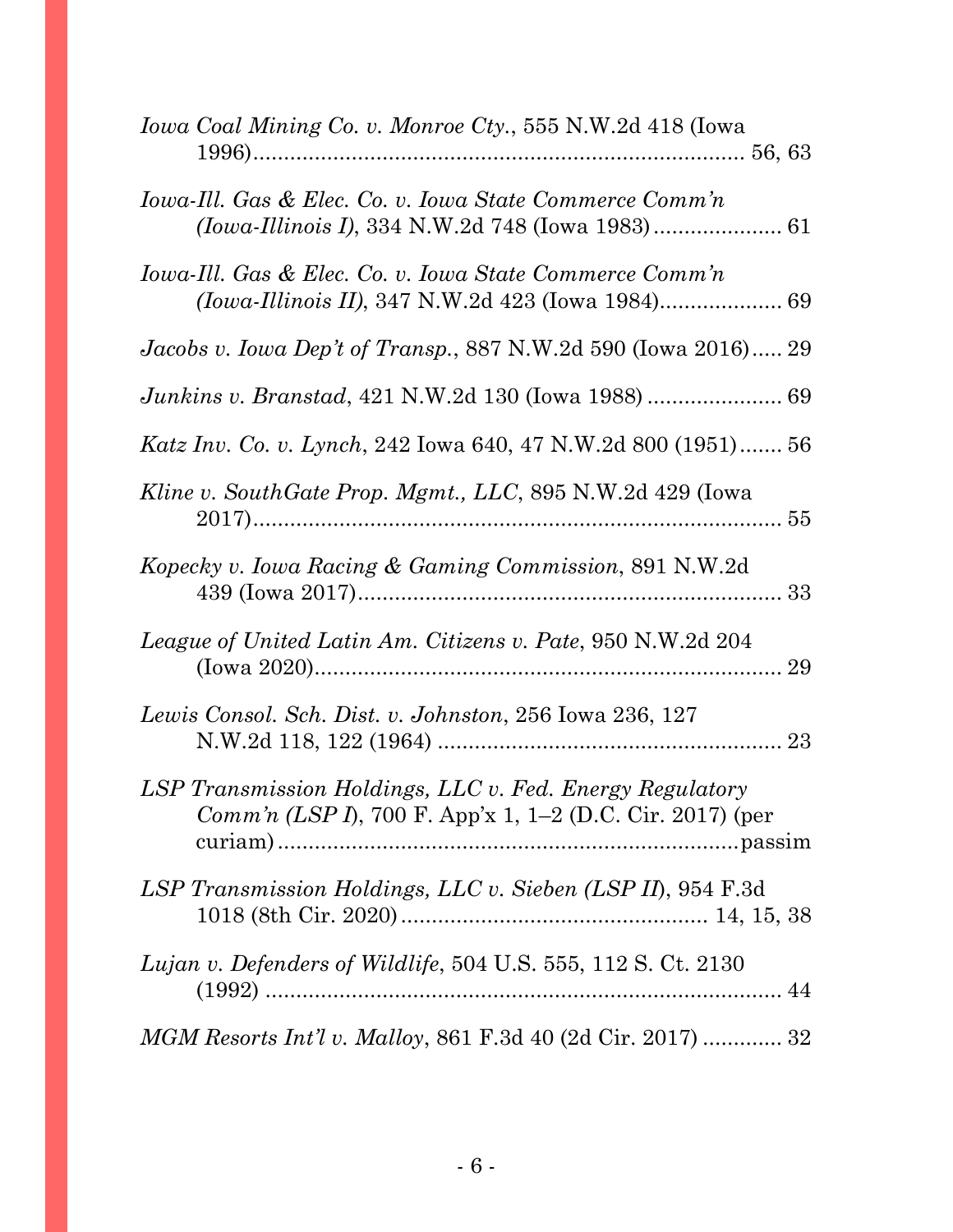| MISO Transmission Owners v. Fed. Energy Regulatory<br>Comm'n, 819 F.3d 329 (7th Cir. 2016)  12, 14                       |
|--------------------------------------------------------------------------------------------------------------------------|
|                                                                                                                          |
| N.Y. Reg'l Interconnect, Inc. v. Fed. Energy Regulatory<br>Comm'n, 634 F.3d 581 (D.C. Cir. 2011)  34, 39, 40             |
| <i>NextEra Energy Capital Holdings, Inc. v. Walker, No. 19-CV-</i><br>626-LY, 2020 WL 3580149, at *8 (W.D. Tex. Feb. 26, |
| Occidental Permian Ltd. v. Fed. Energy Regulatory Comm'n,                                                                |
| <i>Ostergren v. Iowa Dist. Ct., 863 N.W.2d 294 (Iowa 2015)  66</i>                                                       |
| Planned Parenthood of the Heartland, Inc. v. Reynolds, No. 21–                                                           |
| <i>Plowman v. Ft. Madison Cmty. Hosp.</i> , 896 N.W.2d 393 (Iowa                                                         |
| R.J. Reynolds Tobacco Co. v. U.S. Food & Drug Admin., 810                                                                |
|                                                                                                                          |
|                                                                                                                          |
| <i>Richards v. Iowa Dep't of Revenue &amp; Fin., 454 N.W.2d 573</i>                                                      |
|                                                                                                                          |
| <i>Rush v. Reynolds, No.</i> 19-1109, 2020 WL 825953, at *13 (lowa                                                       |
| Schlesinger v. Reservists Comm. to Stop the War, 418 U.S. 208,                                                           |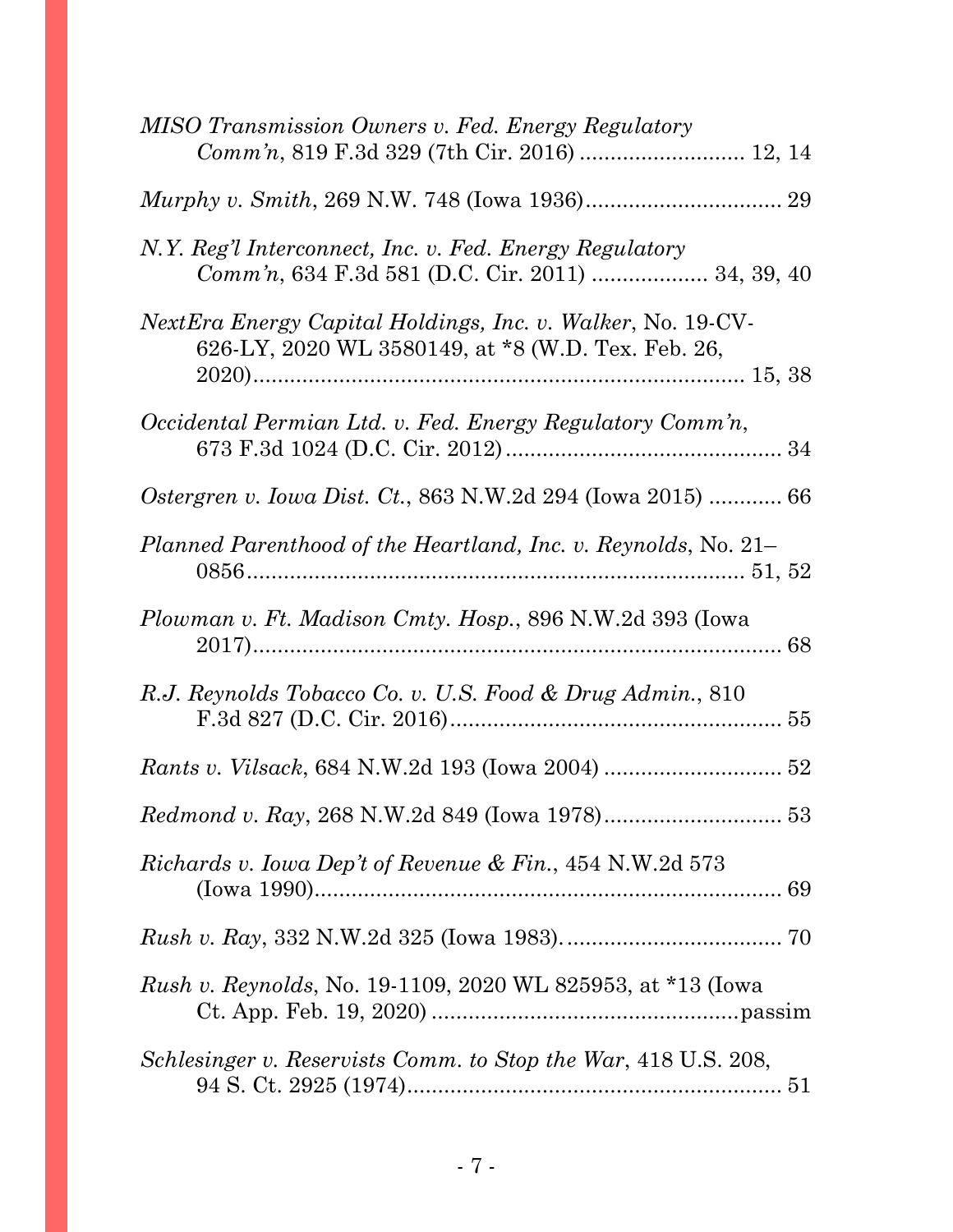| <i>Texas v. United States, 523 U.S. 296, 118 S. Ct. 1257 (1998) 63</i> |  |
|------------------------------------------------------------------------|--|
| UE Local 893/IUP v. State, 928 N.W.2d 51 (Iowa 2019)  68               |  |
| <i>Volusia Cty. Sch. Bd. v. Volusia Home Builders Ass'n, 946 So.</i>   |  |

## **Statutes**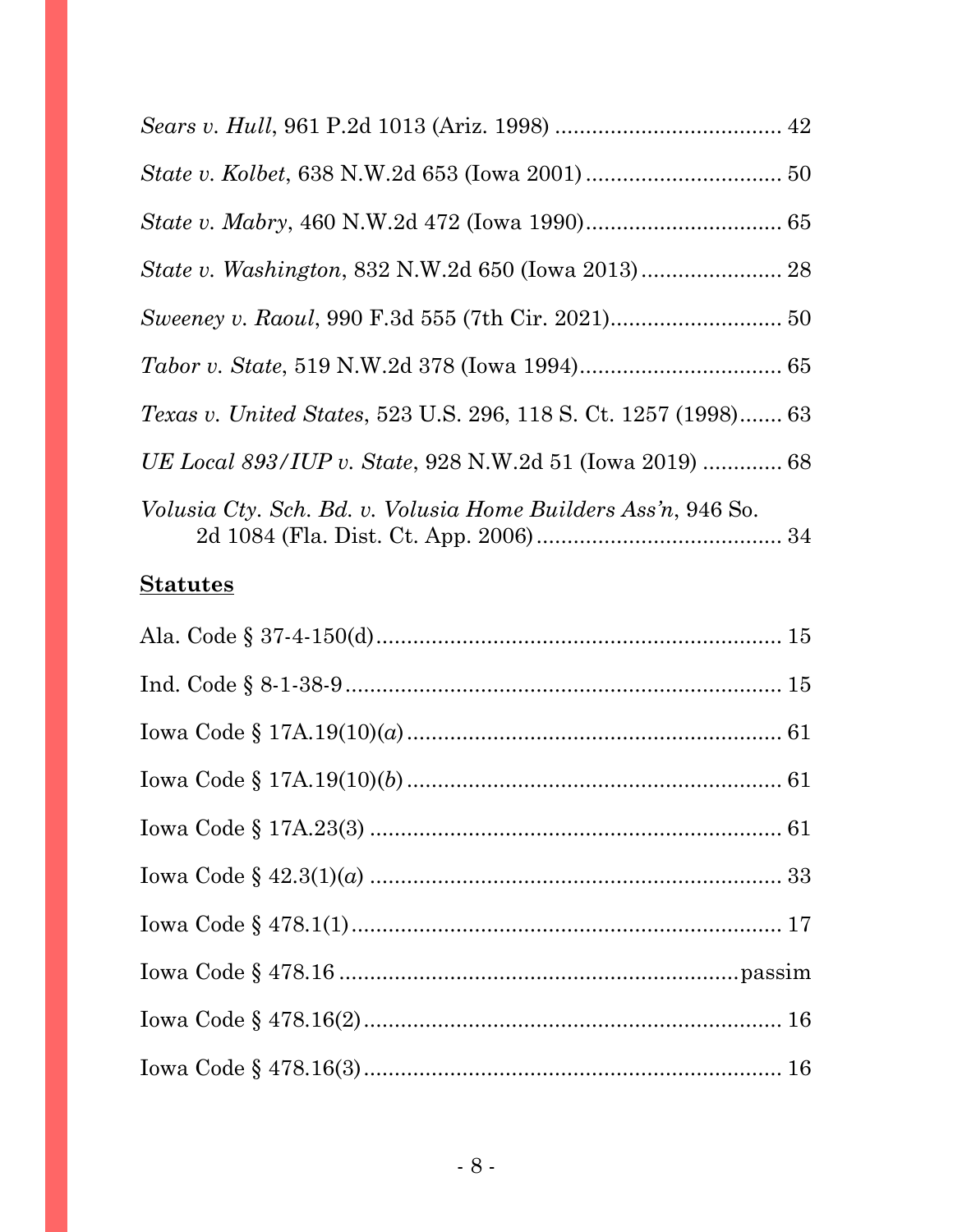# **Other Authorities**

| William Yost, Note, <i>Before a Bill Becomes a Law</i> — |  |
|----------------------------------------------------------|--|

# **Rules**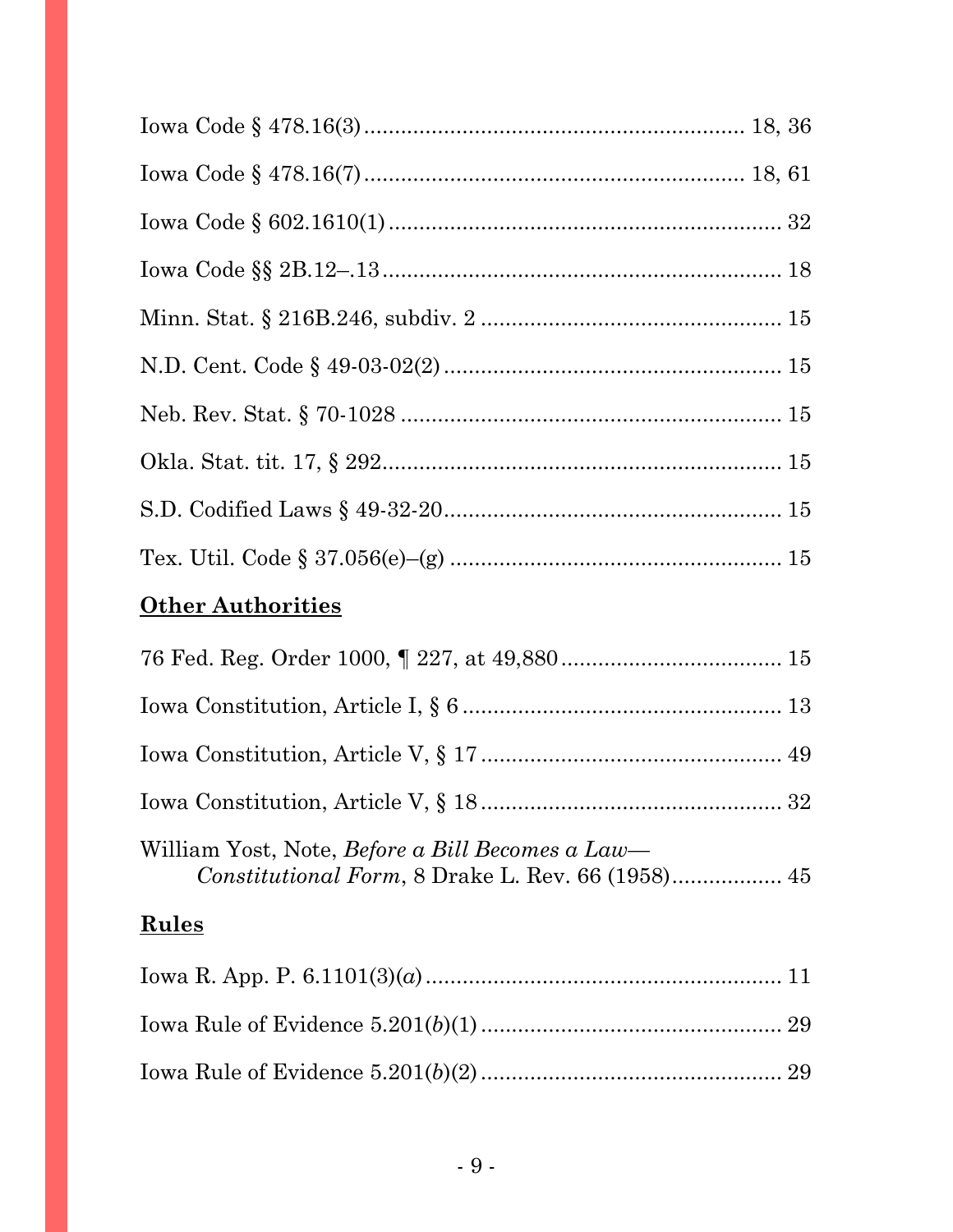### **ISSUES PRESENTED**

<span id="page-9-0"></span>**I. Does a plaintiff possess standing to challenge legislation addressing electric transmission projects when no specific electric transmission project is planned, announced, or underway?**

Important cases: *Citizens for Responsible Choices v. City of Shenandoah*, 686 N.W.2d 470 (Iowa 2004) *Godfrey v. State*, 752 N.W.2d 413 (Iowa 2008) *Rush v. Reynolds*, No. 19–1109, 2020 WL 825953 (Iowa Ct. App. Feb. 19, 2020) *LSP Transmission Holdings, LLC v. Fed. Energy Regulatory Comm'n*, 700 F. App'x 1 (D.C. Cir. 2017) (per curiam)

## **II. Even if anticipated future competitive effect confers standing, is a lawsuit ripe before that anticipated competitive effect materializes?**

Important cases:

*Citizens for Responsible Choices v. City of Shenandoah*, 686 N.W.2d 470 (Iowa 2004)

*Gospel Assembly Church v. Iowa Dep't of Revenue*, 368 N.W.2d 158 (Iowa 1985) *Covington v. Reynolds*, No. 19–1197, 2020 WL 4514691

(Iowa Ct. App. Aug. 5, 2020)

**III. When a district court grants a motion to dismiss and thus does not reach any other issues, should an appellate court decide the merits of the unaddressed issues?**

Important cases: *Iowa-Ill. Gas & Elec. Co. v. Iowa State Commerce Comm'n*, 347 N.W.2d 423 (Iowa 1984) *Berent v. City of Iowa City*, 738 N.W.2d 193 (Iowa 2007)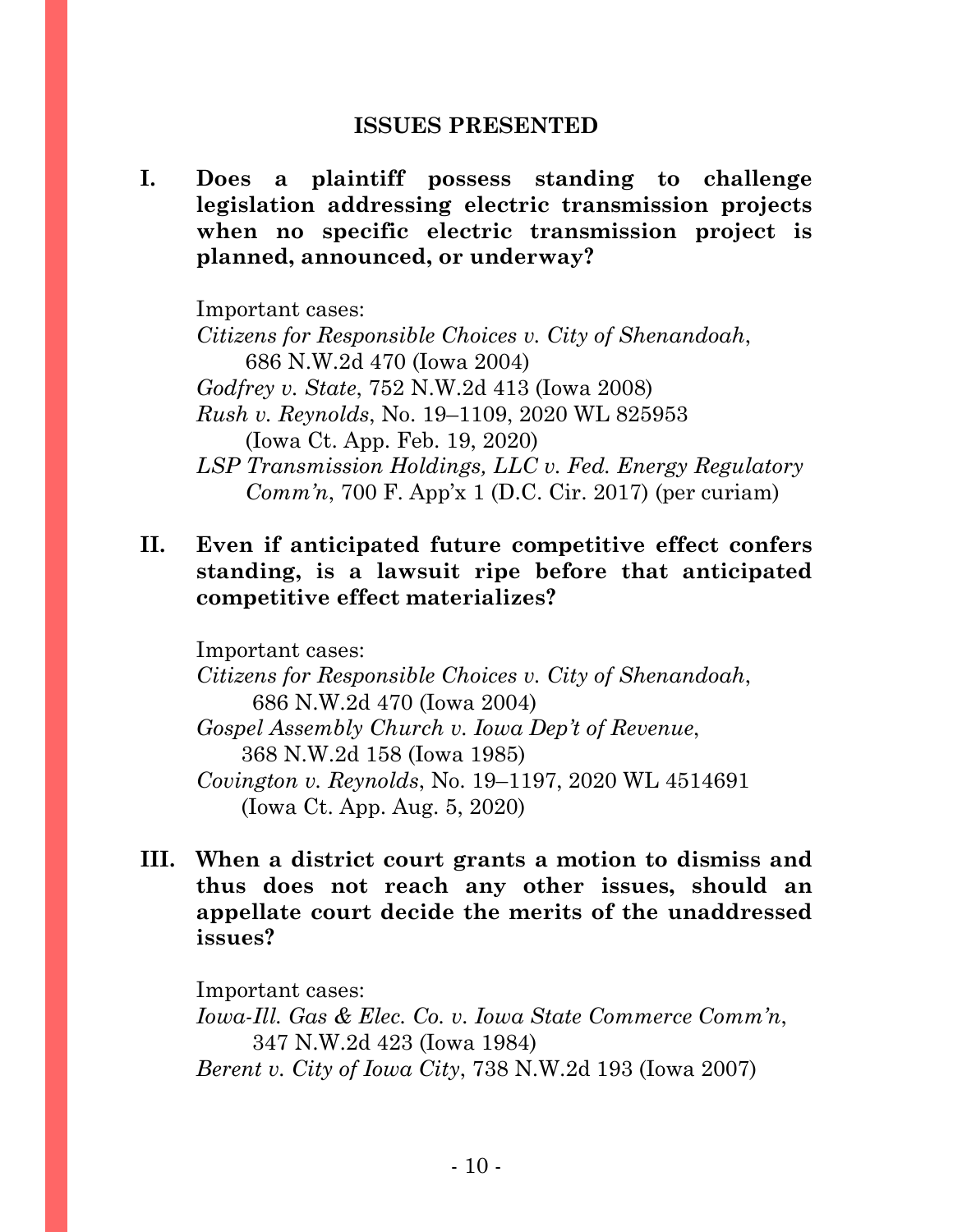### **ROUTING STATEMENT**

<span id="page-10-0"></span>The district court concluded Appellants LS Power Midcontinent, LLC and Southwest Transmission, LLC (collectively "LS Power") lack standing. Principles of standing are well established and reflect the Court's preference to "refuse to decide disputes presented in a lawsuit when the party asserting an issue is not properly situated to seek an adjudication." *Godfrey v. State*, 752 N.W.2d 413, 417 (Iowa 2008). Therefore, on the question whether LS Power has standing and, alternatively, whether the Court should waive standing, the State Appellees recommend transfer to the court of appeals. *See* Iowa R. App. P.  $6.1101(3)(a)$ ; *Rush v. Reynolds*, No. 19-1109, 2020 WL 825953, at \*13 (Iowa Ct. App. Feb. 19, 2020) ("[N]o Iowa appellate case has ever waived traditional standing requirements because of an issue of great public importance.").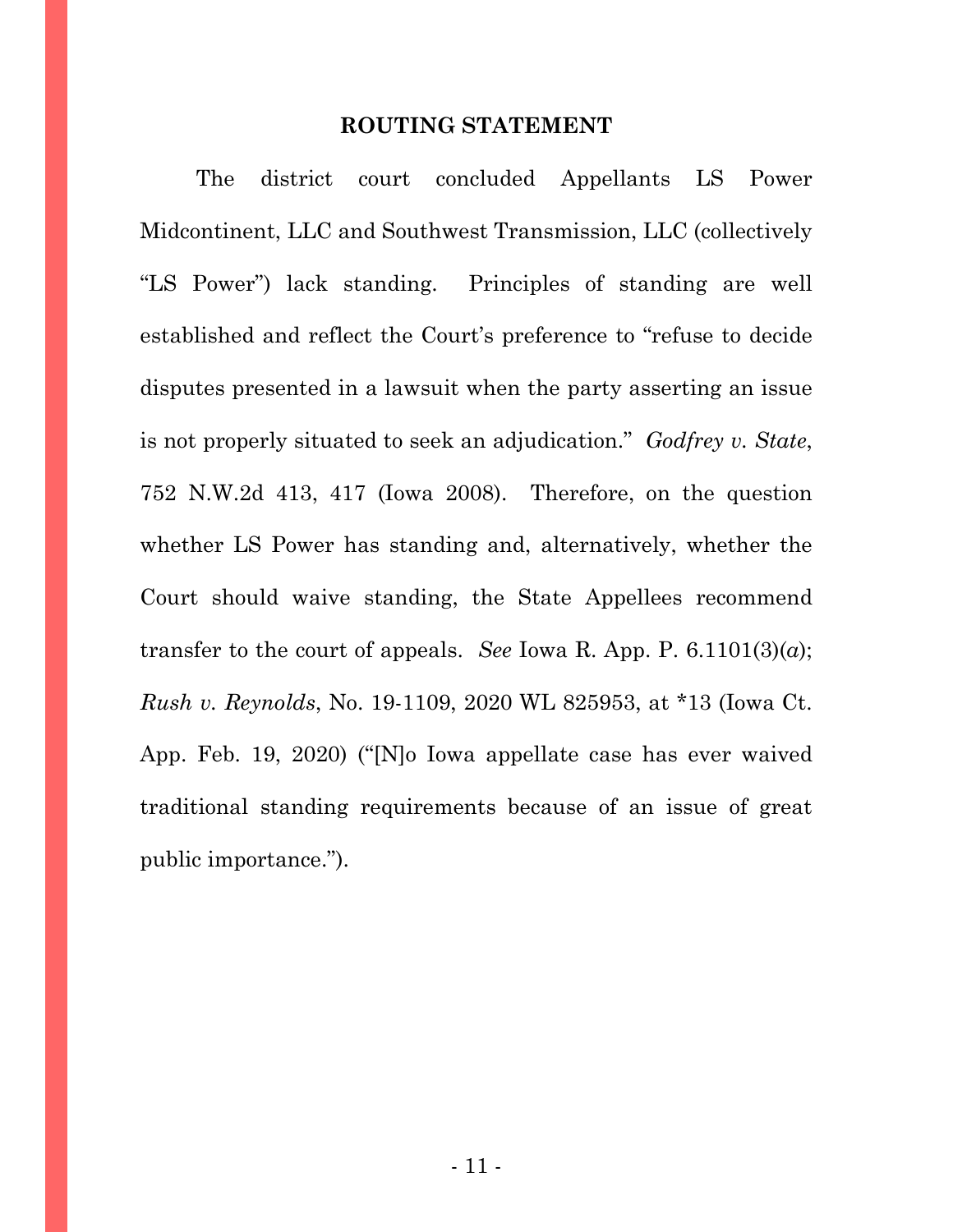### **STATEMENT OF THE CASE**

<span id="page-11-0"></span>Iowa Code section 478.16 addresses part of the process for construction, ownership, and maintenance of future electric transmission lines or projects in Iowa. The process involves multiple levels of oversight and regulation and includes both the state-level Iowa Utilities Board (IUB) and the Federal Energy Regulatory Commission (FERC).

However, for this specific appeal, the exact interplay between the various parts of the regulatory framework for electric transmission projects is not dispositive. Rather, the issue on appeal is whether LS Power has standing to bring this lawsuit at all.

LS Power "is a transmission company that would like to compete with . . . incumbent transmission companies to build [transmission] projects." *MISO Transmission Owners v. Fed. Energy Regulatory Comm'n*, 819 F.3d 329, 335 (7th Cir. 2016). However, LS Power contends section 478.16 will prevent it from building a future electric transmission project in Iowa because the statute grants incumbent electric transmission owners a right of first refusal (ROFR) for new projects that connect to existing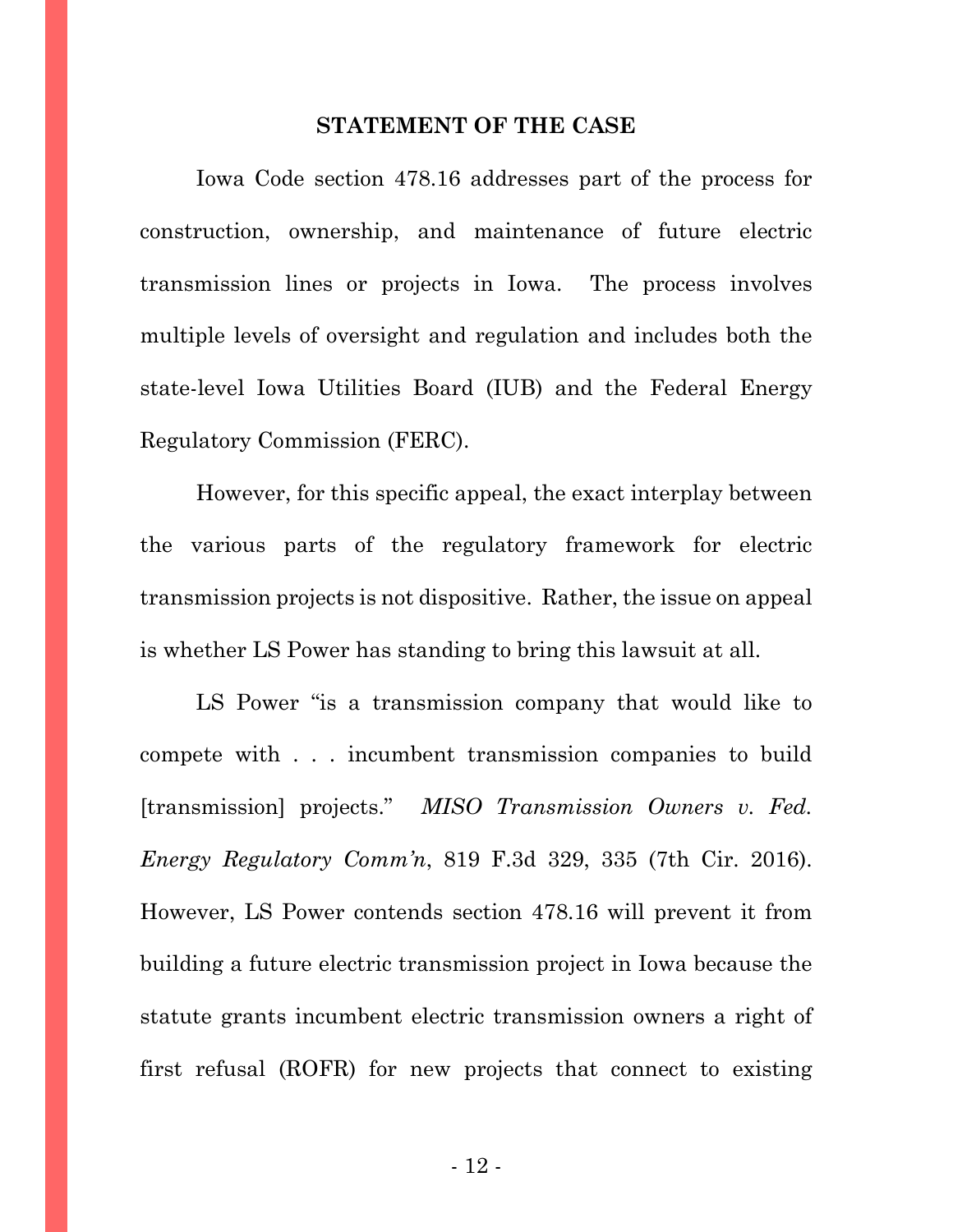facilities. Accordingly, LS Power seeks to invalidate section 478.16 by attacking the 2020 session law that enacted it.

LS Power raised three constitutional grounds on which it asked the district court to invalidate section 478.16: the singlesubject clause found in article III, section 29 of the Iowa Constitution; the related title clause also found in article III, section 29; and the equality clause found in article I, section 6. LS Power also sought a temporary injunction blocking the enforcement or operation of section 478.16 while the litigation proceeded.

However, the district court did not reach the constitutional merits. Instead, it granted the State Appellees' motion to dismiss and found LS Power lacked standing because any injury caused by the substantive operation of section 478.16 was speculative and hypothetical. The district court found no indication that "a specific project is planned, when such a project may arise, or that Plaintiffs have been denied such a project." (Dist. Ct. Ruling at 3.) It therefore did not reach the request for injunction. The conclusion that LS Power lacks standing—and not the wisdom of the underlying statute—is what the Court must now review on appeal.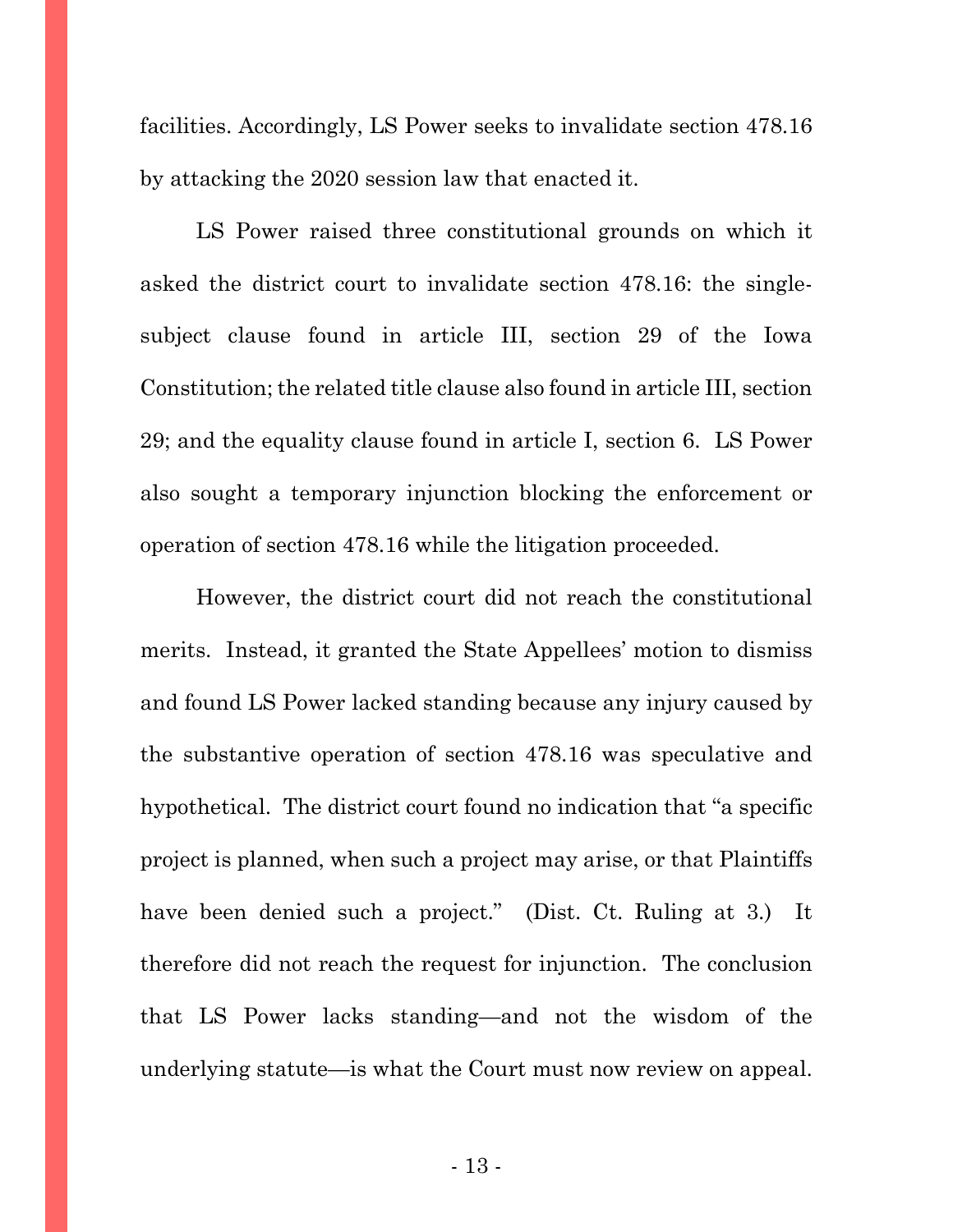#### **FACTUAL AND PROCEDURAL BACKGROUND**

<span id="page-13-0"></span>Approximately a decade ago, FERC issued "Order 1000," which one court characterized as overhauling FERC's "rules governing the planning and development of electric transmission." *LSP Transmission Holdings, LLC v. Fed. Energy Regulatory Comm'n (LSP I)*, 700 F. App'x 1, 1–2 (D.C. Cir. 2017) (per curiam); *see generally Transmission Planning and Cost Allocation by Transmission Owning and Operating Public Utilities*, Order No. 1000, 76 Fed. Reg. 49,842 (Aug. 11, 2011). Order 1000 eliminated federal ROFRs, which in context provided the "rights to have a first crack at constructing an electricity transmission project." *MISO Transmission Owners*, 819 F.3d at 331; *see also LSP Transmission Holdings, LLC v. Sieben (LSP II*), 954 F.3d 1018, 1023 (8th Cir. 2020) (noting that before Order 1000, a federal ROFR meant "incumbents held priority status in choosing to construct new electric transmission lines"). But although Order 1000 eliminated *federal* ROFRs, it anticipated *state* ROFRs and was expressly intended not "to limit, preempt, or otherwise affect state or local laws or regulations with respect to construction of transmission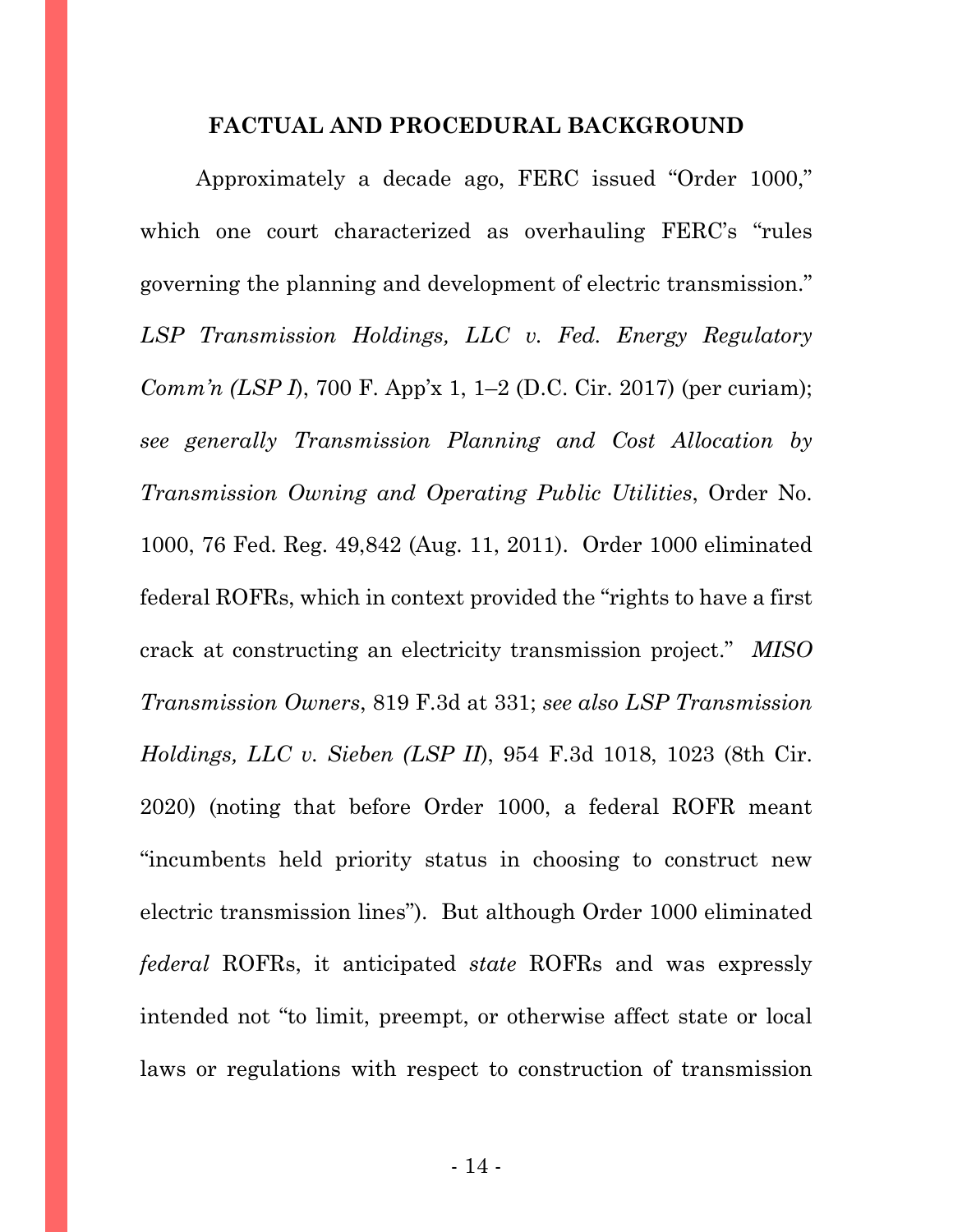facilities." Order 1000, ¶ 227, 76 Fed. Reg. at 49,880; *see also MISO Transmission Owners*, 819 F.3d at 336. Accordingly, "in response to Order 1000," several states "enacted a state statutory ROFR" to restore or continue the state of affairs preceding Order 1000. *LSP II*, 954 F.3d at 1024. The Iowa legislature enacted a ROFR in Iowa Code section 478.16.[1](#page-14-0)

Other participants in this appeal—LS Power; intervenors MidAmerican Energy Company and ITC Midwest, LLC; and even amici Resale Power Group of Iowa and MISO Transmission Customers—provide additional context, background, and detail about the process and framework for electric transmission project planning, approval, and regulation. Understanding the deeper

<span id="page-14-0"></span><sup>1</sup> Other states with statutory ROFRs for electric transmission projects include Alabama, Indiana, Minnesota, Nebraska, North Dakota, Oklahoma, South Dakota, and Texas. *See* Ala. Code § 37- 4-150(d); Ind. Code § 8-1-38-9; Minn. Stat. § 216B.246, subdiv. 2; Neb. Rev. Stat. § 70-1028; N.D. Cent. Code § 49-03-02(2); Okla. Stat. tit. 17, § 292; S.D. Codified Laws § 49-32-20; Tex. Util. Code  $§ 37.056(e)$  –(g). Two of those statutes have survived different constitutional challenges brought in the corresponding states. *See LSP II*, 954 F.3d at 1022–23 (rejecting a dormant commerce clause challenge to Minnesota's statutory ROFR); *NextEra Energy Capital Holdings, Inc. v. Walker*, No. 19-CV-626-LY, 2020 WL 3580149, at \*8 (W.D. Tex. Feb. 26, 2020) (dismissing a dormant commerce clause challenge to Texas's statutory ROFR).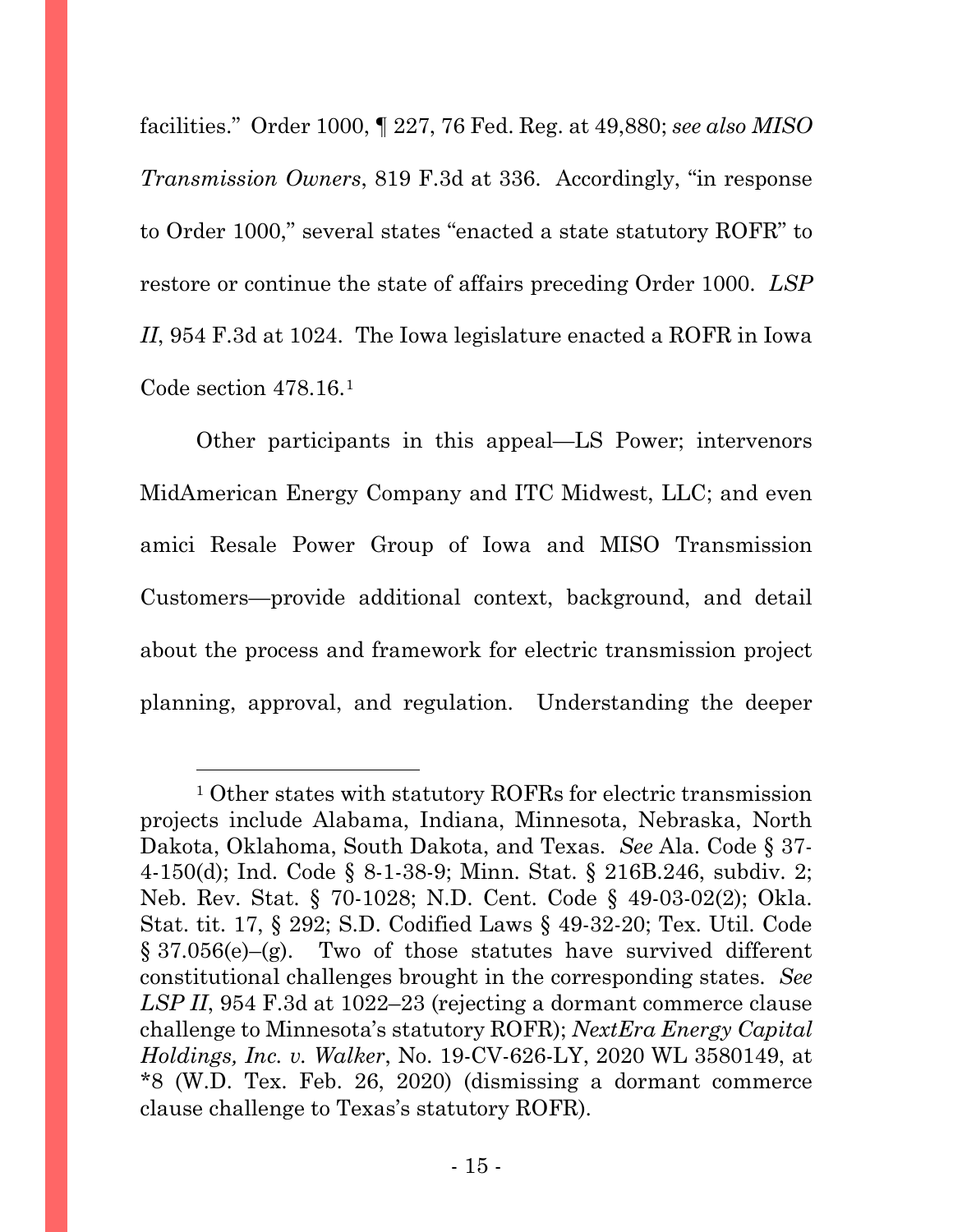background and context is assuredly helpful, but this case nevertheless boils down to the substantive operation of section 478.16. That section establishes that "[a]n incumbent electric transmission owner has the right to construct, own, and maintain an electric transmission line that has been approved for construction . . . and which connects to an electric transmission facility owned by the incumbent." Iowa Code § 478.16(2); *see also id.* § 478.16(1)(*c*) (defining "incumbent electric transmission owner"). If an electric transmission line is approved for construction, an incumbent electric transmission owner has ninety days to give written notice to IUB whether it intends "to construct, own, and maintain the electric transmission line." *Id.* § 478.16(3). If the incumbent declines to construct the new line—in other words, does not exercise its statutory ROFR—IUB "may determine whether another person may construct the electric transmission line." *Id.*

LS Power filed this lawsuit challenging section 478.16 a few months after the statute's passage. (LS Power Br. at 38.) LS Power sought to invalidate the law on three constitutional grounds, two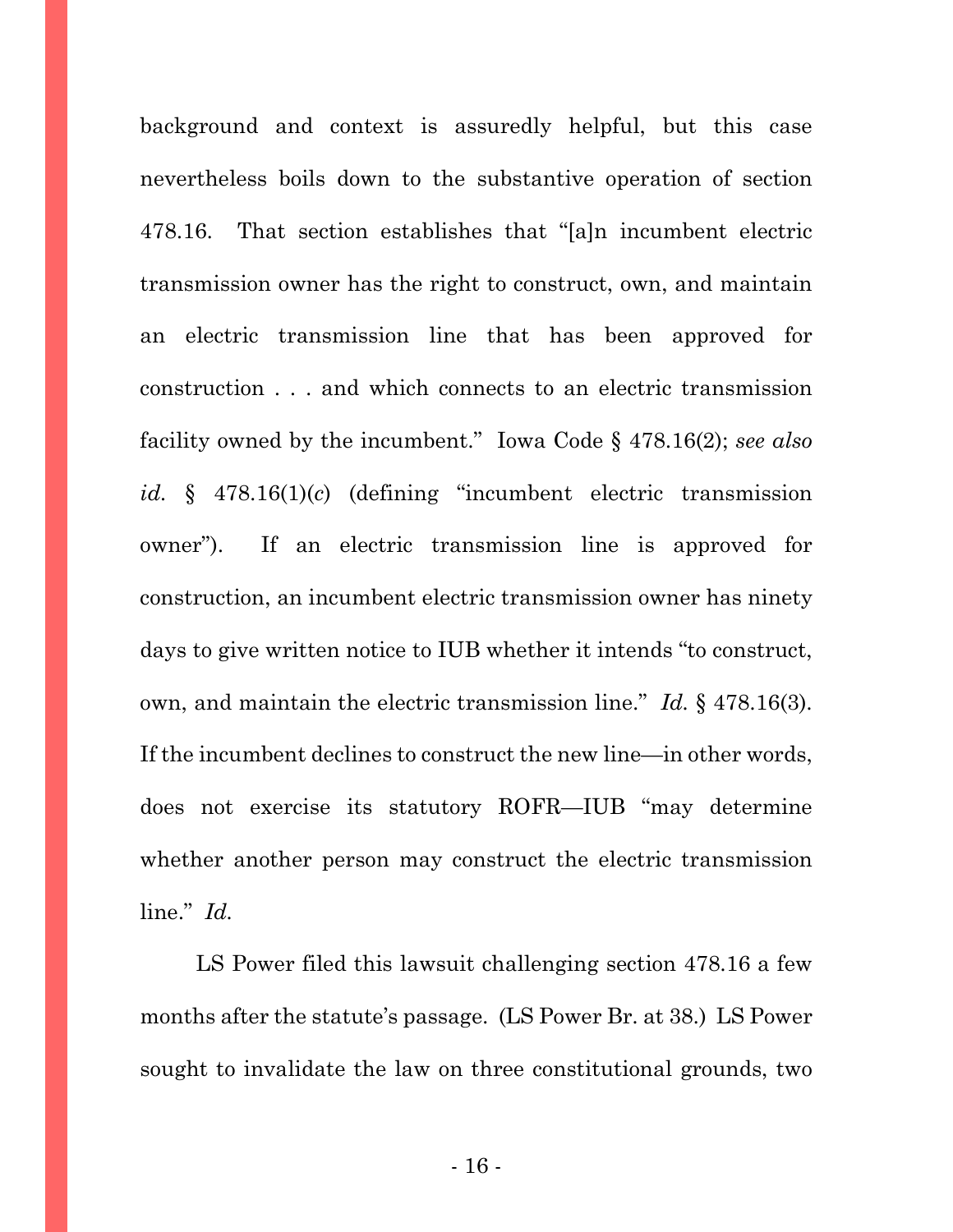procedural (the claims under article III, section 29 of the Iowa Constitution) and one substantive (the claim under article I, section 6). (Petition ¶¶ 36–53, Appendix [App.] at 0015–17.) The procedural claims alleged unconstitutional defects in the legislative process leading to the enactment. (Petition ¶¶ 36–45, App. 0015– 16.) The substantive claim alleged differential treatment, without a rational basis, caused by the operation of section 478.16. (Petition ¶¶ 48–53, App. 0017.) LS Power asked the district court to declare section 478.16 unconstitutional and enjoin its publication, operation, and enforcement. (Petition at 8–9, App. 0016–17.)

However, LS Power sued more defendants than just the State. It also sued IUB; Geri Huser, the IUB Chair; and Glen Dickinson and Leslie Hickey, who are employed in the Legislative Services Agency (LSA).<sup>2</sup> IUB, and by extension Huser, administer chapter 478, including section 478.16. *See* Iowa Code § 478.1(1) (requiring electric transmission operators to procure a franchise "from the utilities board within the utilities division of the department of

<span id="page-16-0"></span><sup>2</sup> For simplicity, this brief refers to all Defendants collectively as "the State."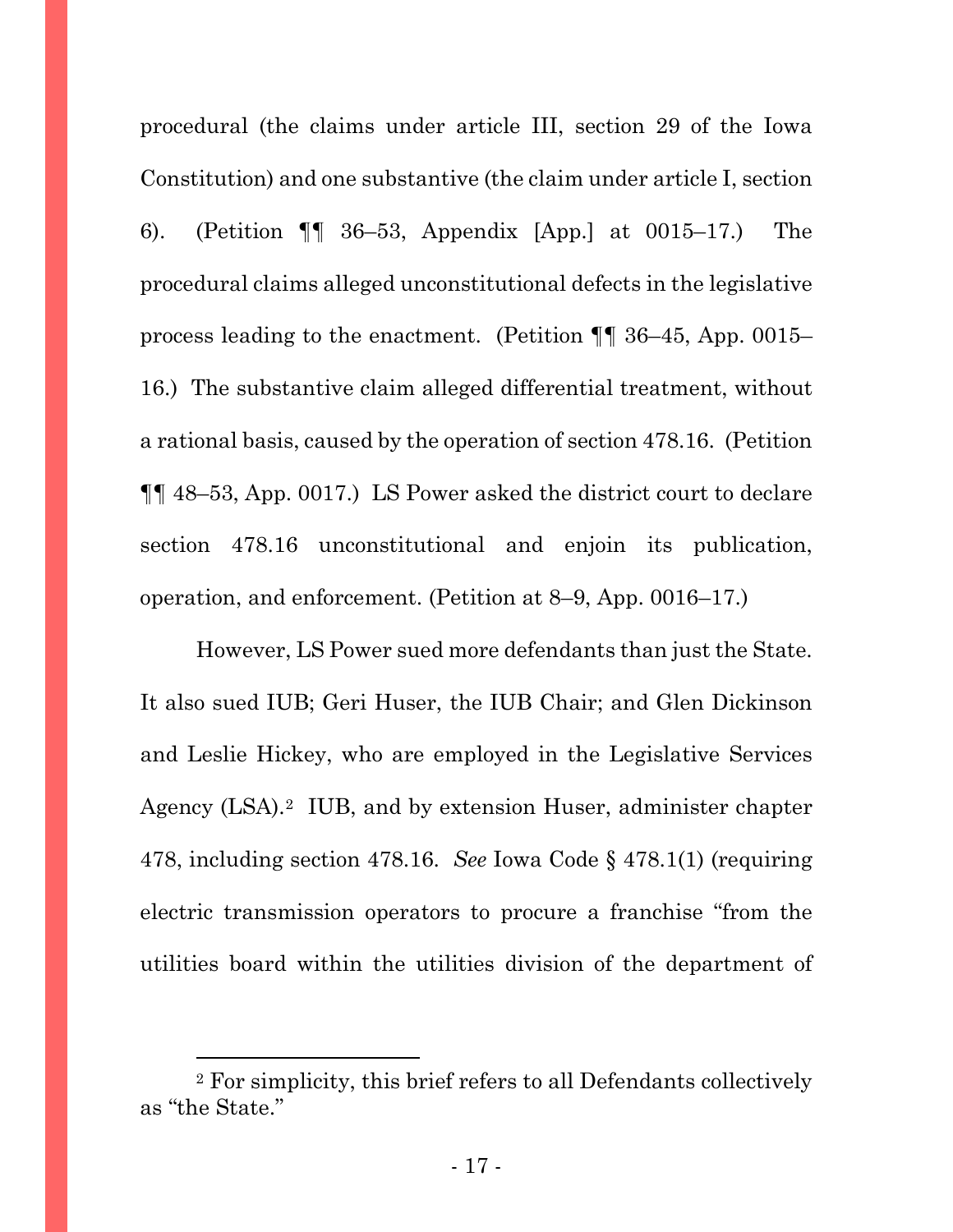commerce"). (Petition ¶ 2, Appendix [App.] at 0009.) Against IUB and Huser, LS Power sought to enjoin (1) enforcement of the statute, (2) any application of the statute in franchise proceedings, and (3) future rulemaking implementing the statute. (LS Power Br. in Support of Temporary Injunction at 37, App. 0058.) *See id.* §§ 478.16(3) (providing that new electric transmission projects "shall follow the applicable franchise requirements"), 478.16(7) (requiring IUB to adopt rules to implement the statute).

LSA is responsible for codifying and publishing the Iowa Code. (Petition ¶¶ 4–5.) *See* Iowa Code §§ 2B.12–.13 (setting forth required contents of each Iowa Code edition, as well as editorial powers and duties). Against Dickinson and Hickey, LS Power sought "an injunction to cease and desist in publication." (LS Power Resistance to Motion to Dismiss at 35, App. 0272.)[3](#page-17-0)

<span id="page-17-0"></span><sup>3</sup> As a practical matter, Dickinson and Hickey are now unnecessary defendants given the district court's ruling and the passage of time. The district court did not issue any injunction, and since that time, codification and publication occurred as planned. Thus, the only request for relief against Dickinson and Hickey is now moot. The State raised this point in its response to LS Power's motion to reconsider (State Response to Plaintiffs' Motion to Reconsider, ¶ 10), but the district court understandably did not address it.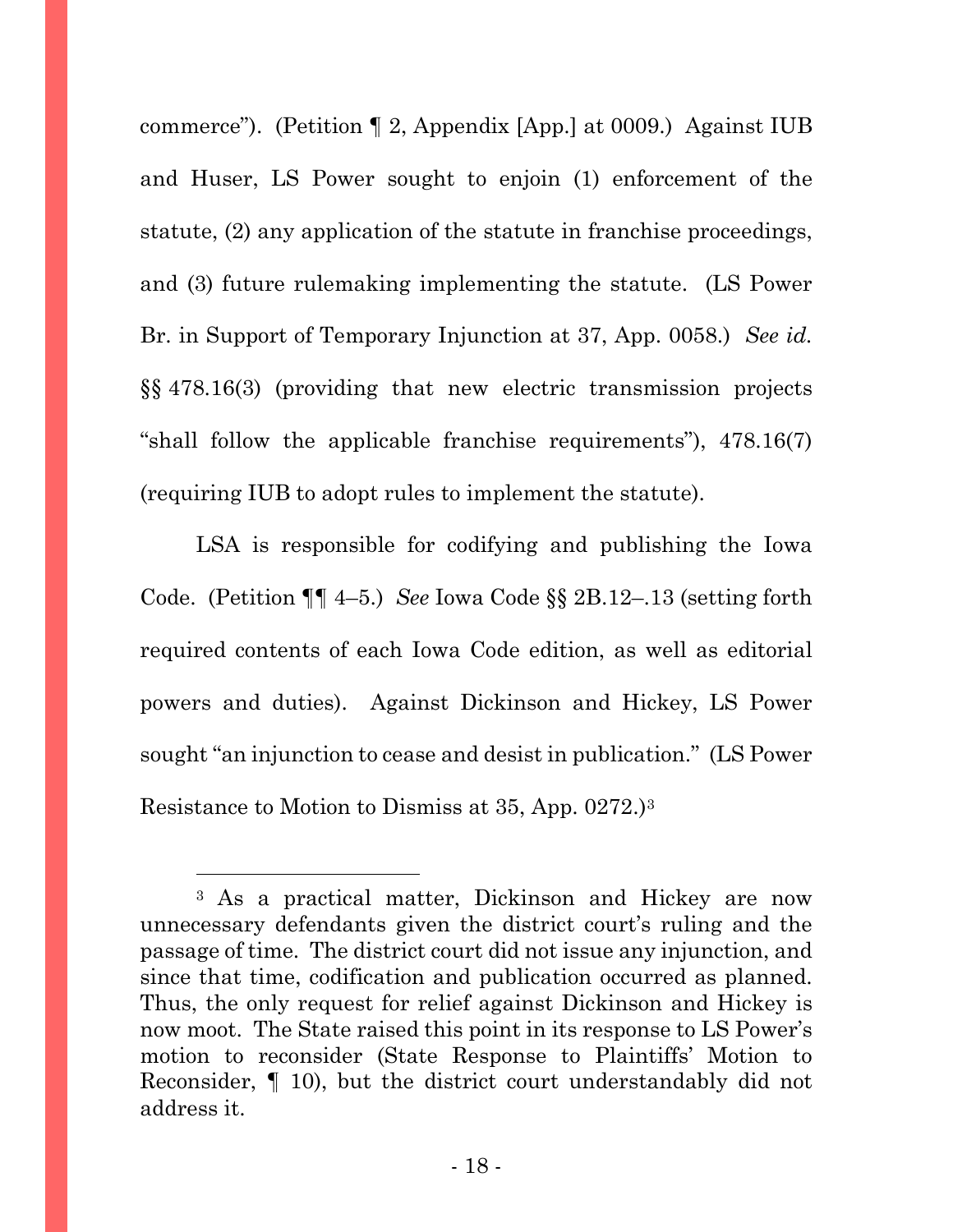After LS Power filed its petition and accomplished service, motion practice began. First, LS Power filed a motion seeking an emergency temporary injunction against (1) the Code publication process; (2) any future action by IUB, and (3) section 478.16 itself. (LS Power Motion for Temporary Injunction, App. 0020.) Three days later, the State moved to dismiss. (State Motion to Dismiss, App. 0201–22.) The State contended LS Power lacked standing because it pled only hypothetical and speculative injuries, and alternatively contended LS Power's claims were not ripe because no specific Iowa electric transmission project (that would be subject to the ROFR) had been identified. (State Motion to Dismiss at 2–3, App. 0202–03.)

While those motions were pending, two companies— MidAmerican Energy Company and ITC Midwest, LLC—sought to intervene as Defendants and join the motion to dismiss. The district court granted both applications to intervene and set a separate hearing on the dueling motion for injunction (by LS Power) and motion to dismiss (by the State). (1/11/21 Intervention Order, App. 0848; 1/21/21 Order Setting Hearing.) Following that later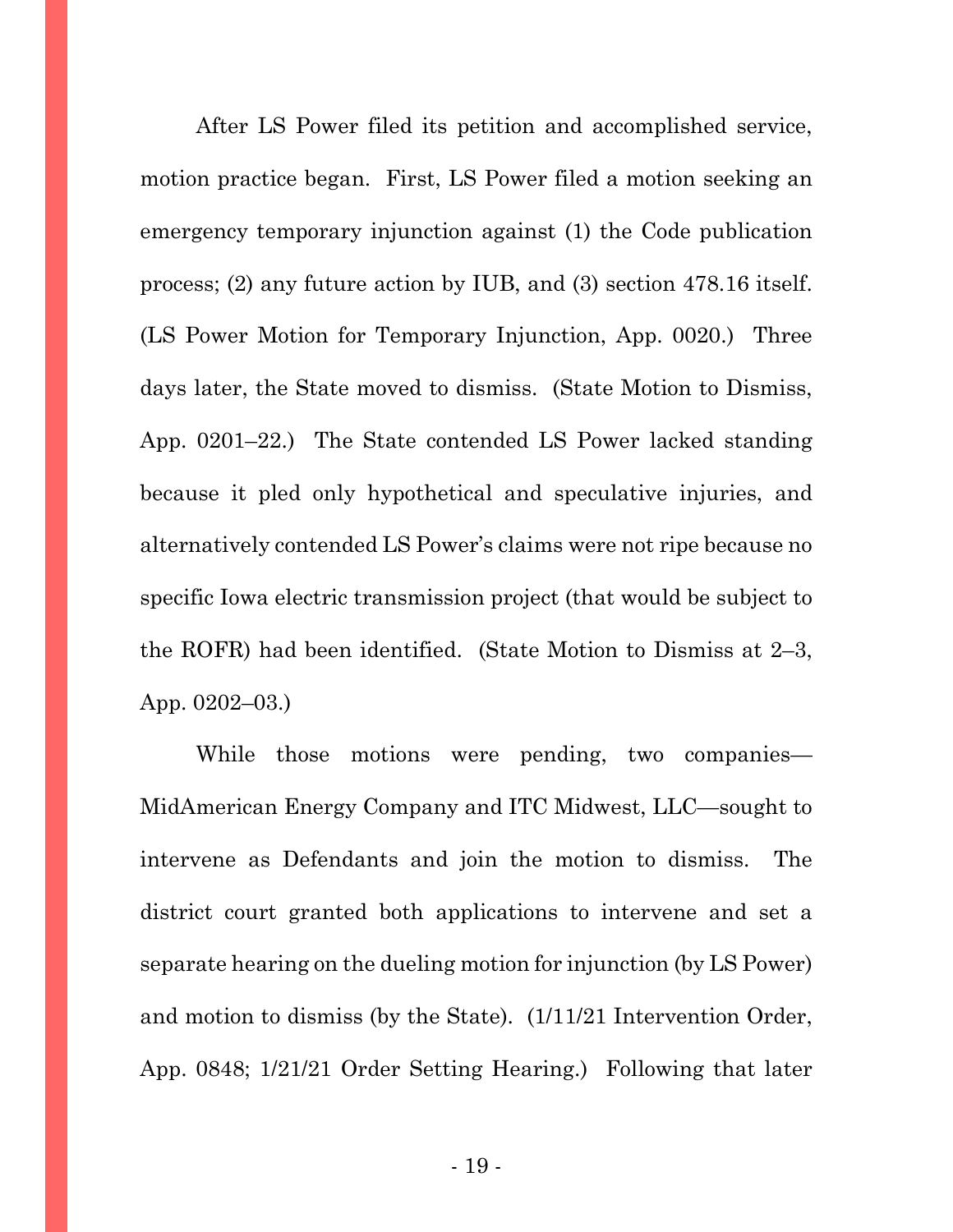hearing, the district court granted the motion to dismiss, finding LS Power lacked standing. (Dist. Ct. Ruling at 3, App. 1002.) The district court relied on *LSP I*, where a federal court found a plaintiff lacked standing when it "identified no specific project" that had been approved *and* awarded to an incumbent. *LSP I*, 700 F. App'x at 2. (Dist. Ct. Ruling at 2–3, App. 1001–02.) And the district court further concluded an allegedly insufficient "ability to participate in the legislative process and to marshal public opposition" to the ROFR were generalized grievances that do not separately confer standing. (Dist. Ct. Ruling at 3, App. 1002.) Because those rulings were dispositive, the court did not reach "the remaining issues," such as other grounds for dismissal and LS Power's request for a temporary injunction. (Dist. Ct. Ruling at 3, App. 1002.)

LS Power moved for reconsideration, asking the district court both to reconsider its ruling and to address the great-publicimportance exception to standing. *See Godfrey*, 752 N.W.2d at 425– 28 (acknowledging a great-public-importance exception could exist, but not applying that exception).The district court denied that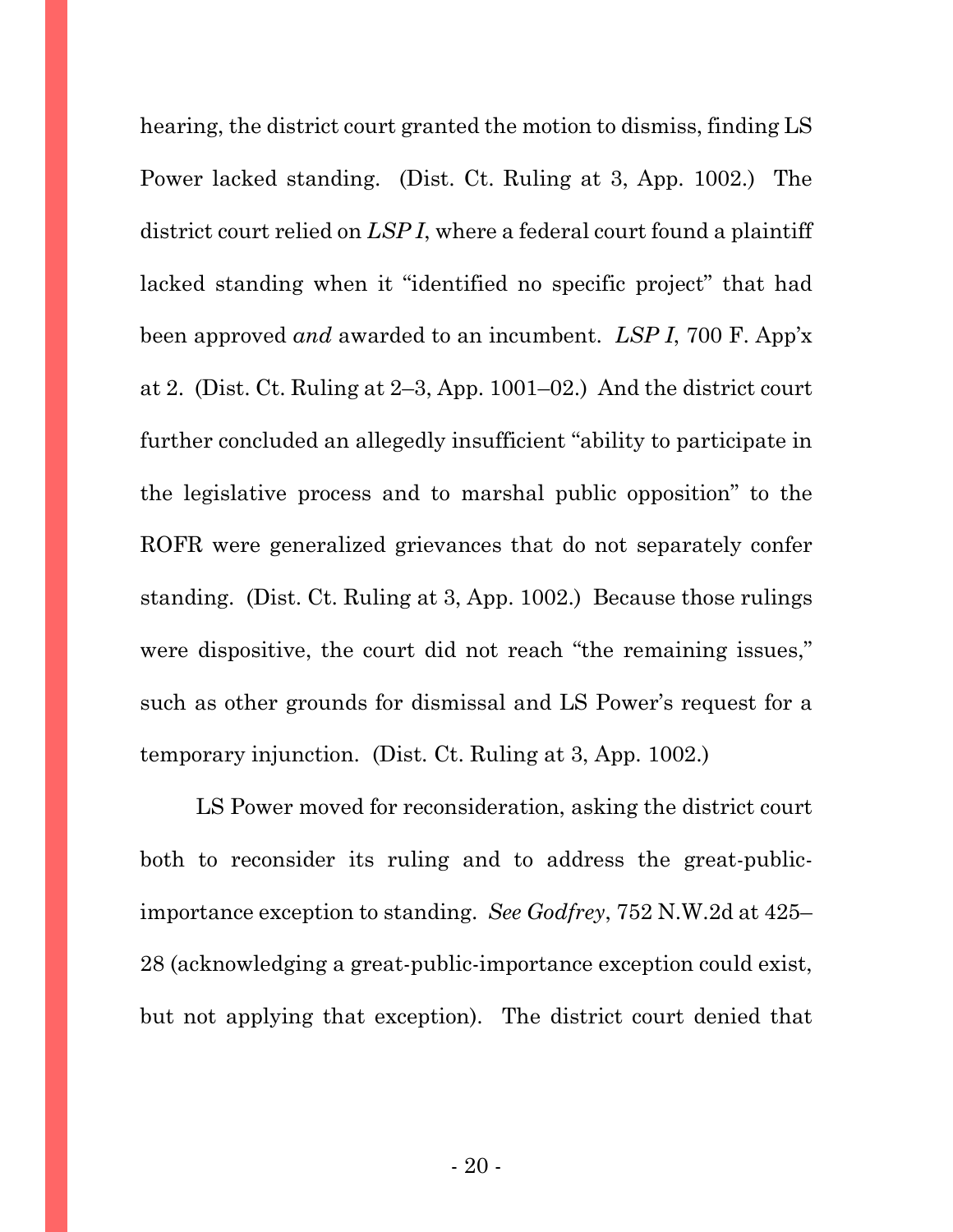motion (and a motion for leave to amend the petition that LS Power also filed). (4/23/21 Order, App. 1031.) LS Power appealed.

### **ARGUMENT**

## <span id="page-20-1"></span><span id="page-20-0"></span>**I. A hypothetical future electric transmission project is not imminent enough to confer standing now.**

Error Preservation: LS Power preserved error on the question of standing because it filed a resistance to the motion to dismiss and the district court ruled on standing. *See DuTrac Cmty. Credit Union v. Hefel*, 893 N.W.2d 282, 293 (Iowa 2017) ("For error to be preserved on an issue, it must be both raised and decided by the district court.").

Standard of Review: The Court reviews "questions of standing . . . for correction of errors at law." *Iowa Citizens for Cmty. Improvement v. State*, 962 N.W.2d 780, 787 (Iowa 2021).

Argument Summary: LS Power's claimed injury is purely anticipatory, hypothetical, and speculative. LS Power asks the Court to assume future announcements, events, and electric transmission projects will occur exactly as LS Power worries, or even predicts, that they will occur. But that uncertainty is dispositive, because "simply anticipating some wrong or injury is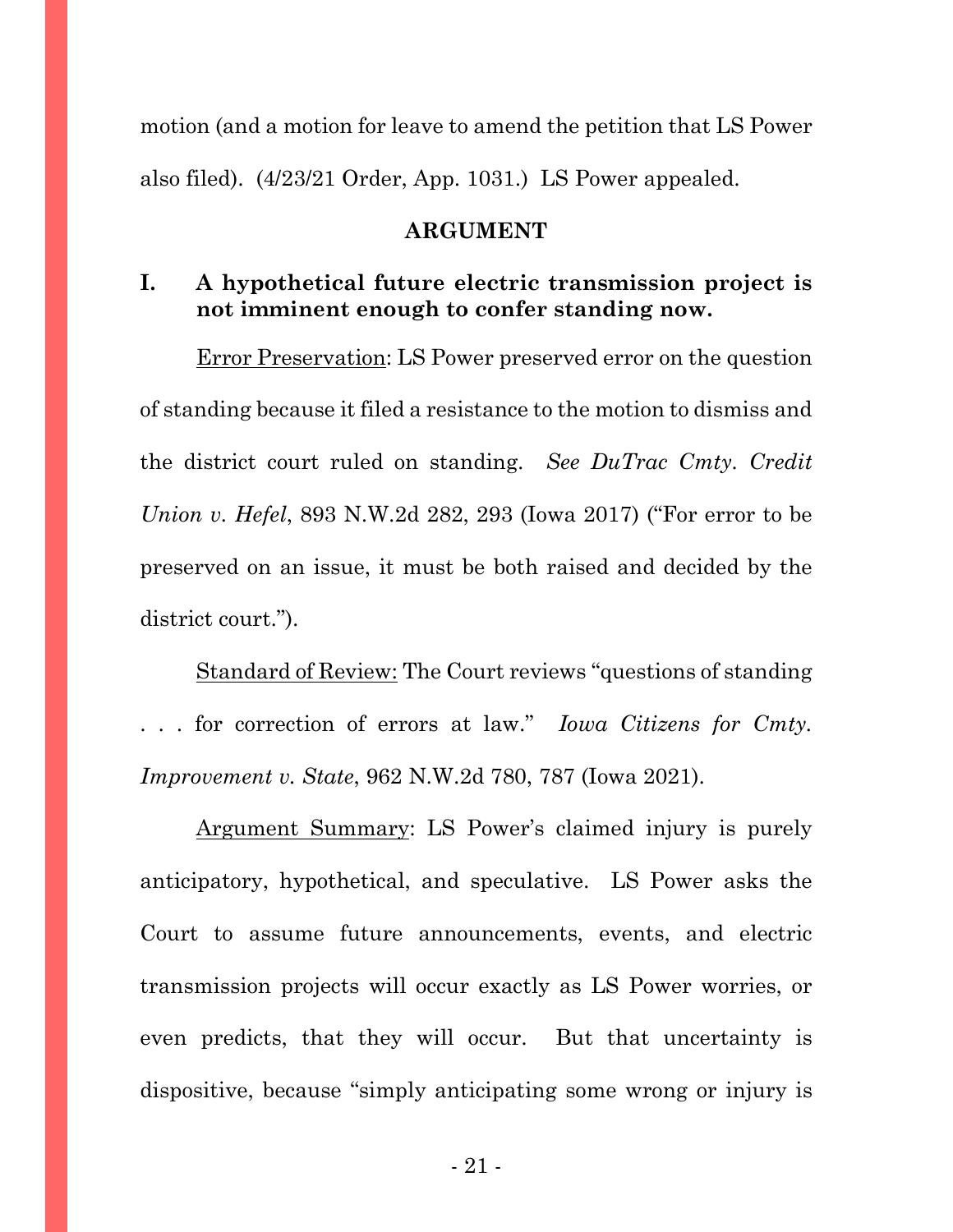not enough for standing." *Alons v. Iowa Dist. Ct.*, 698 N.W.2d 858, 872 (Iowa 2005) (cleaned up). The Court should affirm.

## <span id="page-21-0"></span>**A. LS Power's fears about the statute's effect may never materialize—which means there is no imminent, non-speculative injury.**

"Courts have traditionally been cautious in exercising their authority to decide disputes." *Godfrey*, 752 N.W.2d at 417. They generally "refuse to decide disputes presented in a lawsuit when the party asserting an issue is not properly situated to seek an adjudication." *Id.* A party that is properly situated has standing. *See id.* Standing is required for single-subject and title challenges under article III, section 29 of the Iowa Constitution, and challenges brought by litigants who lack standing cannot proceed. *See id.* at 416 ("This appeal involves a claim by a litigant that the Iowa legislature violated the single-subject rule of the Iowa Constitution. . . . The district court concluded the litigant had no standing to assert the claim and dismissed the action without addressing the merits. On appeal, we affirm the judgment of the district court."); *Rush*, 2020 WL 825953, at \*5; *Duff v. Reynolds*, No. 19–1789, 2020 WL 825983, at \*3 (Iowa Ct. App. Feb. 19, 2020).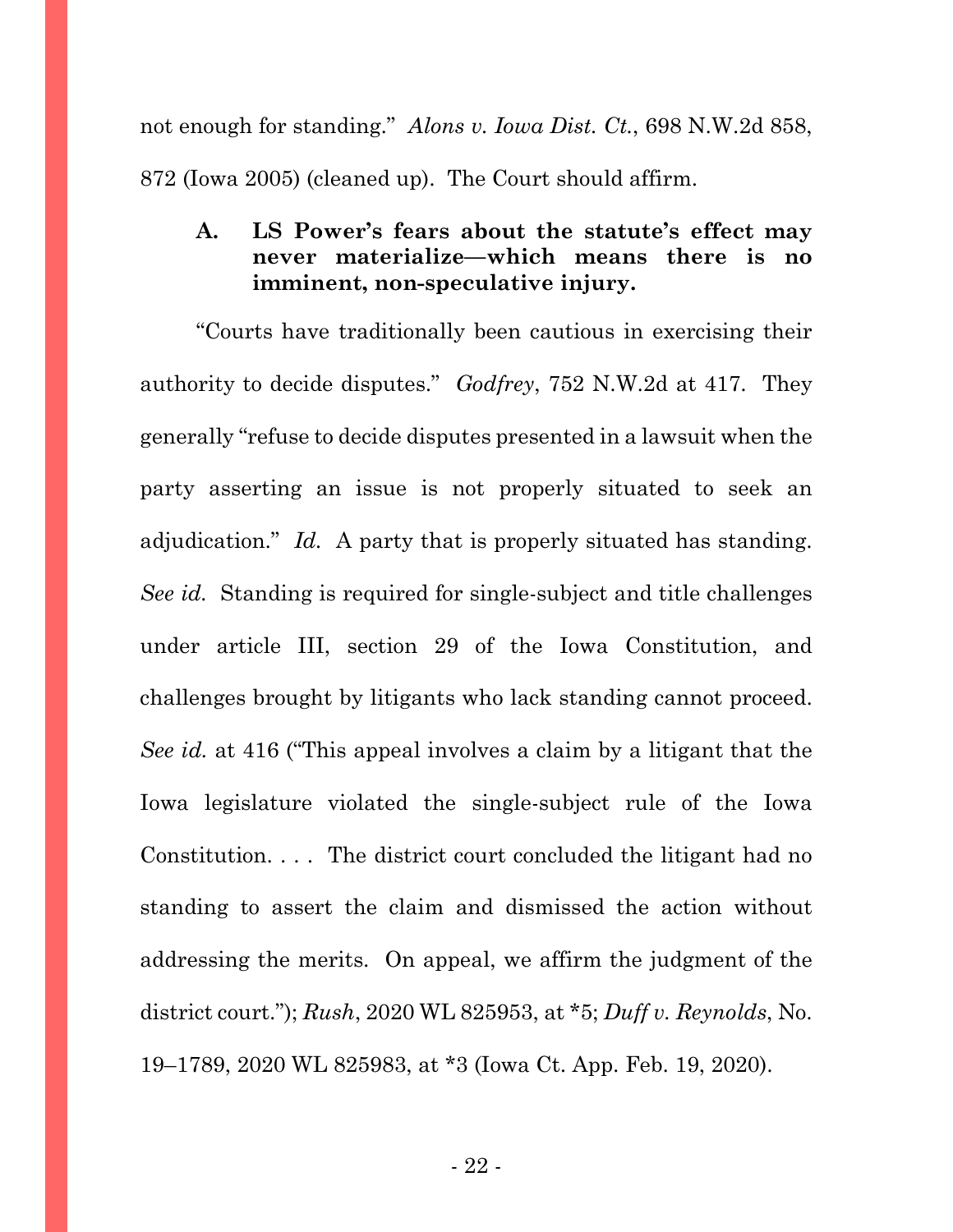When evaluating standing, the Court's "task is not to judge the merits of the plaintiff's contentions," but "to determine whether these plaintiffs are the proper parties to bring the action." *Alons*, 698 N.W.2d at 870. "In short, the focus is on the party, not the claim." *Id.* at 864; *see also Lewis Consol. Sch. Dist. v. Johnston*, 256 Iowa 236, 242, 127 N.W.2d 118, 122 (1964) ("[N]o one may question the constitutionality of a statute unless he can show that he is injured by it."). The legal merit of the claim is irrelevant. *Citizens for Responsible Choices v. City of Shenandoah*, 686 N.W.2d 470, 475 (Iowa 2004). And if a claimed injury is speculative, hypothetical, and anticipatory, it "is not sufficient for standing." *Alons*, 698 N.W.2d at 870.

These principles mean that significant portions of LS Power's brief are beside the point. For example, the fact that a piece of legislation passed in "the dead of night" (LS Power Br. at 21) or "the dark of night" (LS Power Br. at 34)—or for that matter, early in the morning, over lunch, or even on a Tuesday rather than a Wednesday—is not relevant to the standing inquiry. Neither are LS Power's purported shortcomings in, and lamentations about, the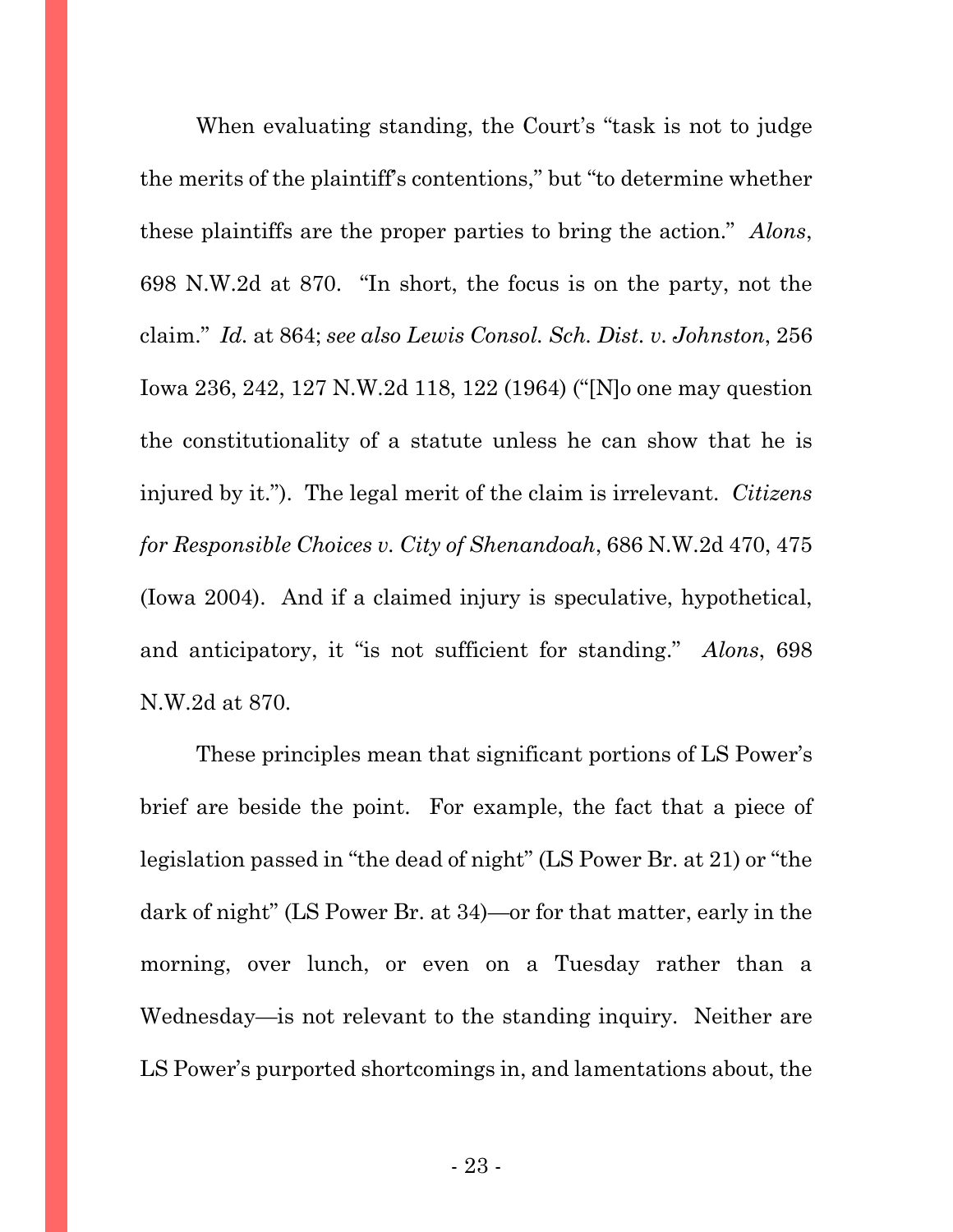legislative process resulting in section 478.16. (LS Power Br. at 34, 37.)

First, any complaint about the legislative process leaving insufficient time for public input, persuasive lobbying, or additional legislative debate is a generalized grievance that does not confer standing. *See Alons*, 698 N.W.2d at 874 (concluding when a claimed injury "affects only the generalized interest of all citizens," that injury "is abstract in nature and not sufficient for standing"). Second, to the extent LS Power asserts the purported constitutional single-subject or title violation is *itself* an injury, that too is a generalized grievance. *See Godfrey*, 752 N.W.2d at 424 ("[T]he general vindication of the public interest in seeing that the legislature acts in conformity with the constitution . . . . is an admirable interest, but not one that is alone sufficient to establish the personal injury required for standing."); *cf. Clark v. Iowa State Commerce Comm'n*, 286 N.W.2d 208, 211 (Iowa 1979) (holding that plaintiffs who challenged a franchise granted for a transmission line lacked standing when they challenged the franchise "regardless of damage to themselves because they allege it was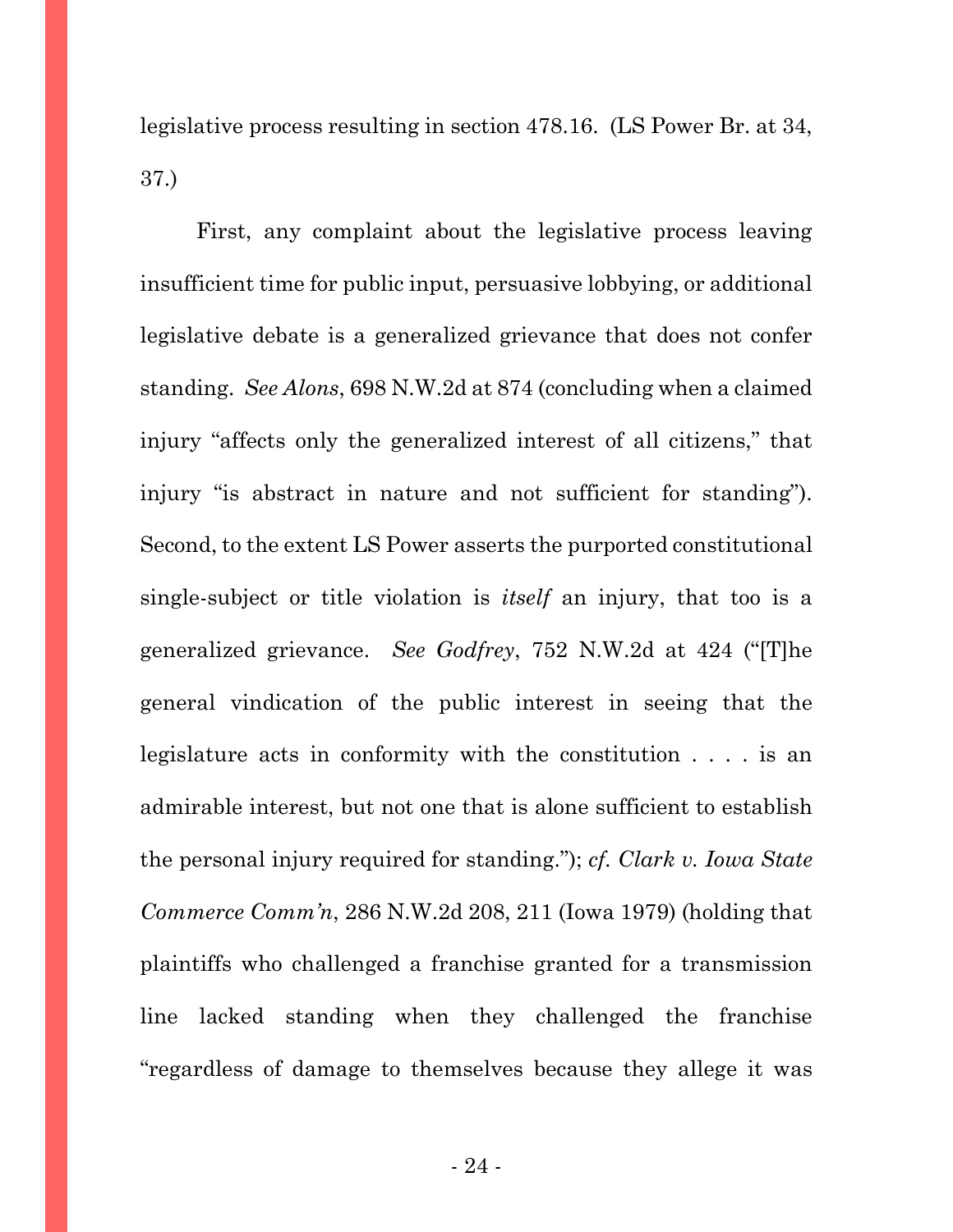illegally granted"). Third, and relatedly, focusing on the details of the legislative process for LS Power's claims under article III, section 29 incorrectly blends the standing inquiry with the merits of the claims. As one recent appellate decision addressing a singlesubject claim noted, "[t]he issue of standing is wholly distinct from the merits." *Rush*, 2020 WL 825953, at \*3.

That leaves LS Power's contention that the statute's substantive *operation* causes cognizable injury. But even that isn't enough—because whatever effects the statute has are not actual or imminent yet. The district court did not rule that LS Power's injury must be complete rather than likely (LS Power Br. at 22)—only that LS Power's pleadings did not demonstrate the injury asserted *was*  imminently likely. And the district court was correct.

Standing law in Iowa "follow[s] a two-prong approach." *Iowa Citizens*, 962 N.W.2d at 790. "[A] complaining party must (1) have a specific personal or legal interest in the litigation and (2) be injuriously affected." *Citizens for Responsible Choices*, 686 N.W.2d at 475. Standing may be "a self-imposed rule of restraint," *Hawkeye Bancorp. v. Iowa Coll. Aid Comm'n*, 360 N.W.2d 798, 802 (Iowa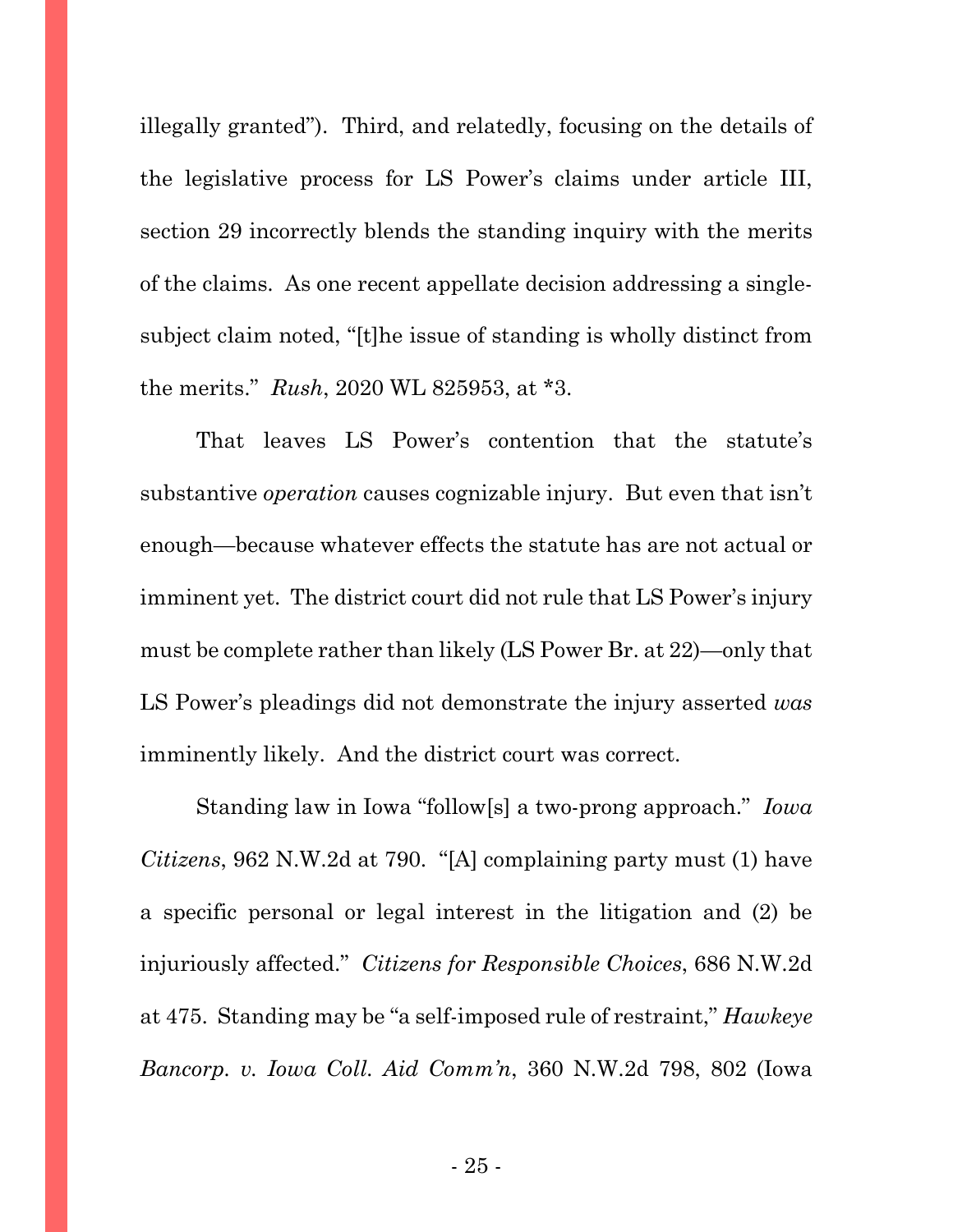1985), "[b]ut that doesn't make the standing requirement any less real." *Iowa Citizens*, 962 N.W.2d at 790. And the second prong which requires a plaintiff to be "injuriously affected"—incorporates federal law that in turn requires the injury to be actual or imminent. *See id.* "A 'speculative chain of possibilities' is not enough." *Id.* at 791 n.2 (quoting *Clapper v. Amnesty Int'l USA*, 568 U.S. 398, 414 (2013)). Rather, the injury must be "certainly impending." *Clapper*, 568 U.S. at 401–02.

LS Power's asserted competitive injury is not certainly impending and raises only a speculative chain of possibilities.[4](#page-25-0) LS Power has not identified any *specific* electric transmission project that is announced, underway, or imminent. It has merely asserted that additional electric transmission projects are "estimated" (Petition ¶ 31, App. 0014) to arise; that the relevant organizations are exploring *potential*, *future* solutions to meet electric

<span id="page-25-0"></span><sup>4</sup> LS Power's assertion that Iowa does not apply federal imminence standards (LS Power Br. at 46 n.4) is mistaken. The Court "has interpreted the 'injuriously affected' prong of standing as incorporating the [federal] three-part [standing] test." *Iowa Citizens*, 962 N.W.2d at 790. And the Court expressly quoted *Clapper* in stating that speculative chains of possibility are "not enough." *Id.* at 791 n.2.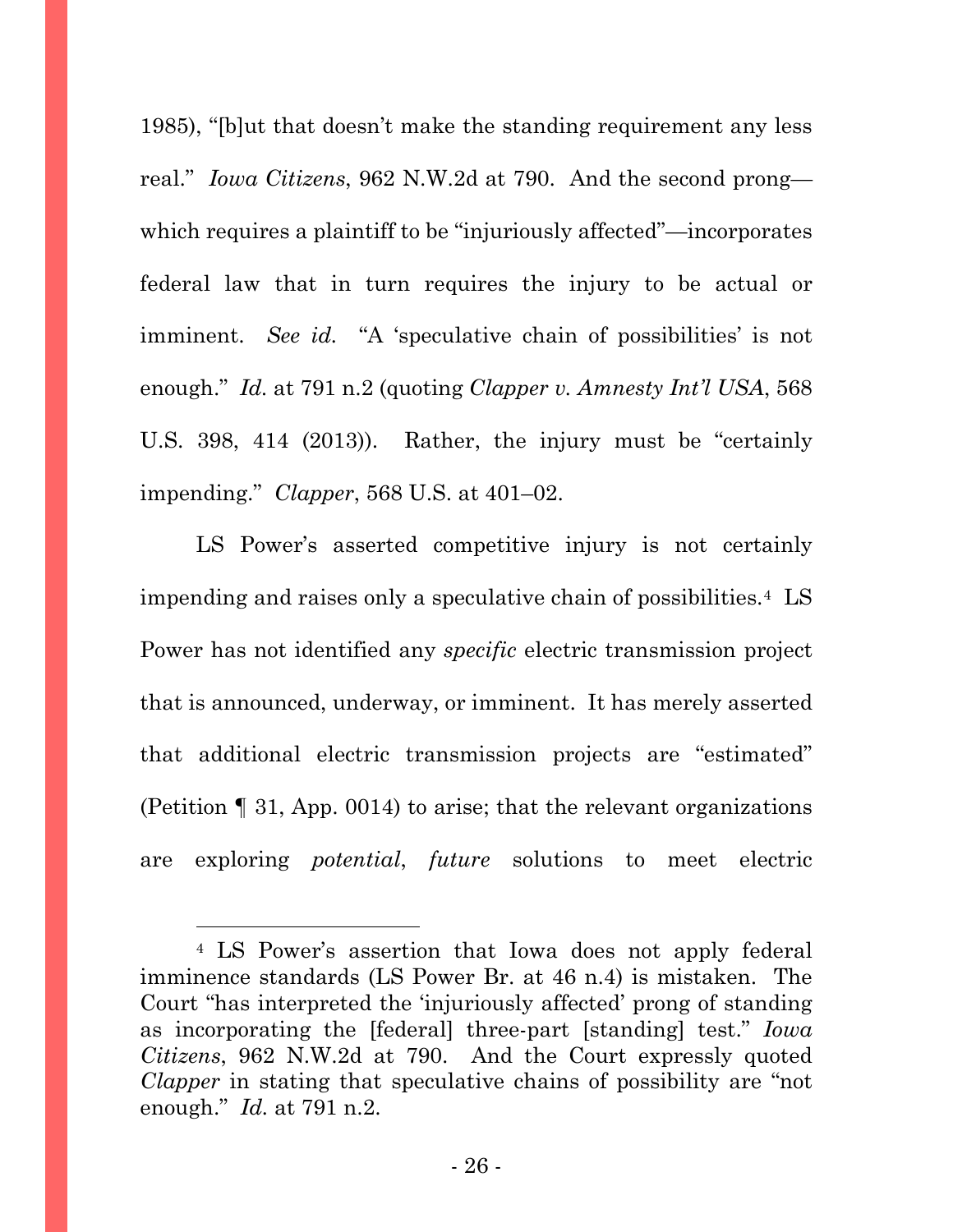transmission needs, without settling on a specific project to build or proposal to make (LS Power Br. at 32–33); and that the State's electric transmission needs may necessitate an additional project in the next few years (LS Power Br. at 33). But the indeterminate nature of these discussions, plans, encouragements, or whatever other term is appropriate also means they are not sufficiently imminent to confer standing on LS Power. Even if the standard is "likelihood of injury," *see Hawkeye Bancorp.*, 360 N.W.2d at 802, LS Power still hasn't shown likelihood. It has only shown a theoretical and anticipatory "someday" injury, which does not confer standing. *See Godfrey*, 752 N.W.2d at 423 (concluding a plaintiff lacked "any immediacy to support standing" because there was "nothing to show that the future injury is not merely theoretical"); *Alons*, 698 N.W.2d at 870 ("[T]he injury the plaintiffs claim is anticipatory, which . . . is not sufficient for standing.").

LS Power's own contentions demonstrate why the purported competitive harm is only a "someday" injury. Below, LS Power asserted a new transmission project was "expected as soon as 2021." (LS Power Resistance to Motion to Dismiss Br. at 4.) That didn't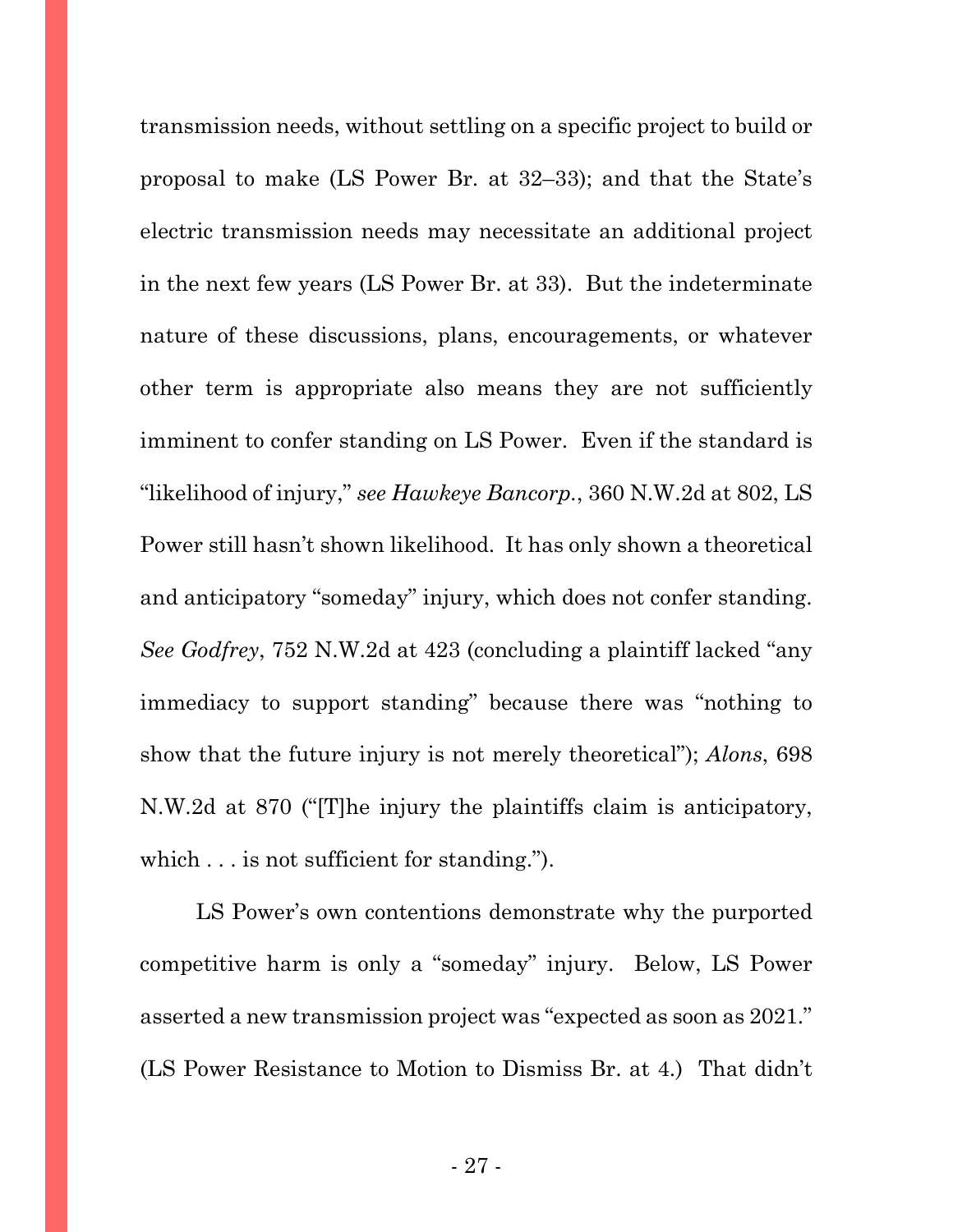happen by March 2021 (when the district court issued its ruling), but LS Power then contended in its motion to reconsider that an April 2021 industry presentation demonstrated a specific project would be approved or announced (as opposed to merely proposed or suggested) as soon as October 2021. (Mtn. to Reconsider Br. at 12– 13.) October has now come and gone,[5](#page-27-0) but the goalposts keep moving; now LS Power asks the Court to take judicial notice that a planning authority will *recommend* projects "in March 2022." (LS Power Br. at 32–33.) The Court should not take judicial notice, but even if it does, future recommendations still aren't actual or imminent injuries because even "recommended" projects may not ever come to fruition.

"Judicial notice may be taken on appeal," *State v. Washington*, 832 N.W.2d 650, 655 (Iowa 2013), but electric transmission planning authorities' stated intentions are inappropriate for

<span id="page-27-0"></span><sup>&</sup>lt;sup>5</sup> During the briefing phase of this appeal, the State sought, and LS Power did not object to, a 14-day extension for submission of the State's proof brief. To be clear, LS Power's professional courtesy and consent to an extension does not concede lack of imminence. But it *is* notable that the events LS Power predicted would happen in October 2021 did not occur, whether measured against the original due date or the extended one.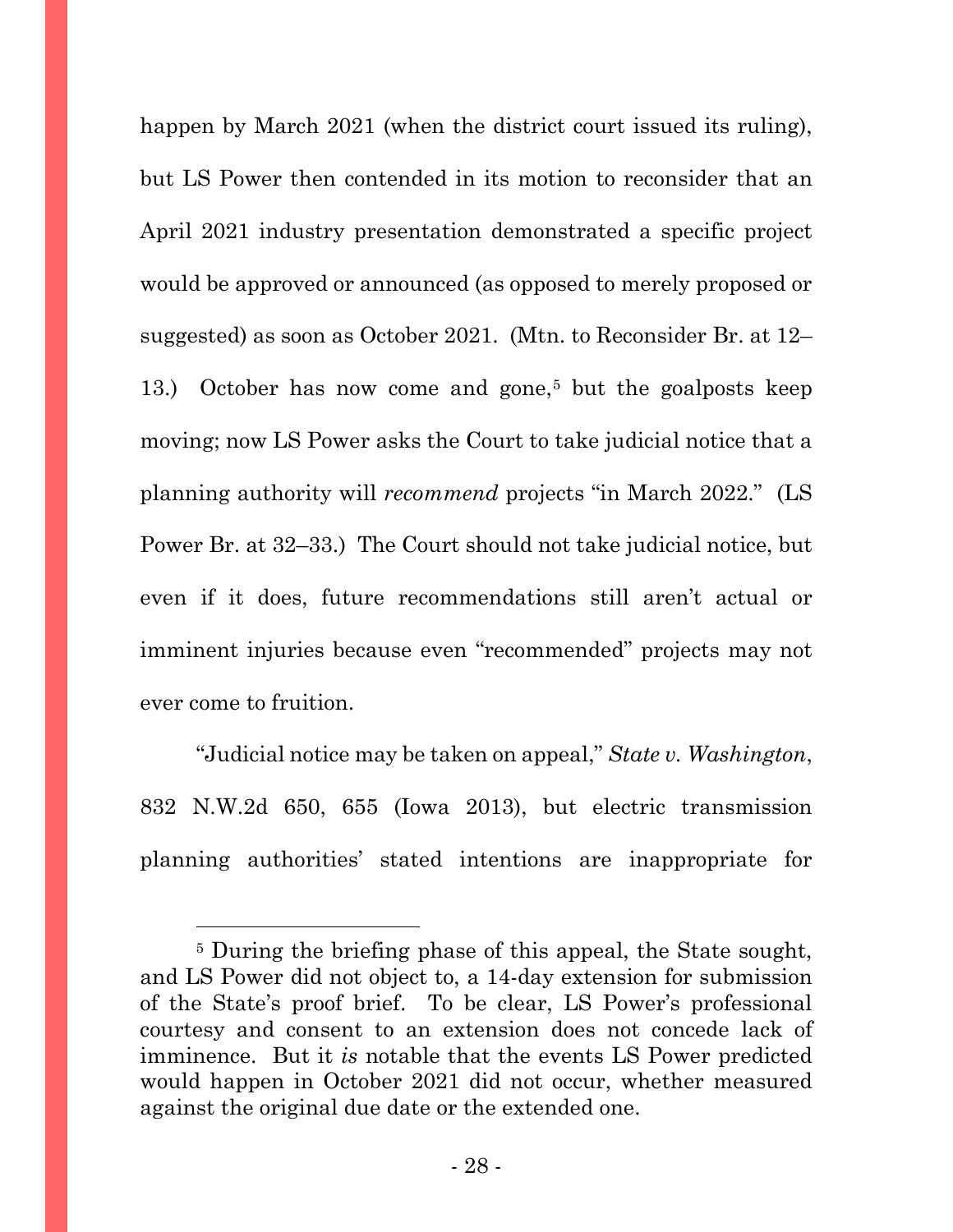appellate judicial notice under the circumstances presented here. Typically, the Court takes judicial notice on appeal of government or court records, or of generally known facts under Iowa Rule of Evidence  $5.201(b)(1)$ —not facts emanating from documents issued by private organizations under Rule 5.201(*b*)(2). *See, e.g.*, *League of United Latin Am. Citizens v. Pate*, 950 N.W.2d 204, 207 (Iowa 2020) (per curiam) (taking judicial notice of "the standard statewide absentee ballot request form"); *Jacobs v. Iowa Dep't of Transp.*, 887 N.W.2d 590, 597 n.4 (Iowa 2016) (taking judicial notice of court forms); *Homan v. Branstad*, 864 N.W.2d 321, 323 & n.1 (Iowa 2015) (taking judicial notice of a government task force report); *Murphy v. Smith*, 269 N.W. 748, 749 (Iowa 1936) (taking judicial notice that extremely poor economic conditions occurred during the Great Depression).Further, LS Power brings constitutional claims, and the Court has cautioned against taking "judicial notice of any facts that might control constitutional adjudication." *City of Council Bluffs v. Cain*, 342 N.W.2d 810, 813 (Iowa 1983) (cleaned up).

But even if the Court takes judicial notice of intended project recommendations several months from now, those still aren't actual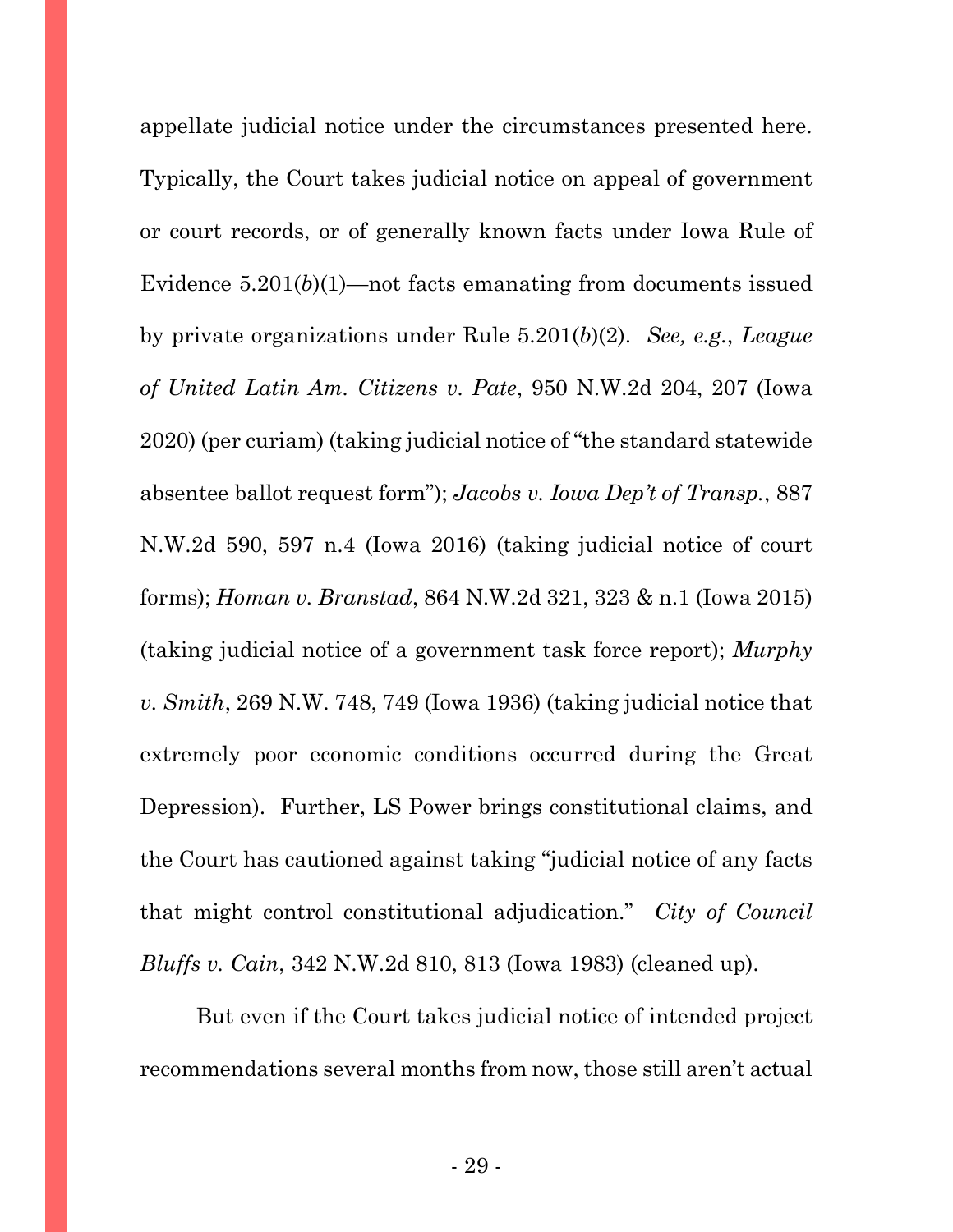or imminent enough to constitute cognizable injury for LS Power now—nor do they impart cognizable injury as of October 2020, when LS Power filed this lawsuit.[6](#page-29-0) *Citizens for Responsible Choices* illustrates the point. There, the plaintiff organization challenged the issuance of revenue bonds, and contended "its members will be damaged by the project that the revenue bonds will make possible." *Citizens for Responsible Choices*, 686 N.W.2d at 475. However, the Court concluded any injury would not come from the bonds themselves, but "as a result of a project that is financed by the bonds." *Id.* Even if a project seemed likely—and perhaps was the point of issuing the bonds in the first place—there was no nexus for standing until a project actually arose. *See id.* Likewise here, there is no nexus for standing until an electric transmission project actually arises, no matter what section 478.16 makes possible.

<span id="page-29-0"></span><sup>6</sup> The documents LS Power filed outside the pleadings with its resistance to the State's motion to dismiss do not show cognizable injury either. LS Power contends the district court erroneously disregarded these documents (LS Power Br. at 44), but the district court did not indicate it was disregarding them. Rather, the district court ruled there was no allegation a *specific* project was planned (Dist. Ct. Ruling at 3, App. 1002), which suggests the court in fact did consider the additional documents, but still concluded they didn't demonstrate an imminent injury.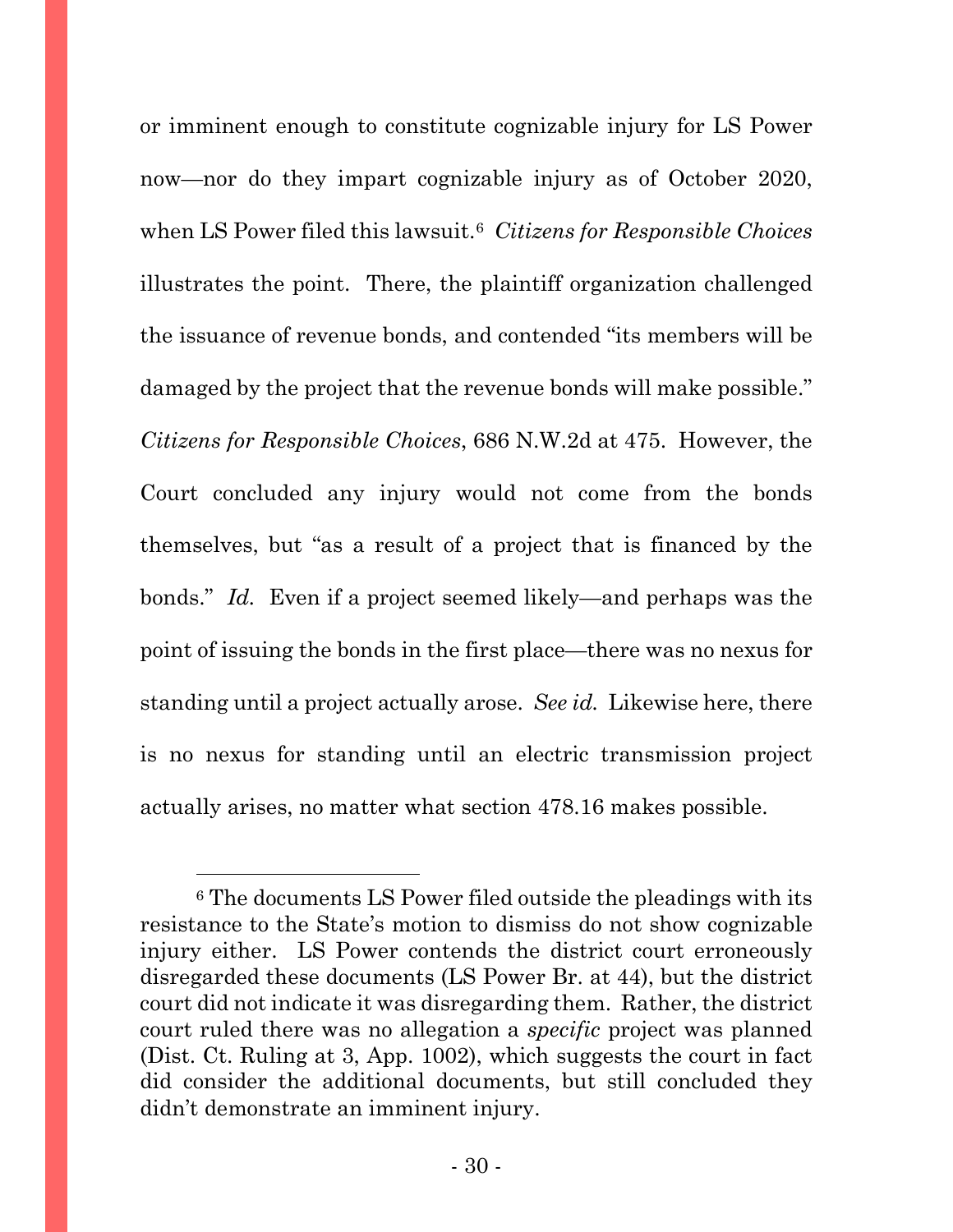Two recent appellate decisions specifically addressing singlesubject and title claims under article III, section 29 of the Iowa Constitution confirm that LS Power lacks standing at this point no matter how firmly LS Power believes the future of electric transmission in Iowa will occur exactly as it predicts. First, in *Rush*, the plaintiffs expected and predicted that a law adding a ninth appointed member to the state judicial nominating commission meant, in practical effect, that appointed commissioners would "vote together and 'extinguish' the votes of all elected members." *Rush*, 2020 WL 825953, at \*5. However, that expectation was still conjectural and hypothetical—and therefore insufficient for standing—no matter how confident the plaintiffs were in their prediction. *See id.*

Second, in *Duff*, a prospective judicial applicant asserted an imminent future injury when he "intend[ed] to apply for open [judicial] positions in the future but [wa]s discouraged because of politicization" in the nominating process. *Duff*, 2020 WL 825983, at \*3. That claim "concerning his future plans" was purely speculative and revealed no injury in fact. *Id.* Further, the fact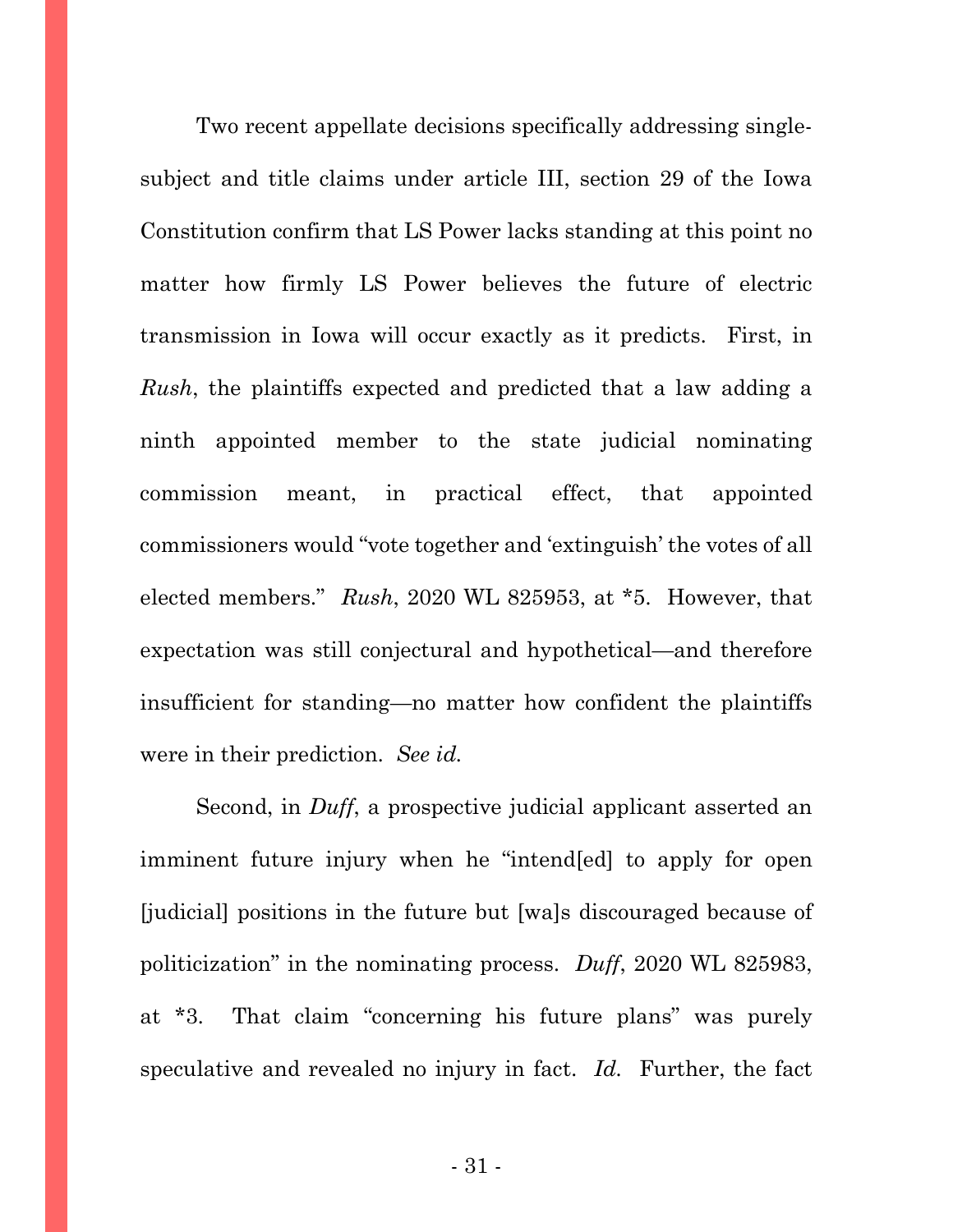that Duff had applied for judicial vacancies in the past demonstrated his ability and intent to apply for future vacancies that, although somewhat undetermined, would undoubtedly occur at some point. *See id.*; *see also* Iowa Constitution, art. V, section 18 (authorizing the legislature to "prescribe mandatory retirement for judges . . . at a specified age"); Iowa Code § 602.1610(1) (setting mandatory retirement ages for judicial officers). But that still wasn't enough. *See Duff*, 2020 WL 825983, at \*3. *Duff* rejects a position similar to the one LS Power takes here: that it is cognizably injured by being discouraged or prevented from participating in the Iowa market based on a statute, despite taking past steps to be recognized as competitive in the process. *See id.* Similarly, as one federal court put it, even if a plaintiff takes preparatory steps demonstrating "a general interest in the market," a competitive harm is "too remote and conjectural to support" standing if there is no indication that the plaintiff is ready "to participate in a *specific* bidding process," yet is "prevented in doing so by the alleged benefits provided" to others. *MGM Resorts Int'l v. Malloy*, 861 F.3d 40, 48 (2d Cir. 2017) (emphasis added).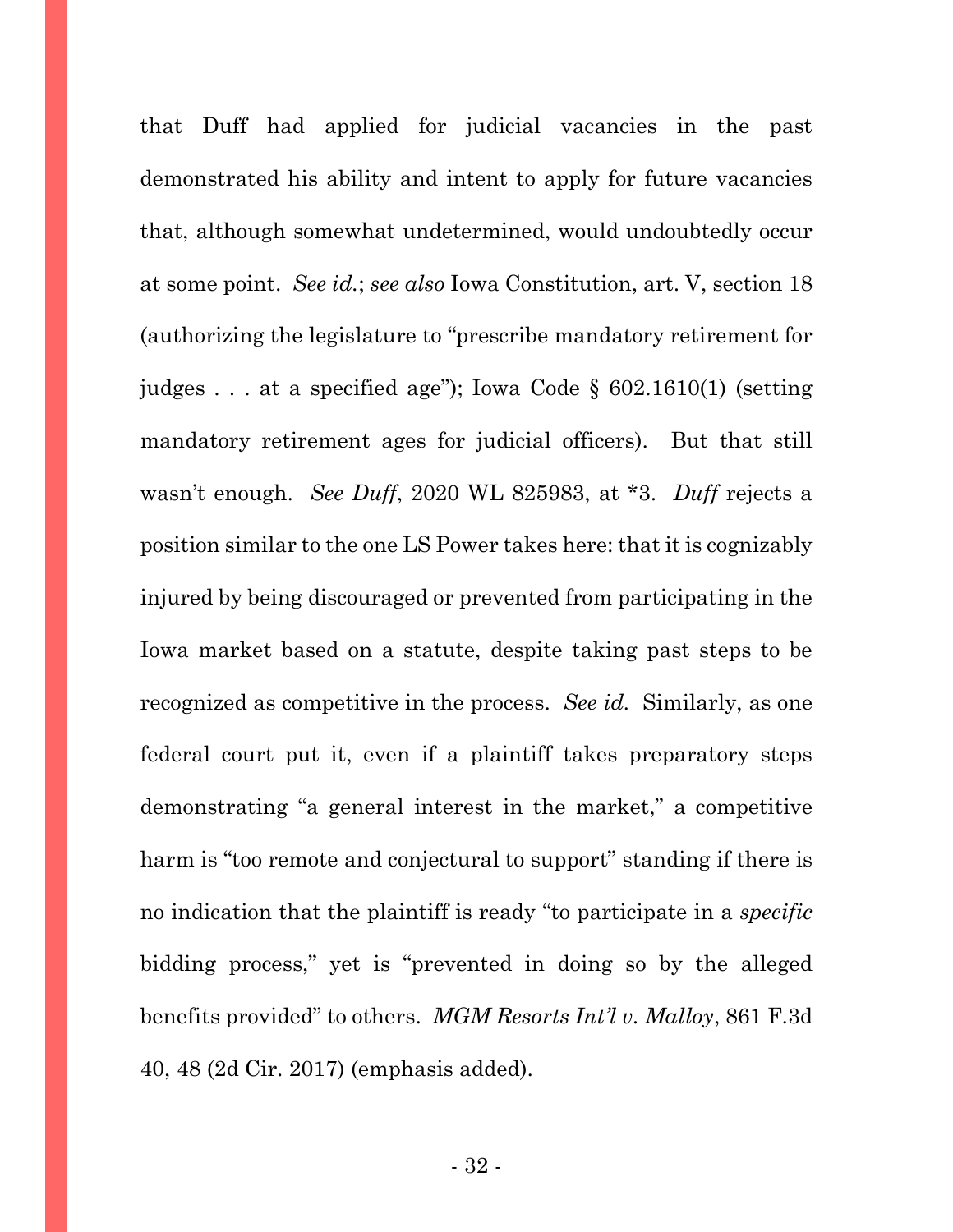For another analogy, consider the context of casino licensing discussed in *Kopecky v. Iowa Racing & Gaming Commission*, 891 N.W.2d 439, 441 (Iowa 2017). There, an organization applied for a license to build a new casino it had designed and proposed, but "the Commission denied the organization's application." *Id.* That meant that despite significant planning—including renderings of where the casino would be located, what it would look like, and what amenities it might include—the proposed project never got off the ground. But perhaps a potential plaintiff existed who believed the casino, or the process of constructing it, would have caused injury. That plaintiff would not have standing to sue unless and until the Commission approved the license application and the proposal came to life (or started to); almost any injury based only on the submitted proposal would be purely speculative. Similarly, this lawsuit claiming LS Power will be imminently injured by a project that, even if proposed or recommended, may never occur, is just as premature as a lawsuit challenging proposed redrawn districts based only on LSA's submitted plan, before any legislative vote on that proposal. *See* Iowa Code § 42.3(1)(*a*) (requiring LSA to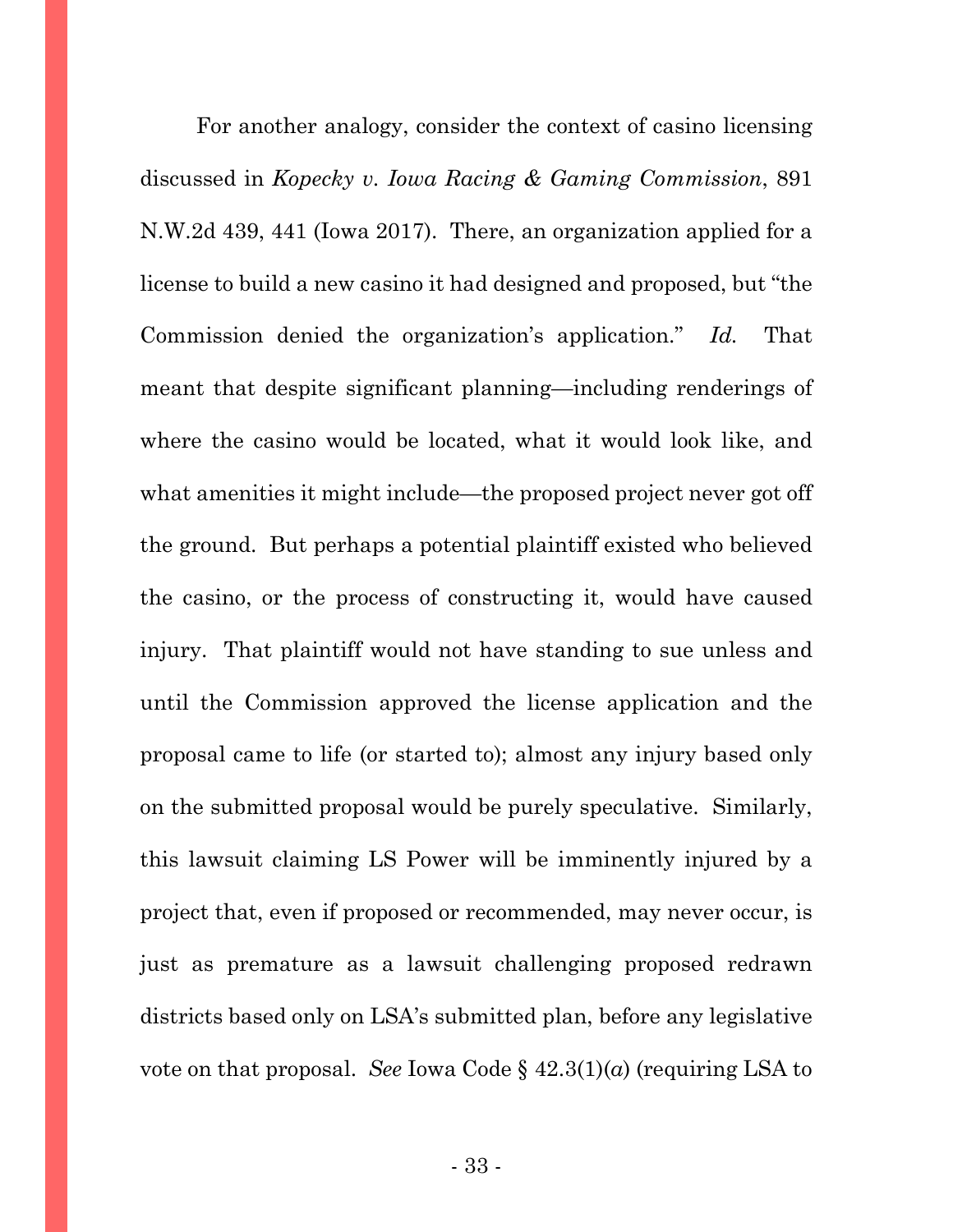submit proposed reapportionment or redistricting plans which are subject to subsequent legislative votes); *see also In re Legislative Districting of General Assembly*, 193 N.W.2d 784, 787 (Iowa 1972) (addressing litigation over redistricting after the General Assembly indeed "enacted a legislative reapportionment plan").

As with casino planning and redistricting planning, a proposal or recommendation is an important step in the process for electric transmission projects—but as with hypothetical plaintiffs in those other contexts, the proposal alone is not actual or imminent enough to confer standing on LS Power here, even if it is otherwise appropriate for judicial notice on appeal.[7](#page-33-0)

<span id="page-33-0"></span><sup>7</sup> Some other courts—including one in the energy transmission context—have reached similar conclusions about mere proposals or recommendations. *See, e.g.*, *Occidental Permian Ltd. v. Fed. Energy Regulatory Comm'n*, 673 F.3d 1024, 1026 (D.C. Cir. 2012) (finding an energy transmission plaintiff lacked standing, in part because "connecting utilities have yet to secure siting and planning approvals"); *N.Y. Reg'l Interconnect, Inc. v. Fed. Energy Regulatory Comm'n*, 634 F.3d 581, 587 (D.C. Cir. 2011) (finding no standing with no "active application for a transmission project" in the relevant service area); *Volusia Cty. Sch. Bd. v. Volusia Home Builders Ass'n*, 946 So. 2d 1084, 1091 (Fla. Dist. Ct. App. 2006) (finding a plaintiff lacked standing based on a mere recommendation because "[t]he recommendation's impact remained speculative until the County Council adopted" a formal ordinance accepting it).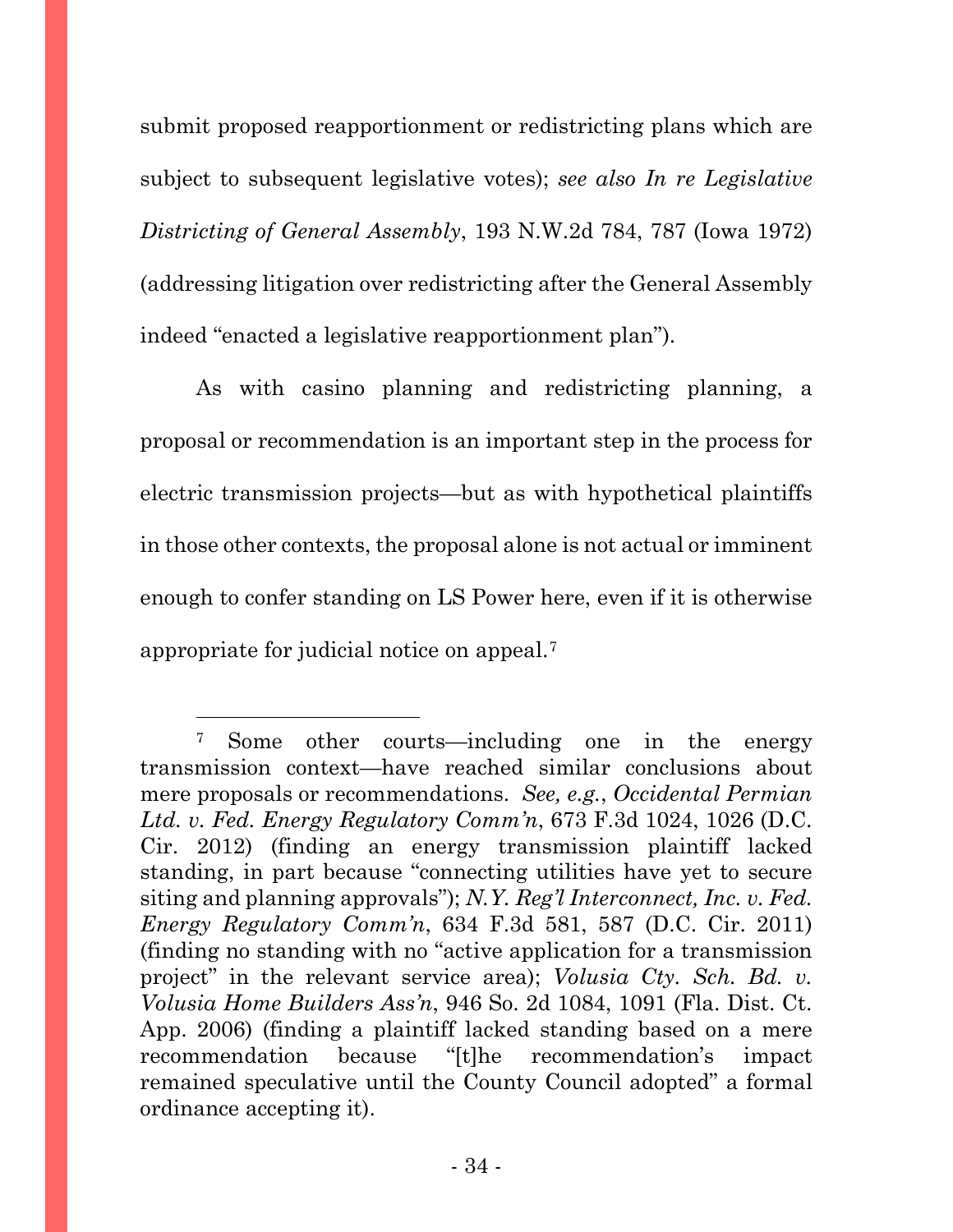*Horsfield Materials, Inc. v. City of Dyersville*, 834 N.W.2d 444 (Iowa 2013), does not compel a different result. In *Horsfield Materials*, the Court held Horsfield had standing to raise due process and equal protection claims based on its "ongoing exclusion" from a municipal "list of preapproved suppliers." *Id.* at 457. The ongoing exclusion created a disadvantage that conferred standing even though Horsfield did not establish lost profits "associated with a particular project." *Id.* But crucially, Horsfield had *already been excluded* from a particular project by the time it filed suit; the city council had "awarded the project to Portzen Construction," another company, two months before Horsfield's petition—and Horsfield "never bid on the . . . project" because it was not a preapproved supplier. *Id.* at 450–51.

That's what is missing here. Even if "past lost business" creates a cognizable competitive harm under *Horsfield Materials* and *Iowa Bankers Association v. Iowa Credit Union Dep't*, 335 N.W.2d 439, 444 (Iowa 1983), LS Power hasn't shown any past lost opportunities that flowed from section 478.16. Consistent with *Horsfield Materials*, demonstrating standing would not require LS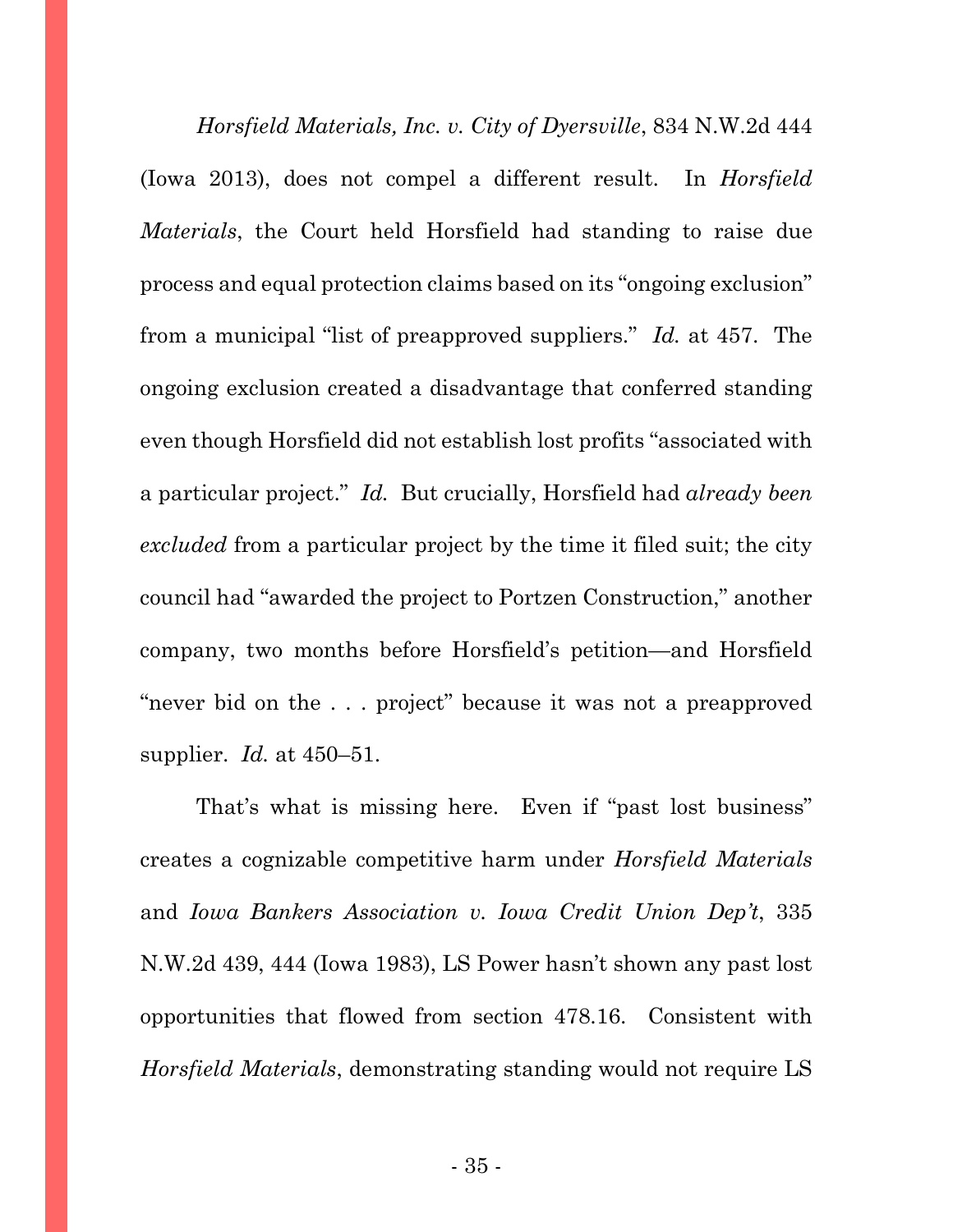Power to show that it *would have won* a competitive bidding process for a specific project, *see Horsfield Materials*, 834 N.W.2d at 457, but only that there was (or is) a specific project to bid on. Without such a project either in the past (which would match *Horsfield Materials*), or in the works and beyond the brainstorming and recommendation stage, *future* lost business is speculative and anticipatory no matter how sure LS Power is that section 478.16 will lead to incumbent transmission companies exercising the ROFR. *Horsfield Materials* is distinguishable and does not mean LS Power has standing.

The district court's ruling also does not require LS Power to wait until harm is fully complete rather than imminent. (*See* LS Power Br. at 58.) Under section 478.16, an incumbent has 90 days after "an electric transmission line has been approved for construction in a federally registered planning authority transmission plan" to "give written notice to [IUB] regarding whether the incumbent" intends to exercise its ROFR. Iowa Code § 478.16(3). If a project is in fact approved, a lawsuit filed within that 90-day period would occur before the harm was "complete,"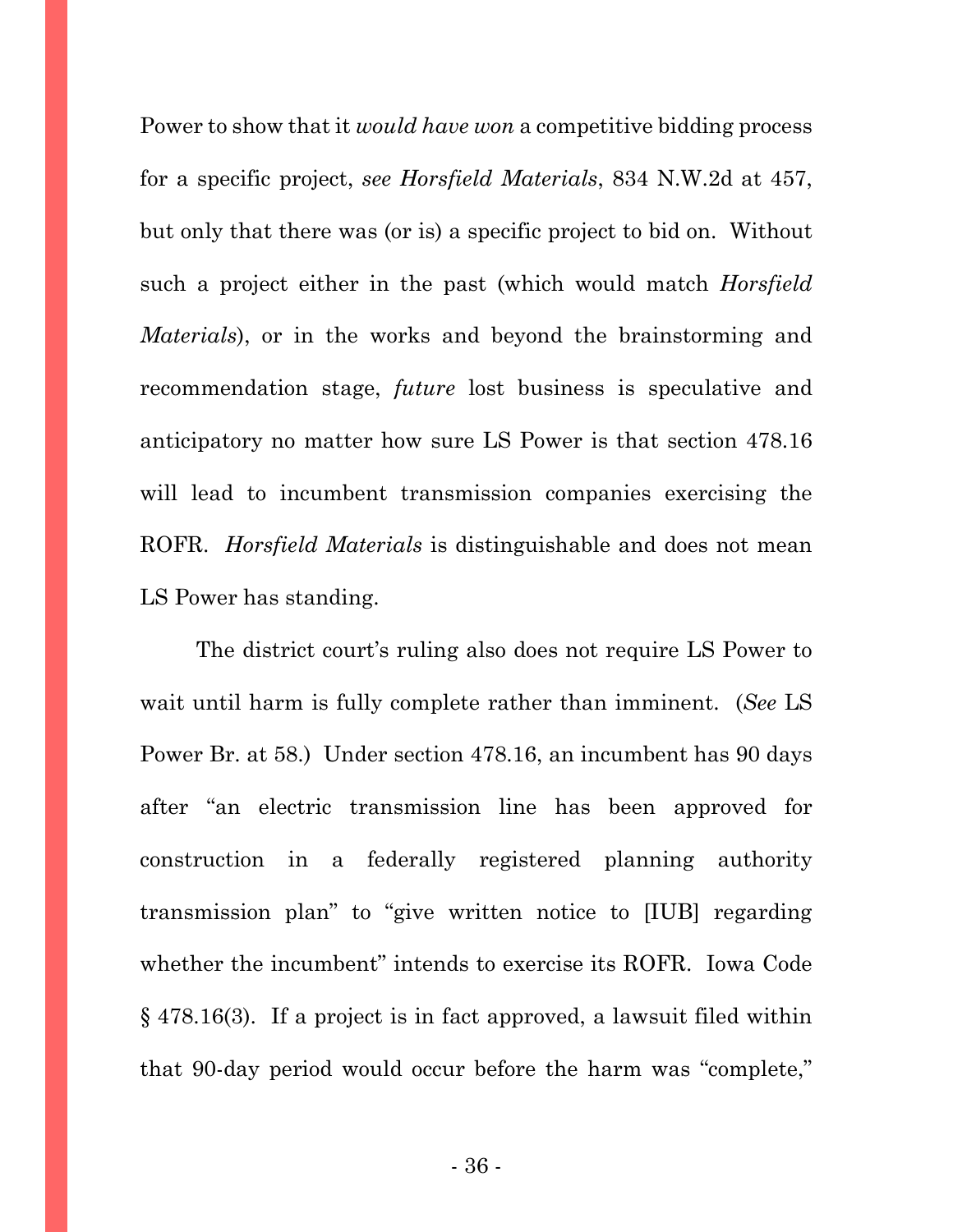because it could be filed before any incumbent even exercised a ROFR. However, that lawsuit would (likely) allege much more imminent harm than this one does—because a specific project was actually approved. And if an incumbent decided to exercise its ROFR yet gave notice in fewer than 90 days, a lawsuit could still be filed after the notice but before franchise proceedings made significant progress. Furthermore, LS Power might be able to participate *in* those franchise proceedings, and perhaps even seek judicial review if IUB granted a franchise—all before construction really began. *See Clark*, 286 N.W.2d at 209 (noting that an earlier challenge to a transmission line franchise "directed the utility to 'begin again' before building its proposed line). In short, the district court's ruling does not prevent LS Power from challenging the statute until it's too late; once a transmission project actually arises, LS Power will have adequate opportunity to sue or object.

A comparison to other ROFR challenges litigated in federal courts even further illustrates that LS Power's asserted injuries are hypothetical and speculative. Iowa's standing doctrine "parallels the federal doctrine," *Godfrey*, 752 N.W.2d at 418 , and so federal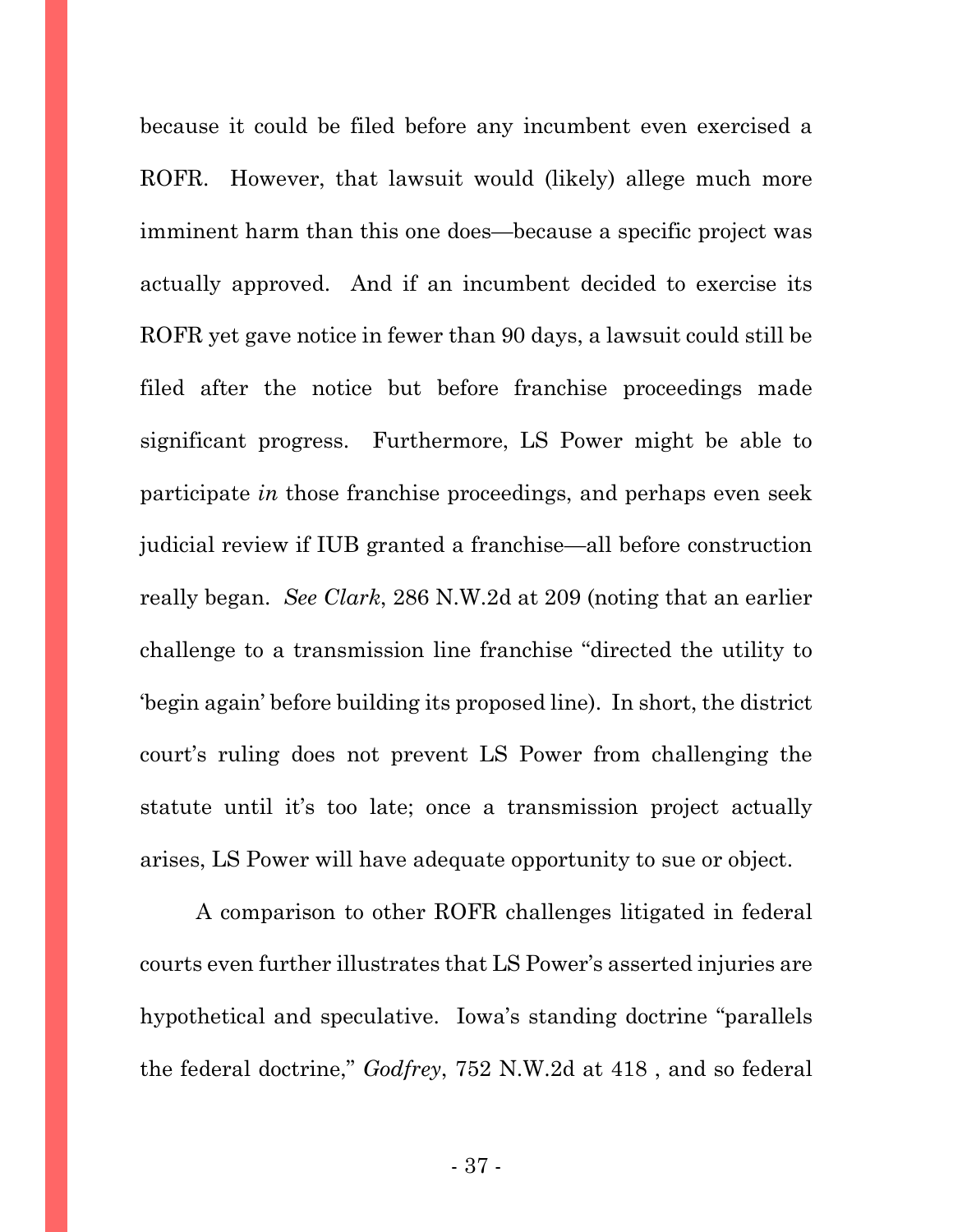cases are persuasive here. *See Alons*, 698 N.W.2d at 869 (considering "federal authority persuasive on the standing issue").

In *LSP II*, the plaintiffs filed suit *after* FERC approved "the Huntley-Wilmarth line," a specific "345 kilovolt electric transmission line," and *after* other transmission companies exercised their respective ROFRs. *LSP II*, 954 F.3d at 1025. Likewise, a challenge to Texas's statutory ROFR involved a specific project: "the Hartburg-Sabine Junction Transmission Project," a "500 kilovolt transmission line and substation facilities . . . within Orange and Newton Counties in East Texas." *NextEra Energy Capital Holdings, Inc. v. Walker*, No. 19-CV-626-LY, 2020 WL 3580149, at \*3 (W.D. Tex. Feb. 26, 2020). Additionally, one plaintiff in *NextEra* had *actually been selected* to build the project but asserted the ROFR statute prevented it from obtaining the appropriate state regulator's approval. *See id.* Thus, the plaintiffs' standing in both cases was evident: an actual, concrete, specific transmission project was both (1) in the works—approved or begun rather than merely suggested or proposed—and (2) subject to a state ROFR.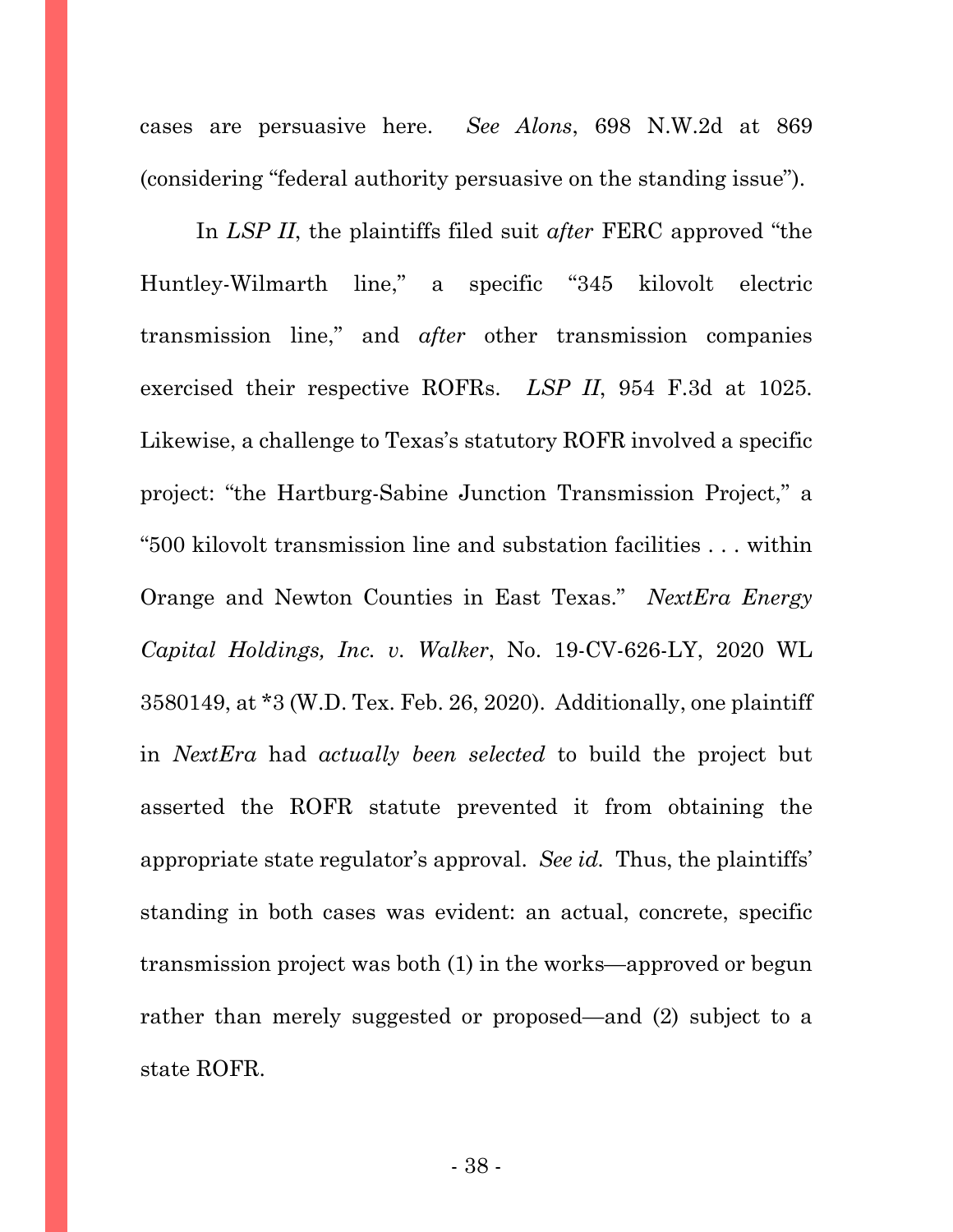By contrast, in *LSP I*, the plaintiff lacked standing because it "suffered no injury-in-fact." *LSP I*, 700 F. App'x at 2. It "identified no specific project . . . approved for regional cost allocation" that was both subject to a state ROFR *and* that had been awarded to an incumbent because of the ROFR. *Id.* The plaintiff's indication that it "might someday wish to build" a project was "only conjectural" and not enough for standing. *See id.* (quoting *N.Y. Reg'l Interconnect, Inc. v. Fed. Energy Regulatory Comm'n*, 634 F.3d 581, 587–88 (D.C. Cir. 2011)).

This case is materially analogous to *LSP I*. LS Power does not identify any specific electric transmission project in Iowa that has been approved, announced, or begun. *See id.* Likewise, LS Power does not identify any specific instances in which it will certainly be excluded from Iowa operations because an incumbent will certainly exercise its statutory ROFR. *See id.* LS Power merely guesses that a series of events might occur—a transmission project located in Iowa might be approved, and it might be subject to section 478.16, and the incumbent might exercise its statutory ROFR. That chain of purported harm "stacks speculation upon hypothetical upon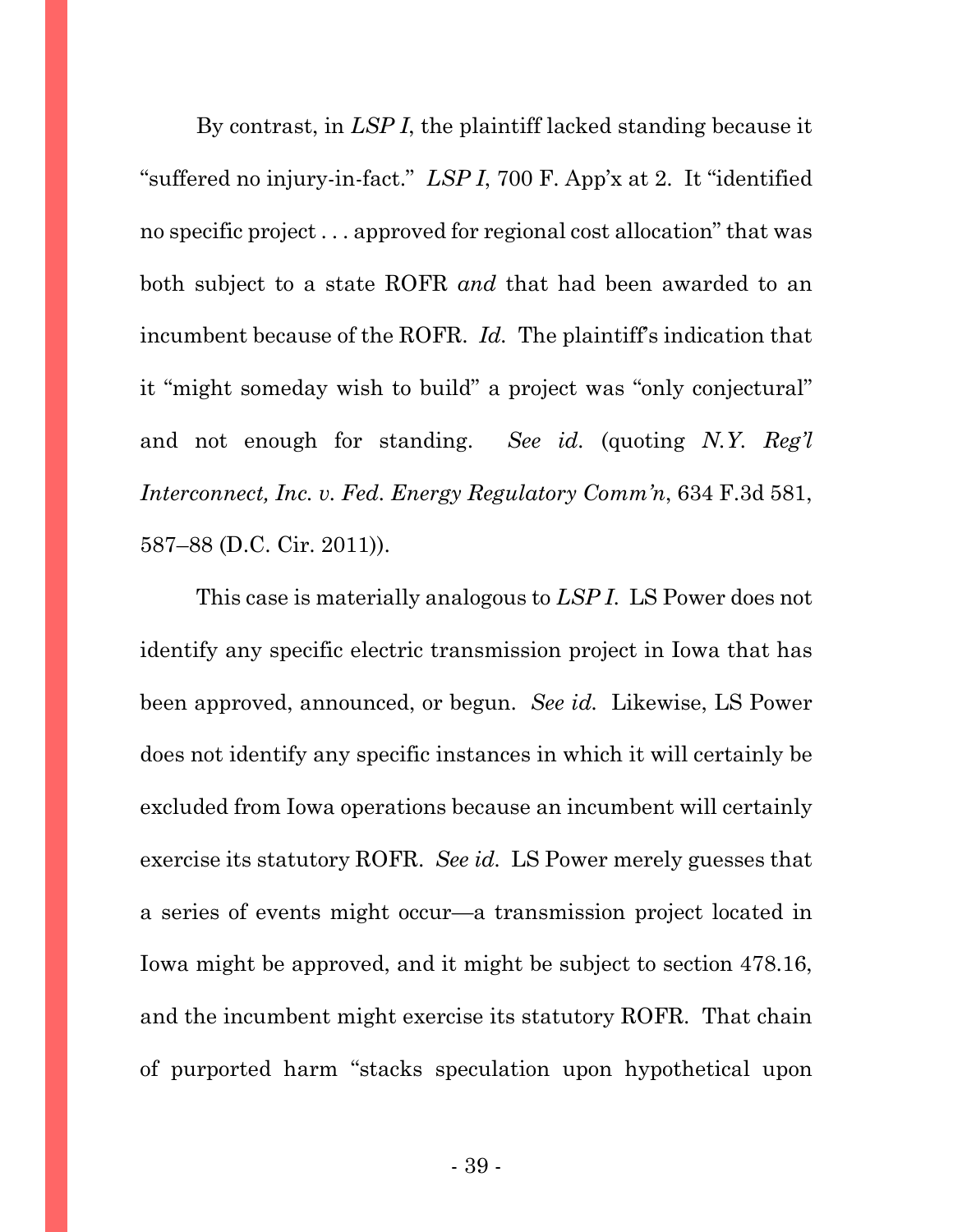speculation, which does not establish an 'actual or imminent' injury." *N.Y. Reg'l Interconnect*, 634 F.3d at 587. Or, put another way, "for a competitive harm to confer standing, there must be some actual competition underway that the 'uneven playing field' distorts." *MGM Resorts*, 861 F.3d at 51. But here, there isn't.

Without an actual transmission project approved or underway, any harm LS Power alleges is not yet imminent:

Appellants in effect asked the District Court to rule that a statute the sanctions of which had not been set in motion against individuals on whose behalf relief was sought, because an occasion for doing so had not arisen, would not be applied to them if in the future such a contingency should arise. That is not a lawsuit to enforce a right; it is an endeavor to obtain a court's assurance that a statute does not govern hypothetical situations that may or may not make the challenged statute applicable. Determination of the scope and constitutionality of legislation in advance of its immediate adverse effect in the context of a concrete case involves too remote and abstract an inquiry for the proper exercise of the judicial function.

*Int'l Longshoremen's & Warehousemen's Union v. Boyd*, 347 U.S. 222, 223–24, 74 S. Ct. 447, 448 (1954). Section 478.16's provisions have "not been set in motion against" LS Power, "because an occasion for doing so ha[s] not arisen." *Id.* Until an occasion arises, the ROFR is only a "hypothetical situation" and presents "too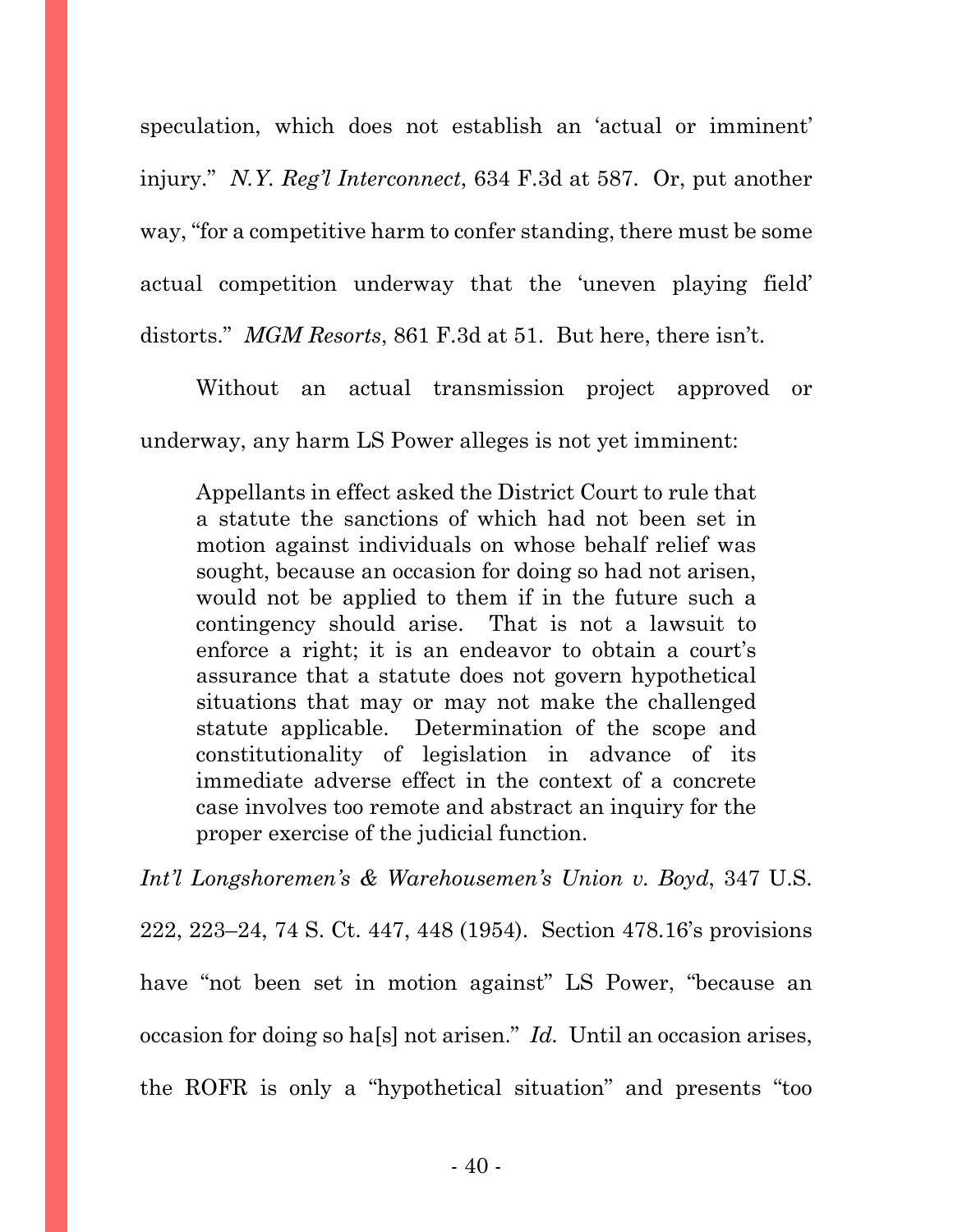remote and abstract an inquiry for the proper exercise of the judicial function." *Id.* at 224, 74 S. Ct. at 448. LS Power lacks standing, and the Court should affirm the district court's decision reaching the same conclusion[.8](#page-40-0)

**B. Despite its theoretical possibility, no Iowa court has found an issue of great public importance and waived standing—and regardless, the exception turns on legal issues of importance rather than the facts of a particular case.**

While the "doctrine of standing . . . is not so rigid that an exception to the injury requirement could not be recognized for citizens who seek to resolve certain questions of great public importance and interest in our system of government," *Godfrey*, 752

<span id="page-40-0"></span><sup>8</sup> It does not matter that "[t]he purpose of a declaratory judgment is to determine rights in advance." *Bormann v. Bd. of Supervisors*, 584 N.W.2d 309, 312 (Iowa 1998). LS Power relies on this language from *Bormann* to suggest that the case must move forward simply because LS Power sought declaratory judgment. (LS Power Br. at 47 n.5.) But even without *incurred* loss—past tense—there must still "be no uncertainty that the loss will occur." *Id.* at 313. That's precisely where LS Power's lawsuit falters. Put another way, even in declaratory judgment actions, "a justiciable controversy must exist," meaning "the issue is concrete." *Bechtel v. City of Des Moines*, 225 N.W.2d 326, 330–31 (Iowa 1975). If the issue is not concrete, "the court [is] justified in dismissing the petition as merely advisory in character." *Id.* at 331; *accord Iowa Citizens*, 962 N.W.2d at 791 (drawing a connection between standing and the Court's unwillingness to issue advisory opinions).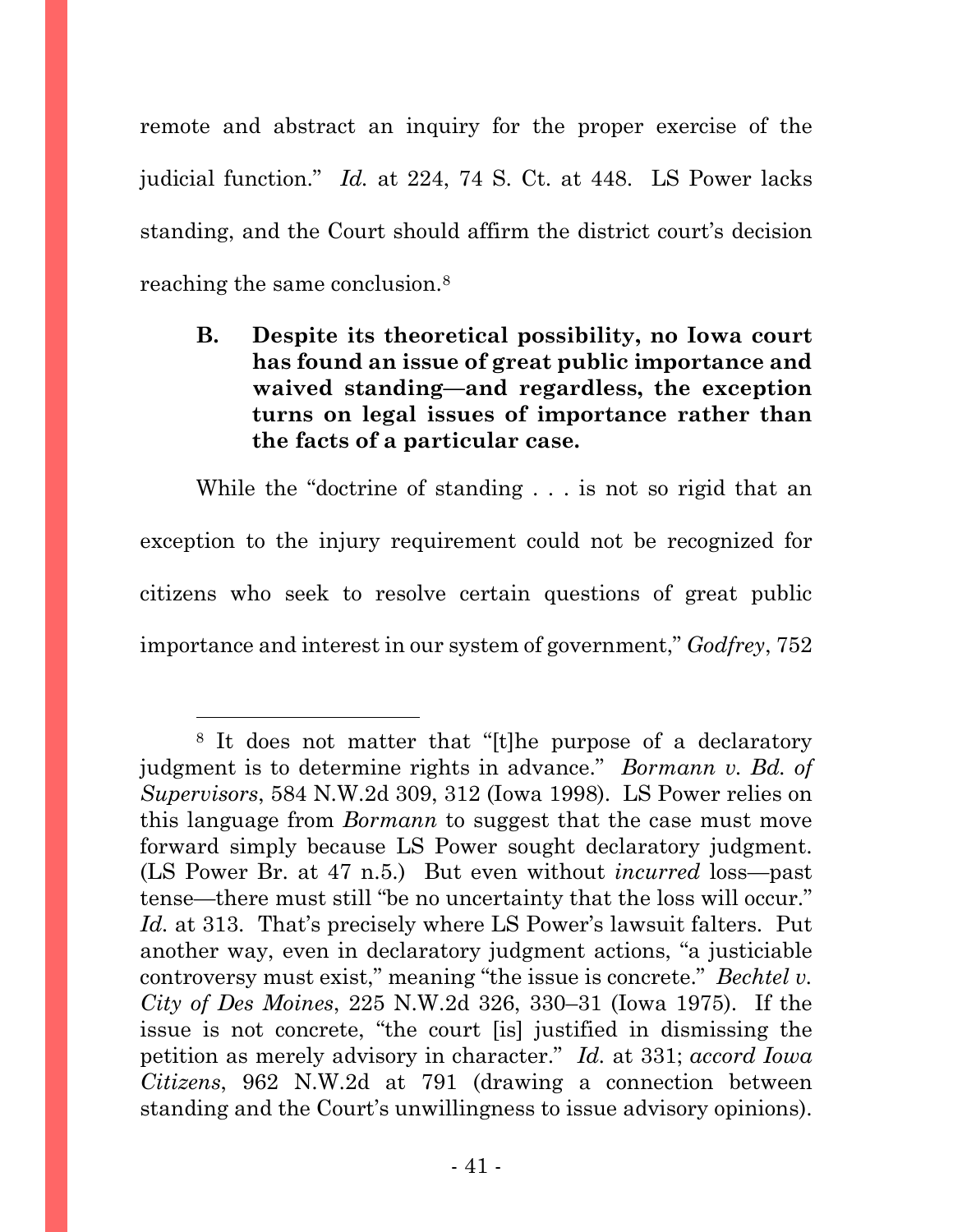N.W.2d at 425, no Iowa appellate court has waived standing in a single-subject clause or title clause case—indicating that the singlesubject clause and title clause are not questions of great public importance. *See George v. Schultz*, No. 11–0691, 2011 WL 6077561, at \*2 (Iowa Ct. App. Dec. 7, 2011) (noting that although the Court "has recognized the possibility of a 'great public importance' exception to standing in Iowa, it has never found an issue of sufficient public import to apply the exception"); *see also Rush*, 2020 WL 825953, at \*14 (concluding a case raising single-subject and title claims was "not the case in which we should first find an issue of such great public importance as to waive traditional standing requirements"). Any exception to standing is and should be narrow, and the Court should be especially reluctant to invoke it. *See Sears v. Hull*, 961 P.2d 1013, 1019 (Ariz. 1998) ("The paucity of cases in which we have waived the standing requirement demonstrates both our reluctance to do so and the narrowness of this exception.").

This isn't the case to apply the great-public-importance exception for the first time. For example, it does not matter that this case is slightly different because *Godfrey* involved a single-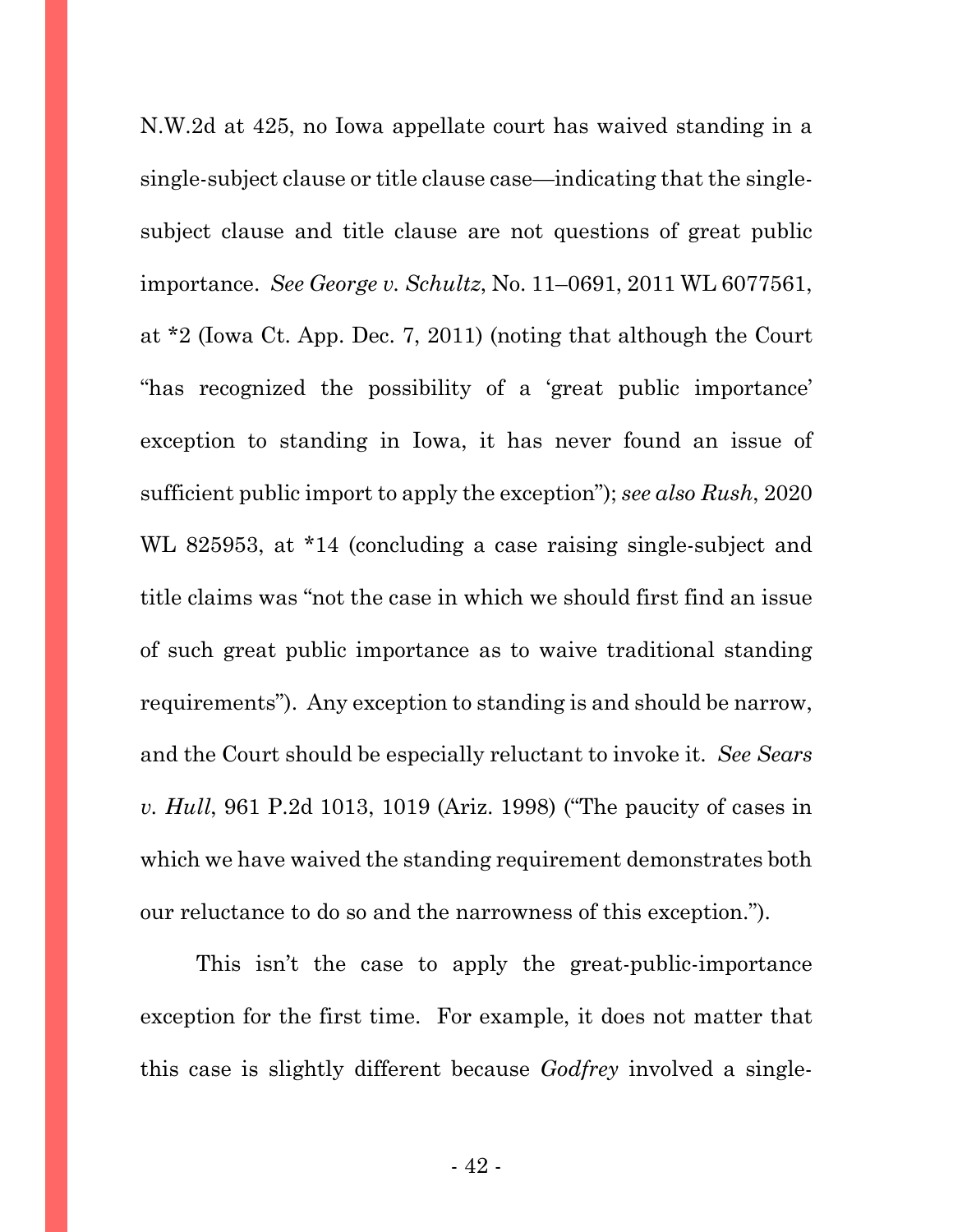subject claim without an accompanying title claim. *See Godfrey*, 752 N.W.2d at 427 ("Importantly, Godfrey does not challenge the title requirement of article III, section 29.") In *Rush*, the Court rejected a similar argument that simply appending a title claim automatically unlocks a public-importance waiver of standing. *Rush*, 2020 WL 825953, at \*10 ("*Godfrey* does not say the plaintiff would have succeeded in obtaining a waiver of standing if she had simply pled the case differently.").<sup>[9](#page-42-0)</sup>

Further, *Godfrey* cautioned that the Court is "especially hesitant to act when asked to resolve disputes that require [it] to decide whether an act taken by one of the other branches of government was unconstitutional." *Godfrey*, 752 N.W.2d at 427. That measured hesitance meant that a claim under article III, section 29 was "not important enough to require judicial

<span id="page-42-0"></span><sup>9</sup> On the issue of an appended title claim, two dissenting justices in *Godfrey* criticized the majority for "holding that the title clause . . . trumps the single-subject clause," thereby creating a dichotomy that the dissenting justices viewed as "neither principled nor workable." *Godfrey*, 752 N.W.2d at 429 (Wiggins, J., dissenting). However, the principled and workable answer to that purported quandary is easy: rather than waiving standing based on whether a plaintiff raises both types of challenges under article III, section 29, simply require standing for both types of claims.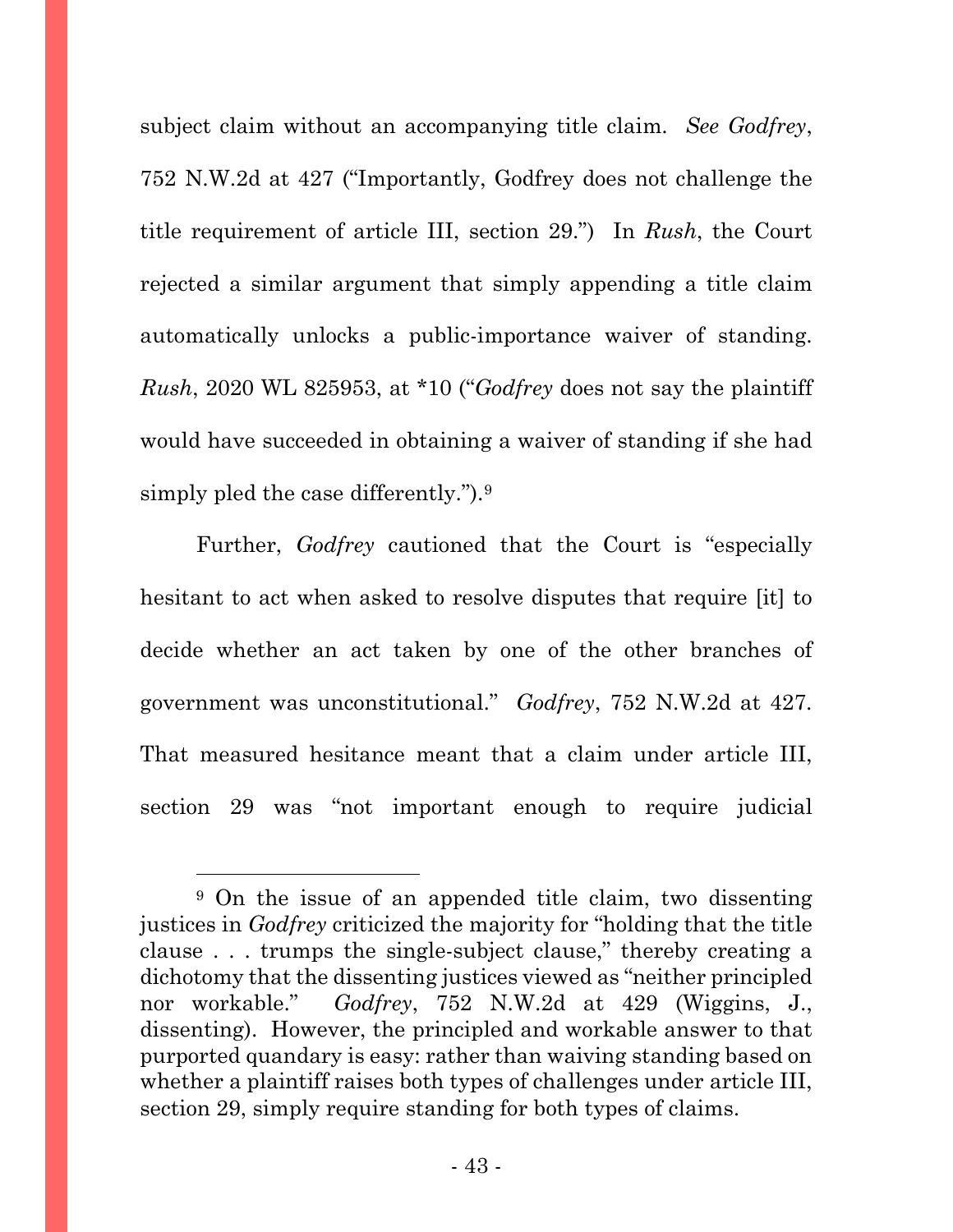intervention into the internal affairs of the legislative branch." *Id.* at 428. Too frequently proceeding with cases under the publicimportance exception would risk the Court "assuming 'a position of authority' over the acts of another branch of government." *Id.* at 425 (quoting *Lujan v. Defenders of Wildlife*, 504 U.S. 555, 574, 112 S. Ct. 2130, 2143 (1992)). The same principle applies here. When plaintiffs lack standing and must rely on an exception to standing to proceed, the Court must carefully "consider whether to avoid becoming embroiled in a case by exercising a waiver of standing requirements to reach an issue that might be better left to the political environment." *Rush*, 2020 WL 825953, at \*13.

Most importantly, however, LS Power is incorrect that the underlying subject matter of ROFRs—as distinct from the *legal claims* under the Iowa Constitution—can constitute an issue of great public importance under the exception. (LS Power Br. at 63– 64.) When considering whether to waive standing, the proper inquiry is not the underlying policy or its effect on Iowa, but the rarity and importance of the contested *legal* issue. *Godfrey* discussed the inquiry in terms of the legal issue raised (article III,

- 44 -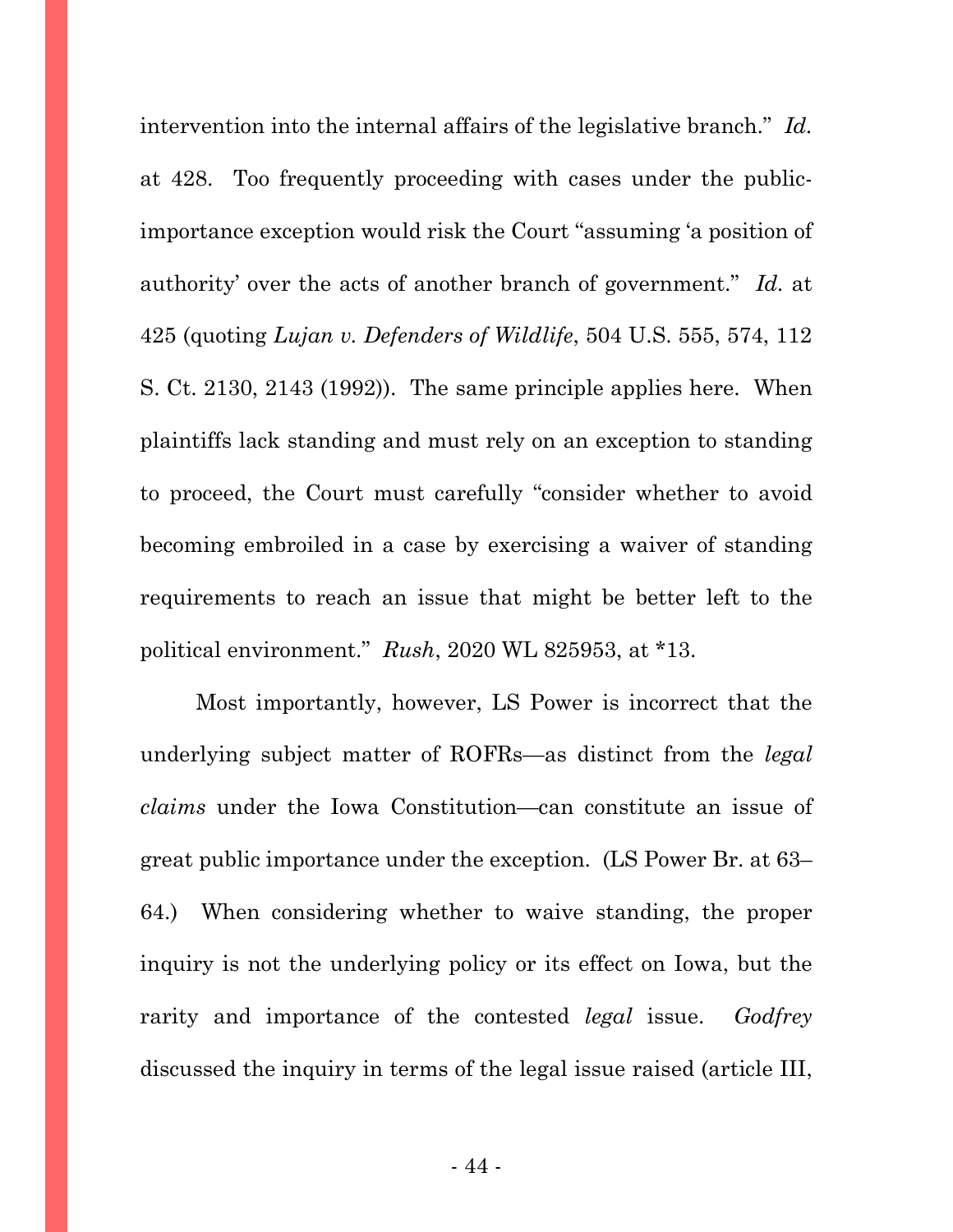section 29), not the underlying policy (availability of workers' compensation benefits for successive injuries). *See Godfrey*, 752 N.W.2d at 417, 427–28. And it ultimately decided "the *constitutional* issue presented" did not justify waiving standing. *Id.* at 428 (emphasis added). Thus, the policy arguments for and against ROFRs are irrelevant—both in deciding whether this case presents an issue of great public importance *and*, should the case get that far, in deciding whether section 478.16 or the process of its enactment complied with the constitution.

With the proper recognition that the underlying policy is irrelevant, the legal issues in this case are neither rare nor extraordinary enough to qualify as issues of great public importance sufficient to justify a waiver of standing requirements. Cases challenging statutes under article III, section 29 of the Iowa Constitution have arisen throughout Iowa's history. In the first hundred years after the 1857 Constitution, "about ninety cases [came] before the . . . Court in which the validity of a statutory provision [was] assailed for noncompliance" with article III, section 29—an average of just under one per year. William Yost, Note,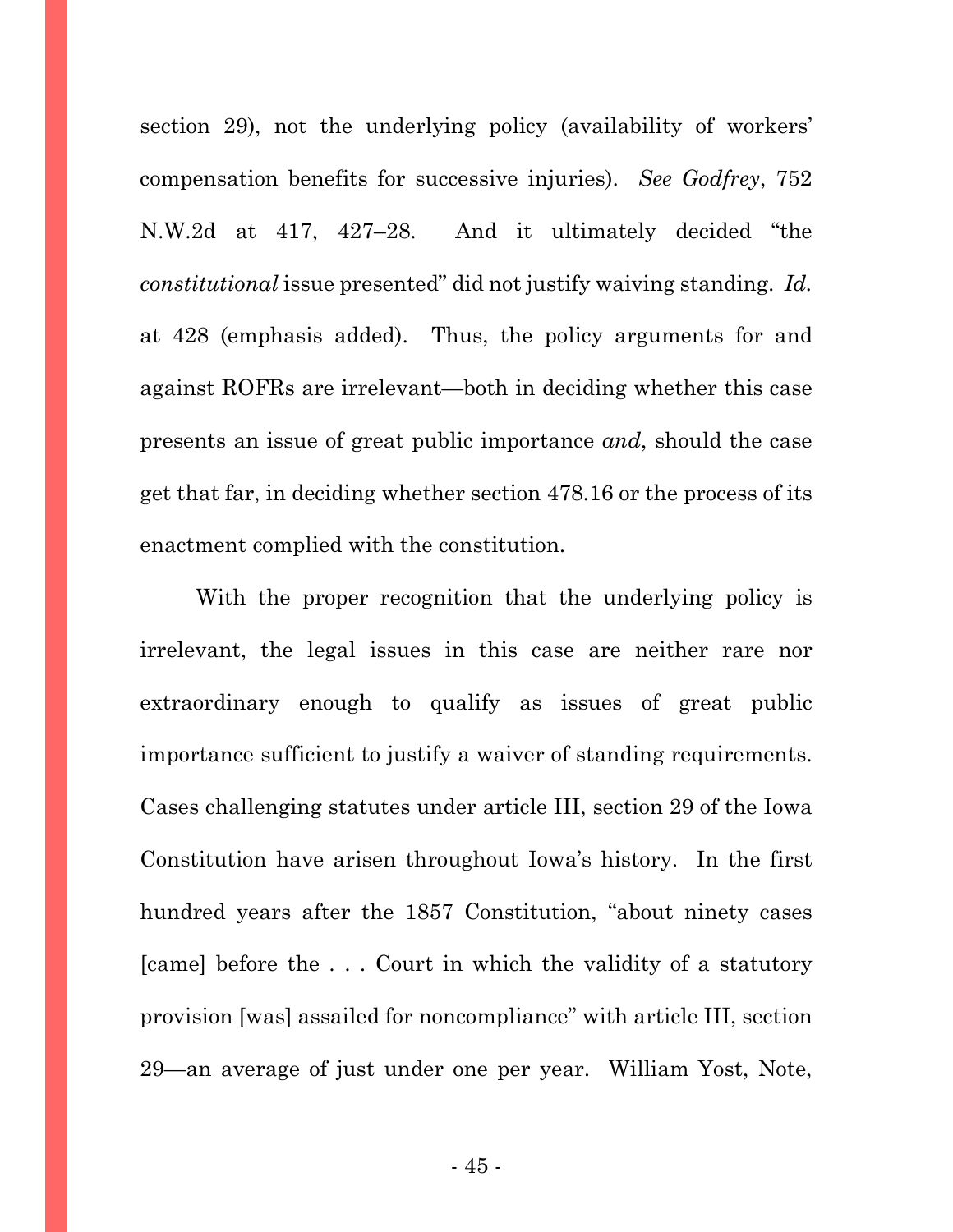*Before a Bill Becomes a Law—Constitutional Form*, 8 Drake L. Rev. 66, 67 (1958). Since then, litigants have continued to raise challenges under article III, section 29 periodically. The presence of multiple lawsuits raising claims under article III, section 29 in the past few years—two of which were decided by the court of appeals in 2020—demonstrates that the issue continues to arise and does not need a waiver of standing so that an oft-forgotten or never-explored subject finally gets some airtime.

As a fallback position, LS Power suggests that the singlesubject clause and title clause are not *always* issues of great public importance, but they are in this case because the legislature's purported violations were, in LS Power's view, flagrant. (LS Power Br. at 73.) But this proposal is unworkable. To begin, it's unclear whether there exist adequate and judicially manageable standards by which to measure how "flagrantly" a legislature purportedly acted, and therefore whether the exception to standing applies. For example, recognizing that each case's facts may be slightly different, "flagrant" action might depend on when in the session a bill or amendment is introduced; the time that elapses between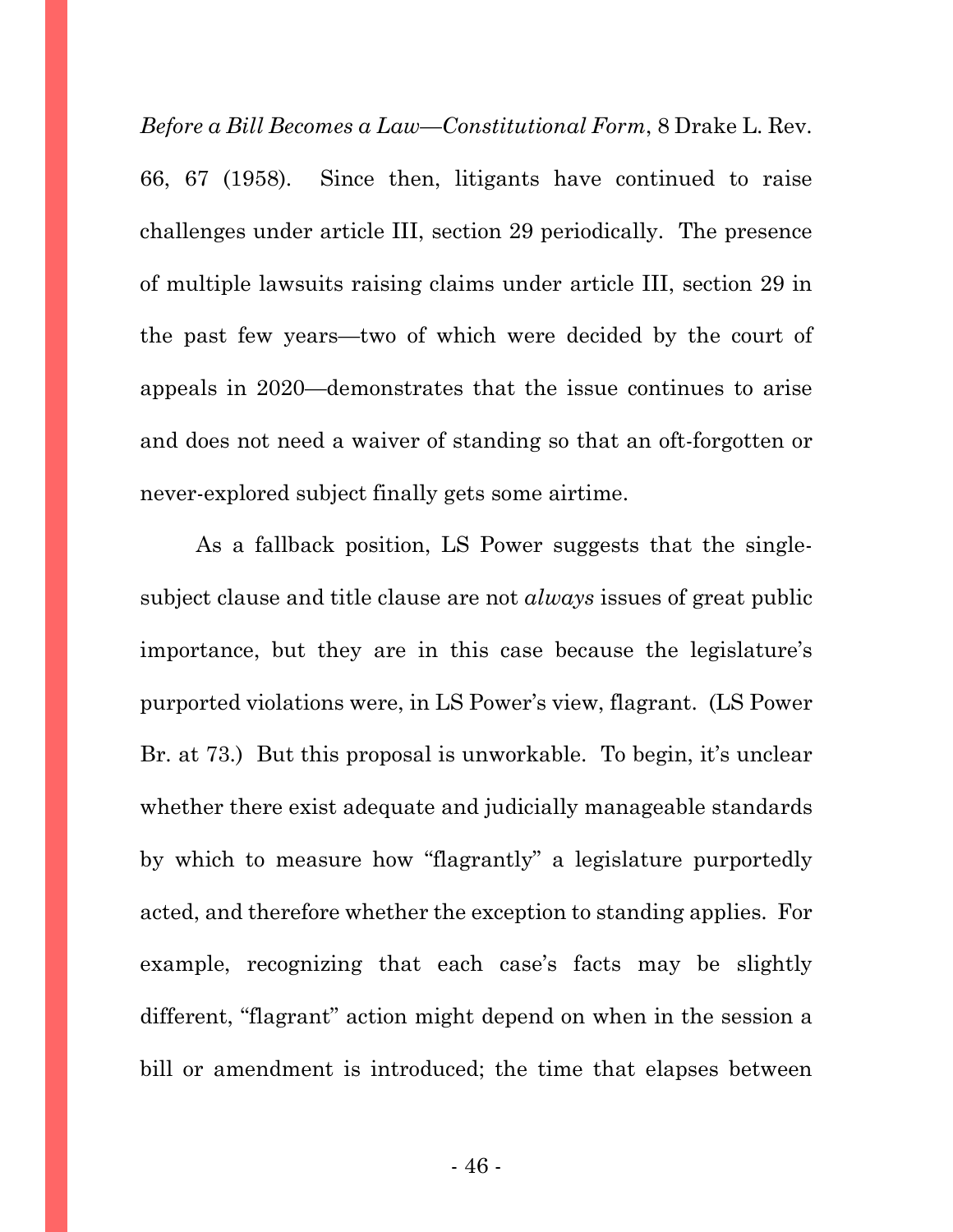introduction and passage; the bill to which an amendment is added; the subject of particular legislation and any relevant controversy or preexisting societal debate surrounding that subject; or other factors entirely. These matters of degree do not lend themselves well to predictable and consistent application—but an exception to a well-established doctrine like standing should be narrow, and subject to principled application, rather than open-ended and squishy. *Cf. De Stefano v. Apts. Downtown, Inc.*, 879 N.W.2d 155, 178 (Iowa 2016) (criticizing a line of "squishy cases" that, in the landlord-tenant context, do not adequately explain "[w]hether and under what conditions" one factor outweighs another and do not explore "precise requirements" for application of a rule set forth in them).

More importantly, however, the suggestion that the specific details of the legislative process in a given case can or should inform whether article III, section 29 is an issue of great public importance (LS Power Br. at 73) is incompatible with the law of standing because it presupposes the conclusion that a violation occurred. The great-public-importance inquiry *must* rise or fall solely on the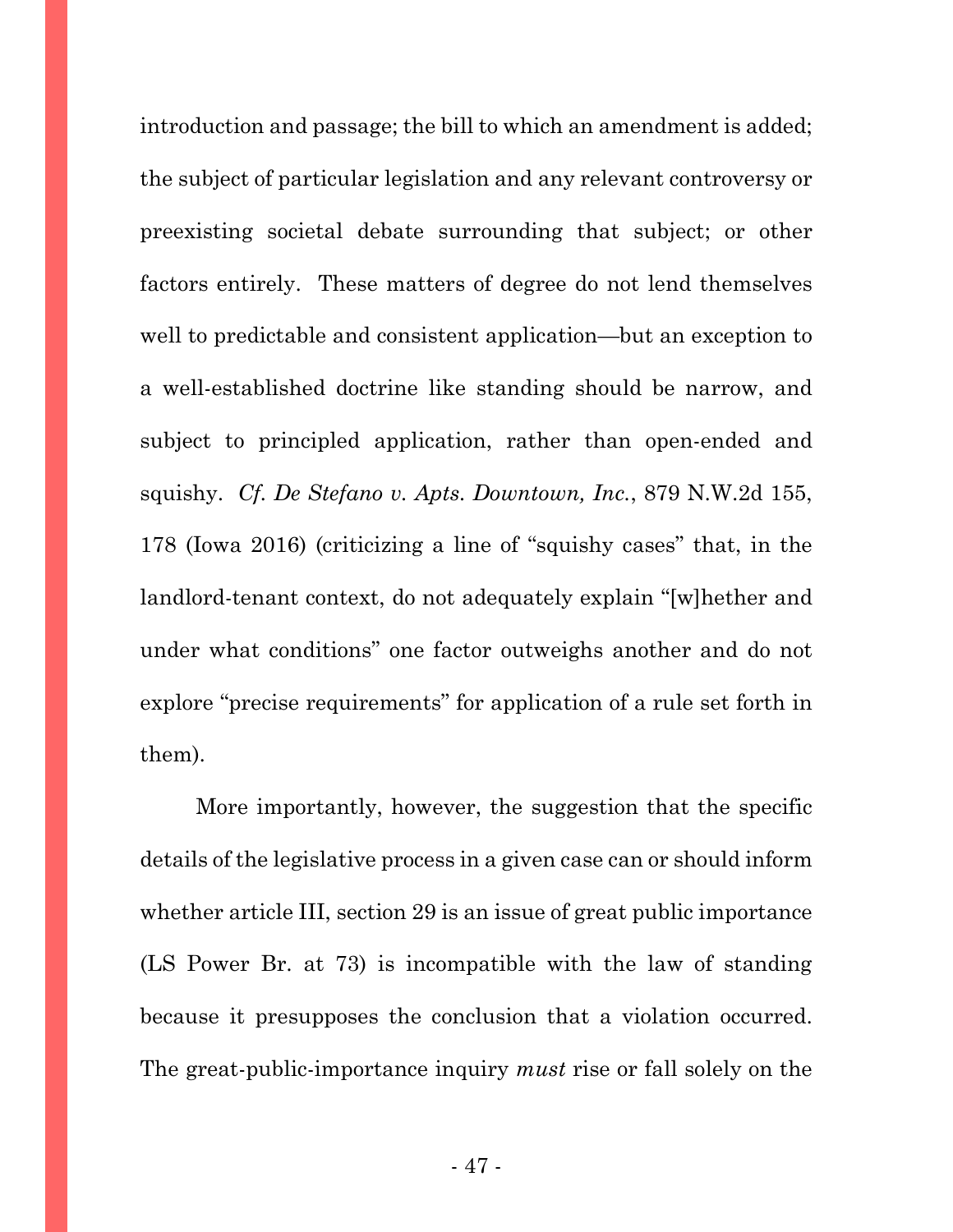legal issue in play, because considering other details risks the Court incorrectly blending (1) the merits of a claim with (2) standing to raise the claim. Of course, "standing does not depend on the legal merits" of plaintiffs' claims. *Citizens for Responsible Choices*, 686 N.W.2d at 475. The court of appeals wrestled with this precise issue in *Rush*, and it refused to consider the plaintiffs' argument that a statutory amendment had improperly attempted to amend the constitution through legislation, "because that issue goes to the merits of the action rather than to whether plaintiffs have standing." *Rush*, 2020 WL 825953, at \*4. And, emphasizing just how separate the inquiries are, the court of appeals additionally explained that "[t]he issue of standing is *wholly distinct*"—not just different from, but entirely separate from—"the merits of the underlying claims." *Id.* at \*3. Just as standing and the merits are distinct, so too are the merits distinct from the threshold determination whether to *waive* standing.

Relatedly, a single-subject claim does not carry utmost importance (for waiver-of-standing purposes) simply because of its constitutional dimension. *See George*, 2011 WL 6077561, at \*3. The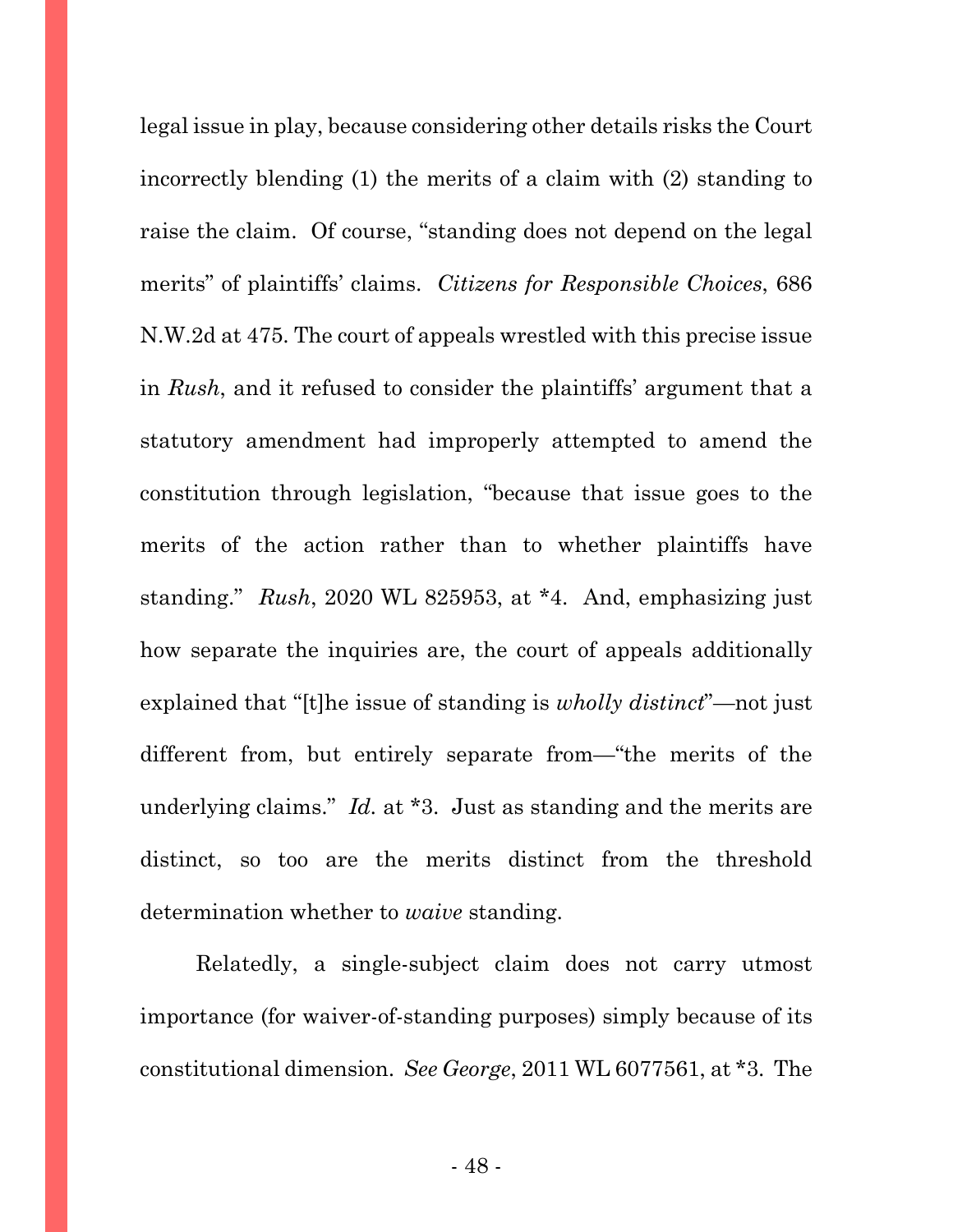plaintiffs in *George* asserted that government action occurred in violation of the constitution: specifically, the requirement in article V, section 17 of the Iowa Constitution that judges standing for retention appear "on a separate ballot." Like LS Power here, the plaintiffs in *George* argued "the words of the constitution are mandatory, but the constitution does not protect itself, so they should be allowed to." *Id.* at \*2. However, even though the "separate ballot" language of article V, section 17 had been rarely (if ever) litigated, and even though declining to apply the exception meant that some justices would be unable to serve after their term of office ended, the court of appeals declined to apply the exception. *See id.* at \*3. It concluded the exception is properly deployed only when declining to apply it would result in a constitutional crisis. *See id.*

Declining to apply the exception here after finding LS Power lacks standing would not result in a constitutional crisis. It would leave open a challenge to the ROFR statute on equal protection grounds if LS Power eventually demonstrates standing; and it would leave open any future single-subject challenge to any future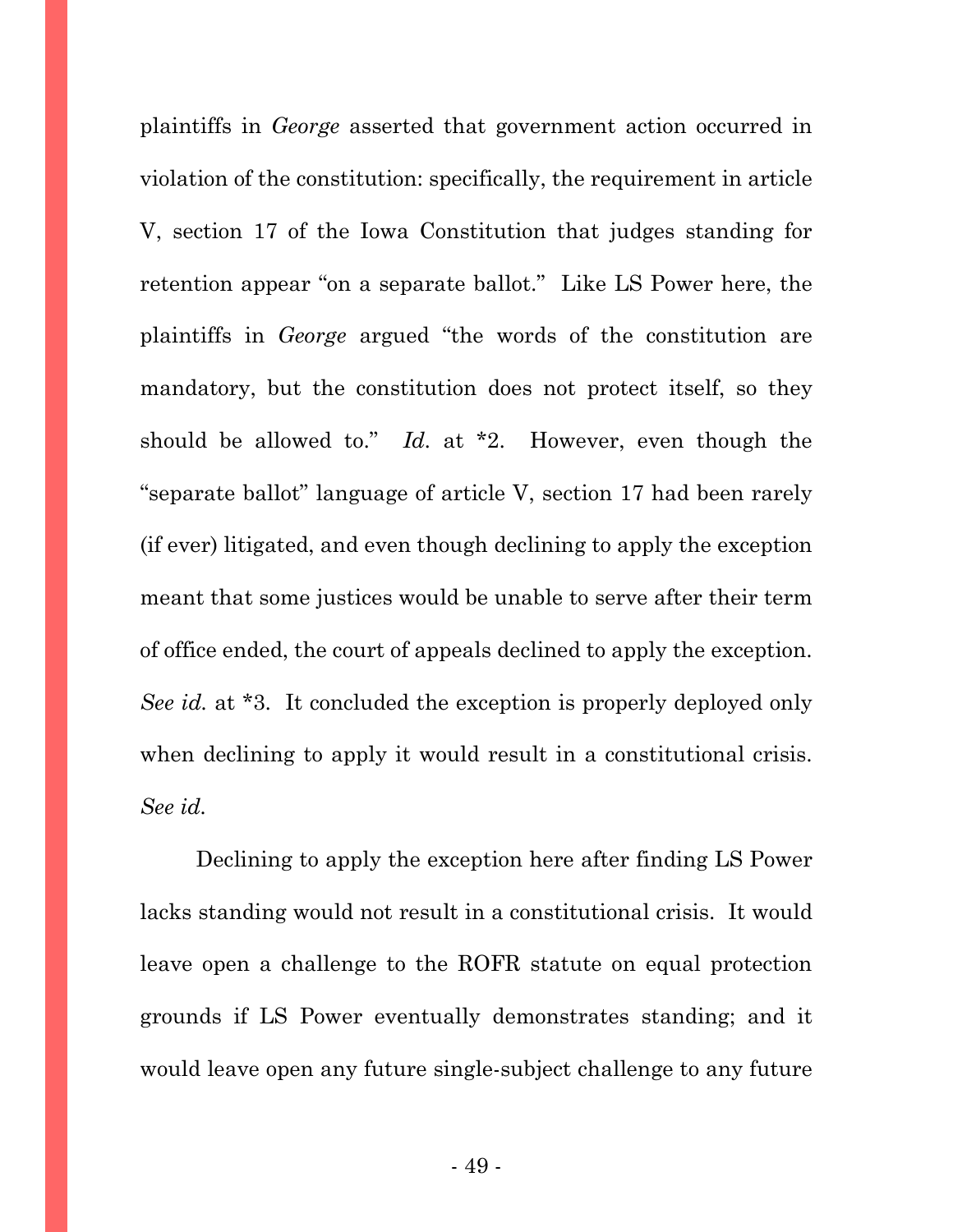piece of legislation—regardless of its "effective date" versus the codification date (LS Power Br. at 73)[10—](#page-49-0)by a person with proper standing to raise it. The potential loss of a claim under article III, section 29 may occur, but is not a reason to waive standing; rather, it is an "inescapable conclusion" of the codification window itself. *State v. Kolbet*, 638 N.W.2d 653, 661 (Iowa 2001).

There is yet another reason not to apply the great-publicimportance exception in this case: it's a poor vehicle in which to do so. One reason to apply the exception would be to provide guidance

<span id="page-49-0"></span><sup>10</sup> LS Power hypothesizes that the legislature might declare a bill effective only after codification, hoping to insulate it completely from any timely challenge under article III, section 29. (LS Power Br. at 73.) But courts can still adjudicate challenges brought before the effective date, *if* the plaintiff can show an imminent, nonspeculative injury that will happen when the statute becomes effective. For example, a loan provider could bring a declaratory judgment action regarding a new statute when it sought a legal opinion from the Attorney General "[a]fter the new legislation was enacted, but before its effective date," and then disagreed with the Attorney General's opinion. *Anderson Fin. Servs., LLC v. Miller*, 769 N.W.2d 575, 577 (Iowa 2009). The plaintiff in *Anderson Financial* demonstrated an imminent injury because it had preexisting loan agreements that the new statute might affect, if the new statute applied to them. *See id.* at 576. By contrast, LS Power merely foresees a potential injury "around the corner," which "falls short of showing an imminent injury." *Sweeney v. Raoul*, 990 F.3d 555, 560 (7th Cir. 2021).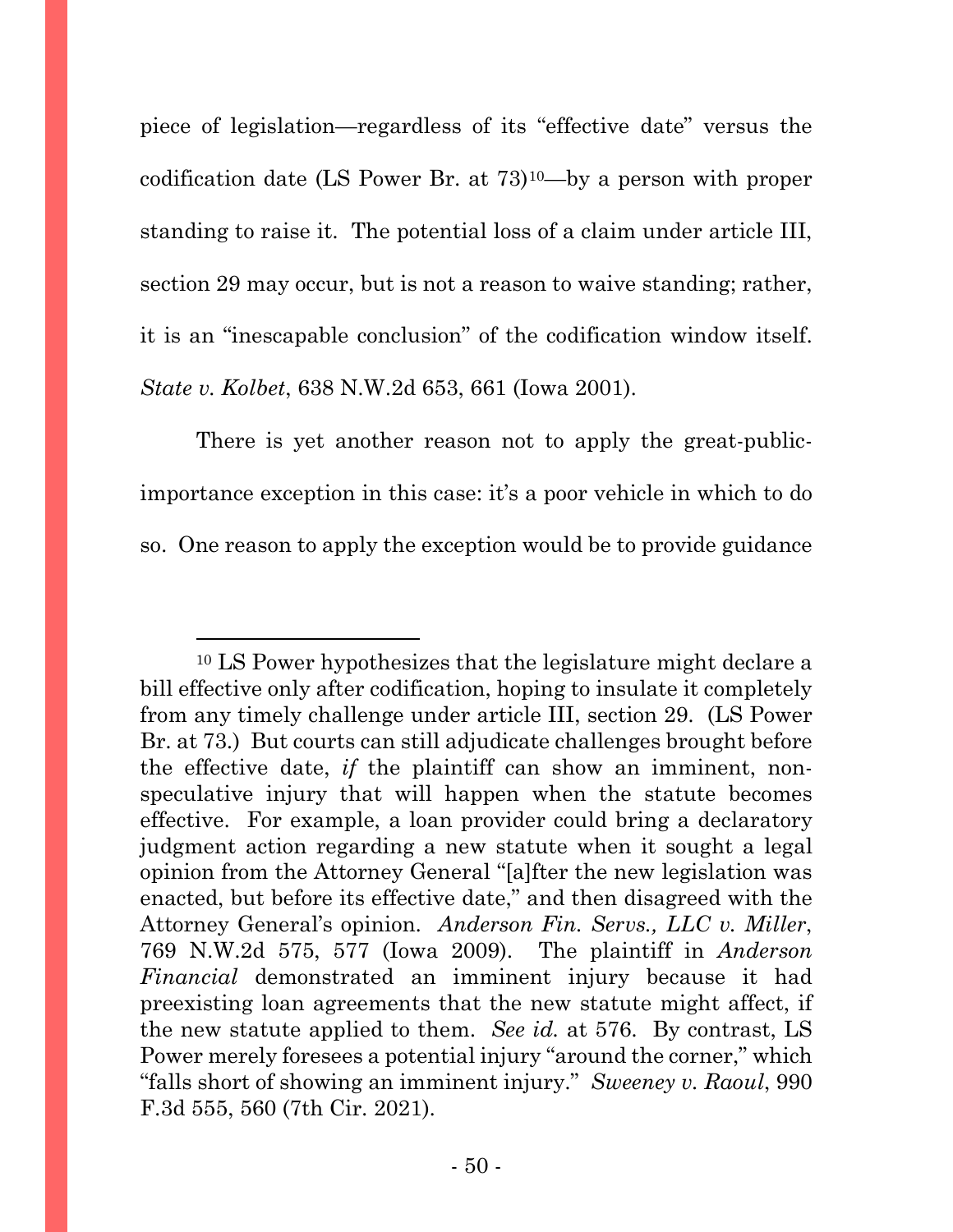on an important but rarely-invoked subject or clause. But if it is important to address an article III, section 29 claim on the merits and LS Power suggests it is crucial because the Court has not done so in over two decades (LS Power Br. at 72)—there is *still* no need to do so in this specific case. Also pending before this Court is *Planned Parenthood of the Heartland, Inc. v. Reynolds*, No. 21– 0856, where standing is not contested, where the district court ruled on the single-subject merits rather than on a threshold question, where appellate briefing is closer to completion, *and* where several amici weighed in with additional perspectives on and analysis of article III, section 29. Those factors make that case, and not this one, the better vehicle in which to explore article III, section 29 on the merits. It also means there is no need to waive standing for LS Power in this case<sup>[11](#page-50-0)</sup> or for single-subject and title challenges

<span id="page-50-0"></span><sup>11</sup> LS Power's suggestion that if it doesn't have standing, nobody does (LS Power Br. at 71) is a red herring. The assumption that if a specific set of challengers "have no standing to sue, no one has standing, is not a reason to find standing." *Schlesinger v. Reservists Comm. to Stop the War*, 418 U.S. 208, 227, 94 S. Ct. 2925, 2935 (1974). It's not a reason to waive standing either. *See Rush*, 2020 WL 825953, at \*13 (rejecting single-subject plaintiffs' assertion that the great-public-importance exception applied because "no other relief [wa]s available" to them).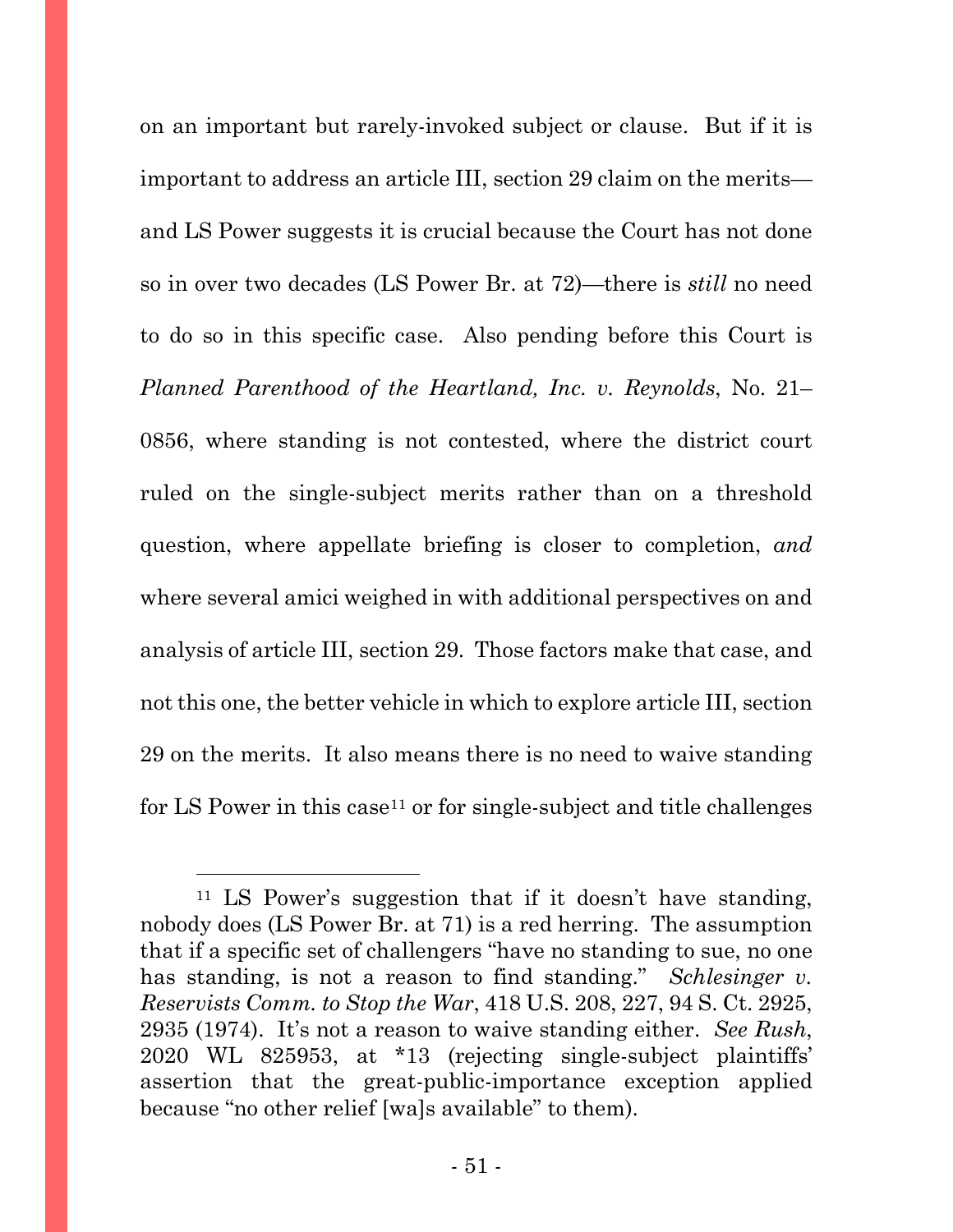generally—because *Planned Parenthood* shows that plaintiffs can and do raise challenges under article III, section 29 where standing is not contested.

Furthermore, the public interest exception to mootness and a public-importance exception to standing are not interchangeable. Each case upon which LS Power relies in discussing the mootness exception (LS Power Br. at 65 n.6) involves plaintiffs who *possessed standing* but whose injuries dissipated after time passed. In other words, a public interest exception is essentially the judiciary acknowledging its own delay, which is inherent in the deliberative nature of the judicial function. By contrast, in this case, a lack of standing is in no way judicially caused or imposed.

Furthermore, the "injury" in item veto cases that may justify a public-interest mootness exception is *not* a "procedural process" injury. (LS Power Br. at 65 n.6.) Rather, the injury that confers standing in item veto cases is an intrusion upon the separation of powers itself, because "the item veto power grants the governor a limited legislative function." *Rants v. Vilsack*, 684 N.W.2d 193, 202 (Iowa 2004). When legislators challenge an item veto, they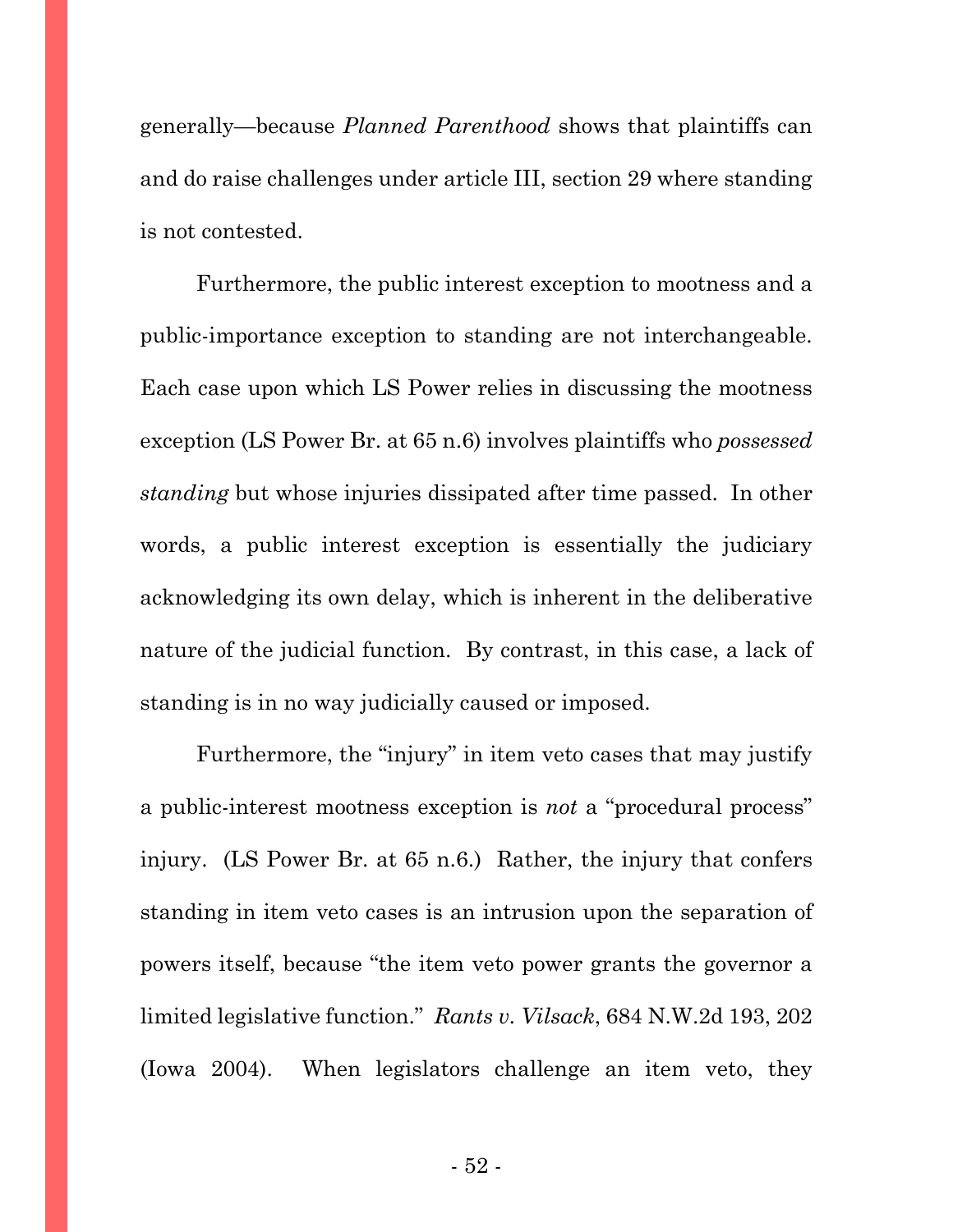challenge the governor's intrusion into the legislature's power to appropriate state funds. That intrusion can be a cognizable injury, because the governor's item veto can nullify a legislator's vote by striking a provision that earned majority support in the legislature. *See id.* at 198 ("[T]he effect of the Governor's item vetoes was to eliminate the Legislature's economic development priorities while preserving the Governor's economic development priorities . . . ."); *Colton v. Branstad*, 372 N.W.2d 184, 186 (Iowa 1985) (noting legislators bringing an item veto challenge asserted the governor injured them by usurping the legislature's appropriations function). Likewise, legislators can have standing to challenge a veto in some other circumstances because an *untimely* veto might nullify a legislator's vote he or she cast in favor of a measure that passed. *See Redmond v. Ray*, 268 N.W.2d 849, 851 (Iowa 1978) (discussing legislators' contention that the governor improperly and belatedly attempted to veto a bill that had already become law).

In other words, public-interest mootness exceptions make sense in the veto context because item veto cases address the foundational separation of powers between branches of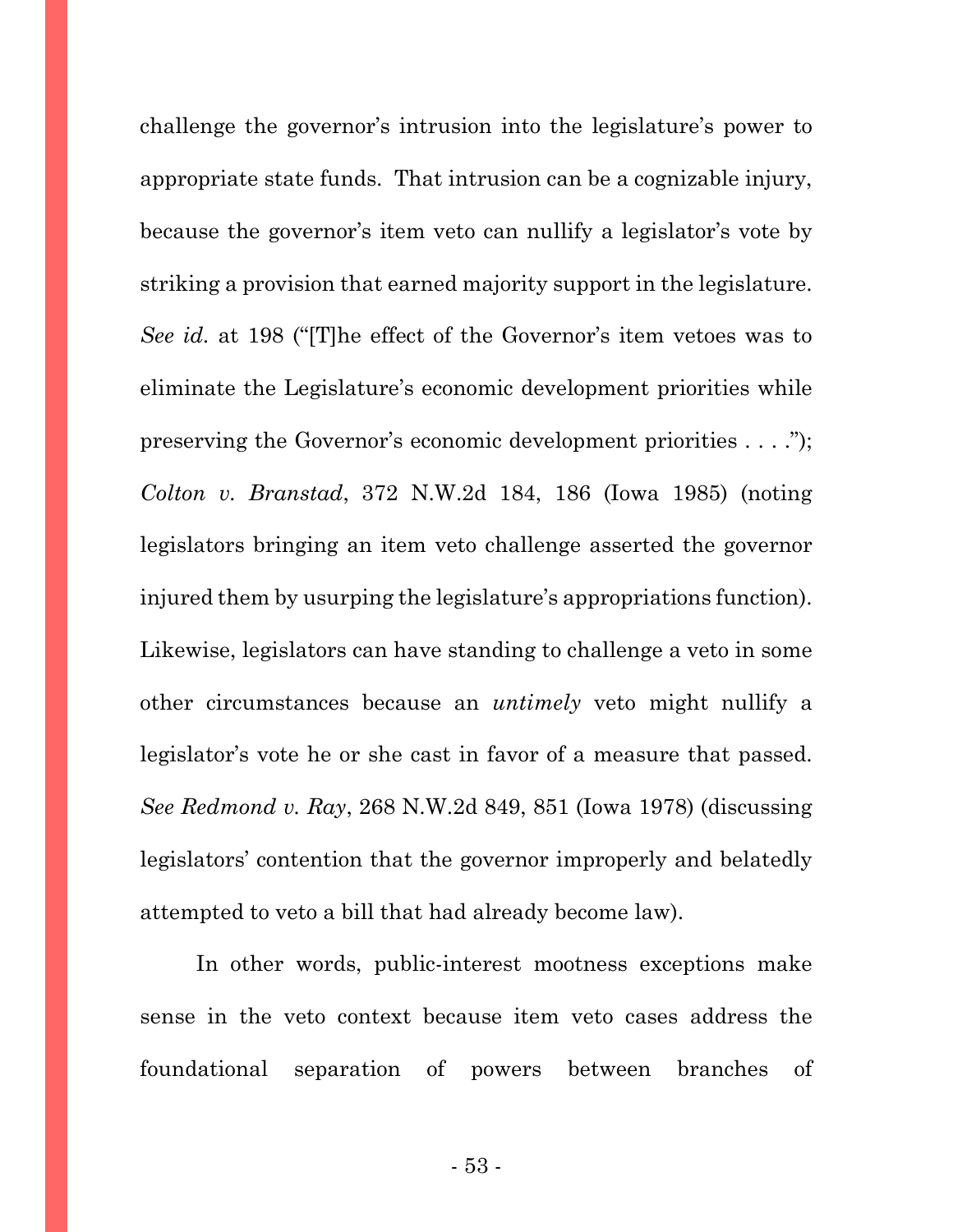government. But to apply a similar exception in the single-subject context is circular, because the standing requirement *itself* "is deeply rooted in the separation-of-powers doctrine." *Godfrey*, 752 N.W.2d at 425. A public-interest mootness exception preserves the primacy of the separation of powers. A broadly-applied publicimportance exception to standing does not. The Court should not equate them.

In short, the Court should not apply the great-publicimportance exception to standing in this case for two reasons. First, the legal issue raised (as opposed to the policy wisdom of a statutory ROFR) doesn't qualify for the exception. Second, another case raising the same legal issue (without the threshold standing question) is already before this Court and obviates any need to apply an exception here.

## **II. Apart from standing, the ripeness doctrine also justifies dismissal.**

Error Preservation: The district court ruled only on standing. (Dist. Ct. Ruling at 3, App. 1001.) However, the State's motion to dismiss also raised ripeness. (State Motion to Dismiss at 2–3, App. 0202–03.) "If any ground asserted in a motion to dismiss is valid, a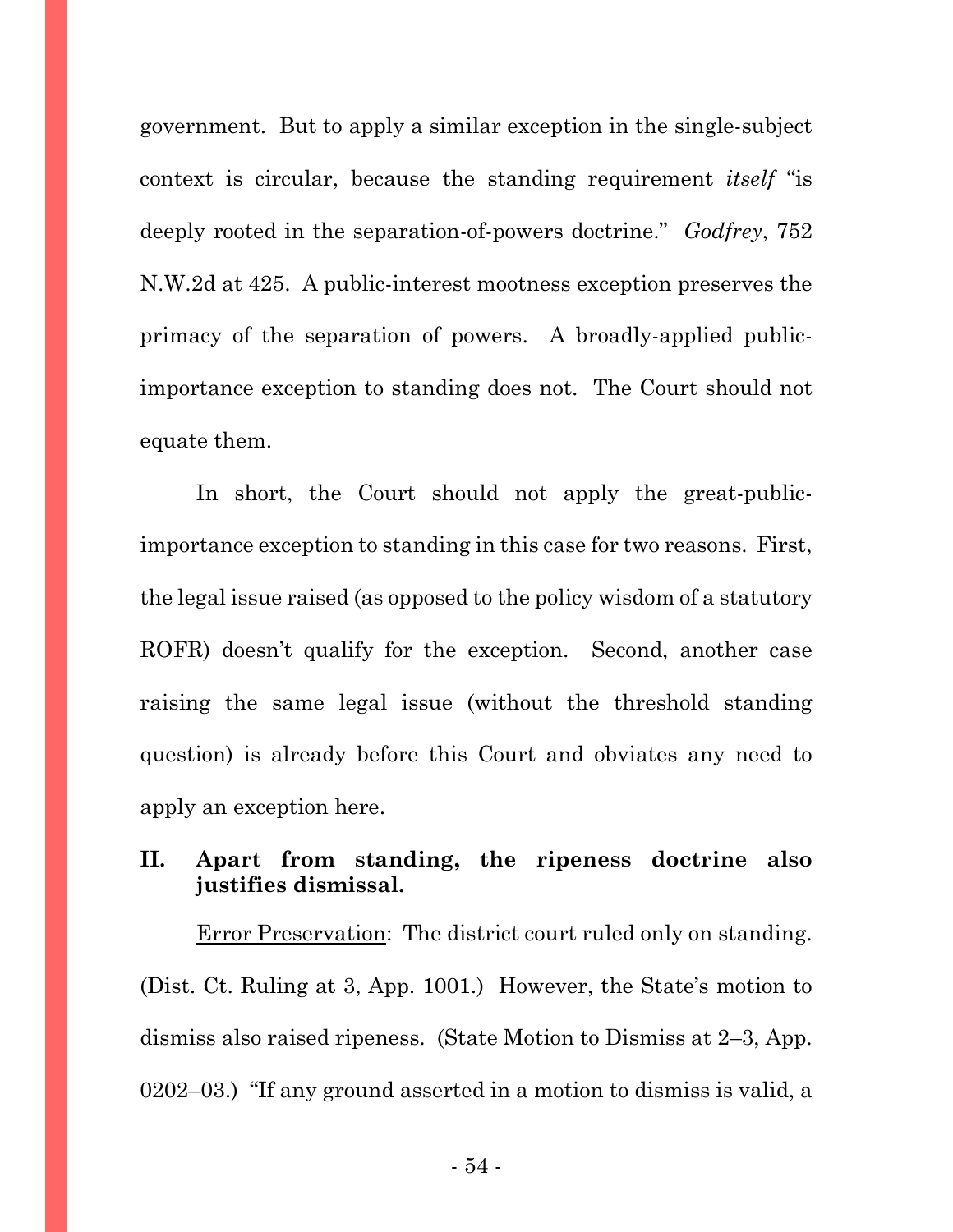ruling sustaining the motion will be affirmed on appeal, even though other reasons were relied on by the district court." *Fitzpatrick v. State*, 439 N.W.2d 663, 665 (Iowa 1989).

Argument: It is "not certain that the projects w[ill] take place." *Citizens for Responsible Choices*, 686 N.W.2d at 473. LS Power's claims are not ripe until they do take place. Accordingly, ripeness is an independent reason why LS Power's petition cannot move forward at this time. *See id.* at 474–75 (affirming dismissal of a lawsuit on both ripeness and standing grounds).

Ripeness and standing are somewhat similar. "Both doctrines address the imminence issue, using the same focus on contingencies that may render the risk of harm too slight." *R.J. Reynolds Tobacco Co. v. U.S. Food & Drug Admin.*, 810 F.3d 827, 830 (D.C. Cir. 2016); *see also Kline v. SouthGate Prop. Mgmt., LLC*, 895 N.W.2d 429, 436 n.3 (Iowa 2017) (noting a standing argument was "alternatively pressed" under a ripeness theory, but resolving both standing and ripeness together). Nevertheless, the similarity does not mean "that the doctrines are twins. Both have many distinctive facets, some even bearing on imminence of harm." *R.J. Reynolds*, 810 F.3d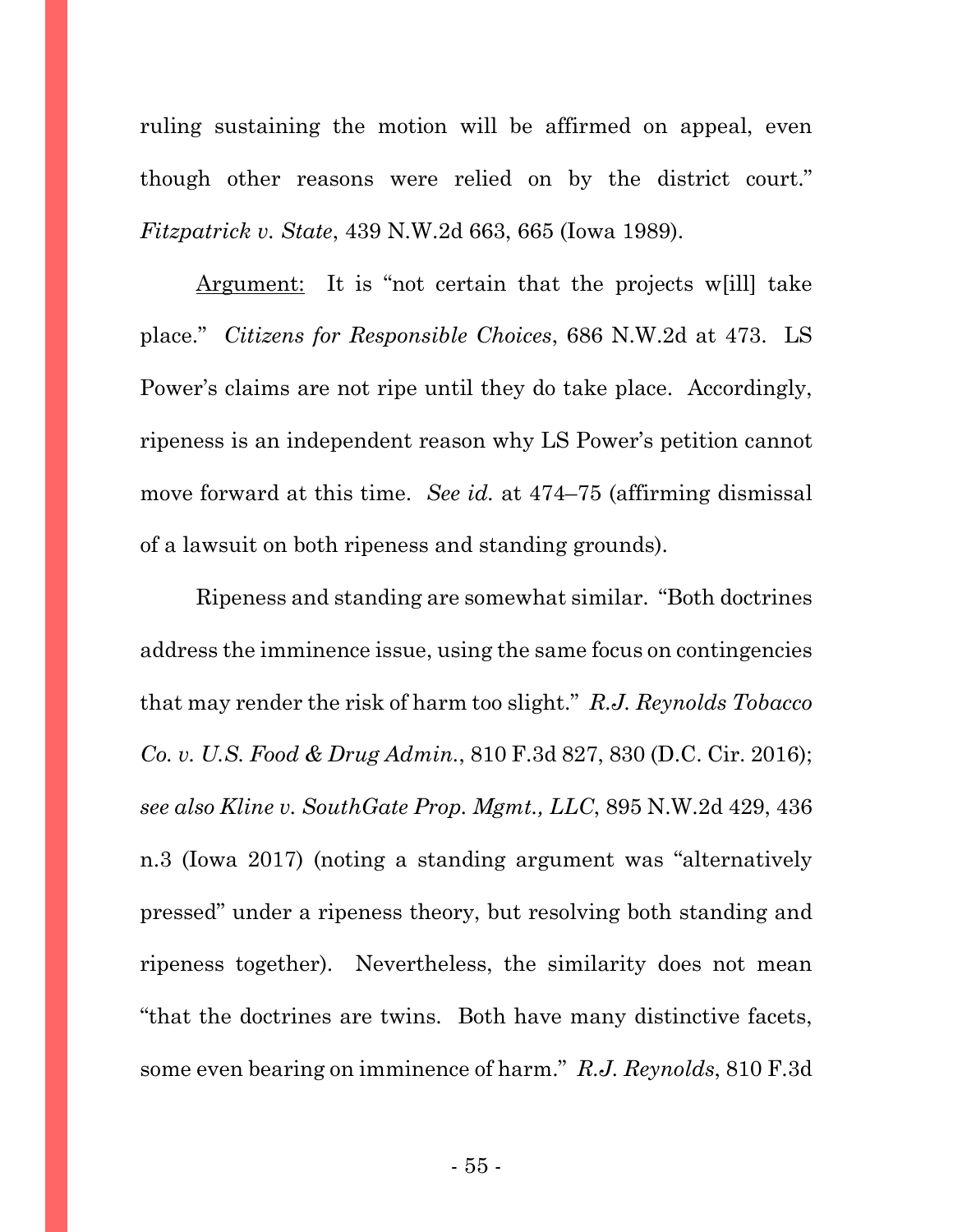at 830. But the crucial principle is that if a claim is not ripe, "a court is without jurisdiction to hear the claim and must dismiss it." *Iowa Coal Mining Co. v. Monroe Cty.*, 555 N.W.2d 418, 432 (Iowa 1996).

The ripeness doctrine prevents courts "from entangling themselves in abstract disagreements over administrative policies" by avoiding premature adjudication, and also protects agencies "from judicial interference until an administrative decision has been formalized and its effects felt in a concrete way by the challenging parties." *Gospel Assembly Church v. Iowa Dep't of Revenue*, 368 N.W.2d 158, 160 (Iowa 1985) (quoting *Abbott Labs. v. Gardner*, 387 U.S. 136, 148–49, 87 S. Ct. 1507, 1515 (1967)). When determining whether a claim is ripe, the basic question is "whether the facts alleged show there is a substantial controversy between parties having adverse legal interests *of sufficient immediacy and reality* to warrant [relief]." *Katz Inv. Co. v. Lynch*, 242 Iowa 640, 648, 47 N.W.2d 800, 805 (1951) (emphasis added); *accord Citizens for Responsible Choices*, 686 N.W.2d at 474.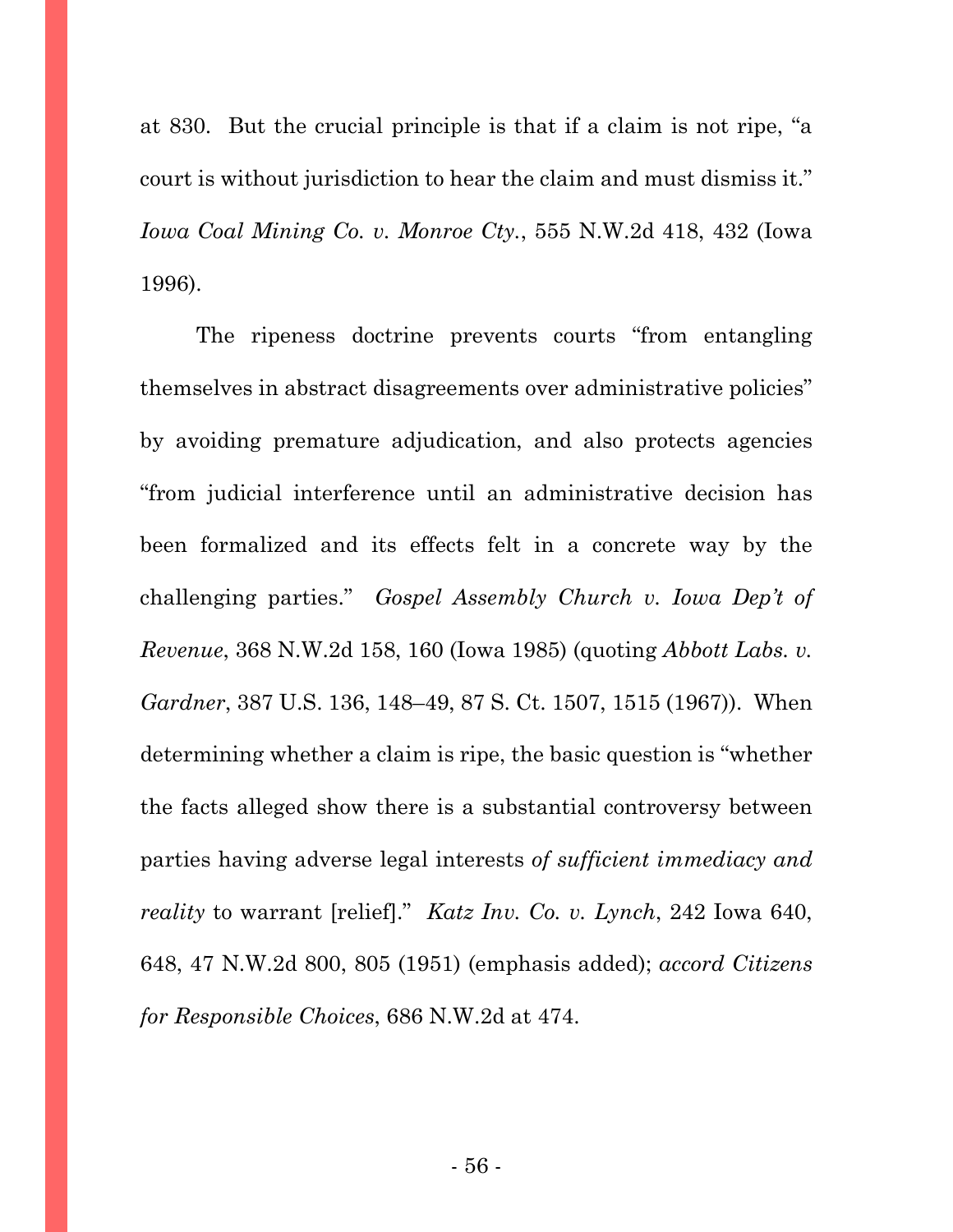This case does not meet those standards. LS Power's claims are premature and unripe because there is no substantial controversy of sufficient immediacy and reality between the parties. LS Power has not alleged it has been denied the opportunity to build any specific transmission lines in Iowa, prevented from contracting to build any specific transmission lines in Iowa, or otherwise been negatively and concretely impacted (beyond the statute's anticipated effect) with respect to any specific project within Iowa. Indeed, this case is materially analogous to *Covington v. Reynolds*, where the Iowa Court of Appeals rejected, on ripeness grounds, a similar constitutional challenge to a statute administered by a different state agency—the Iowa Department of Human services. *See Covington v. Reynolds*, No. 19–1197, 2020 WL 4514691, at \*3 (Iowa Ct. App. Aug. 5, 2020). *Covington* described in detail why the challenge—which sought to invalidate a provision about Medicaid funding for gender-affirming surgical procedures was not ripe:

[Plaintiffs] have not requested Medicaid preauthorization, their Medicaid providers have not evaluated the request, and no notice of decision had been issued. The district court determined that until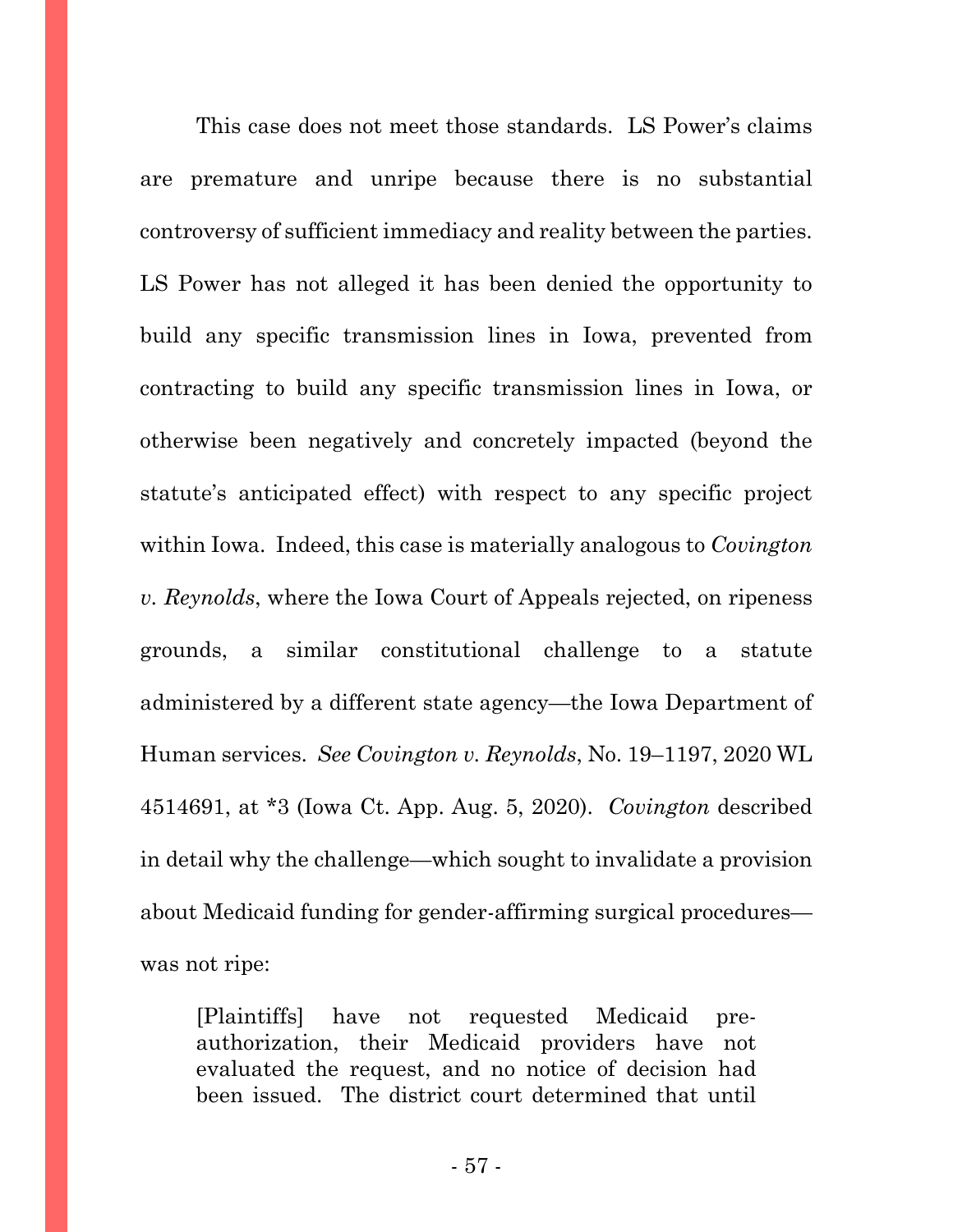their Medicaid providers deny them coverage, the controversy is purely abstract because they have not been adversely affected in a concrete way. We agree. Although the [statutory] amendment is clearly calculated to allow Medicaid providers to deny genderaffirming surgical procedures to transgender Iowans, nothing prohibits Medicaid providers from allowing such a claim. Thus, any dispute is speculative until a denial occurs and the matter is not ripe for adjudication.

*Id.* The same principles apply here. LS Power does not identify any specific electric transmission project in Iowa that is concretely planned (or underway) and that might be (or is) subject to section 478.16. *See id.* Until that happens, LS has "not been adversely affected in a concrete way" and "the controversy is purely abstract." *Id.* Similarly, just as it was possible in *Covington* (but seemed unlikely) that Medicaid providers would *allow* coverage, even if it appears unlikely that an incumbent would decline to exercise its statutory ROFR, nothing prohibits an incumbent from doing so—in which case, LS Power would suffer no harm at all. *See id.* No matter what section 478.16 appears to be "clearly calculated" to accomplish, any dispute is speculative until a project actually arises and an incumbent transmission provider actually exercises the ROFR. *See id.*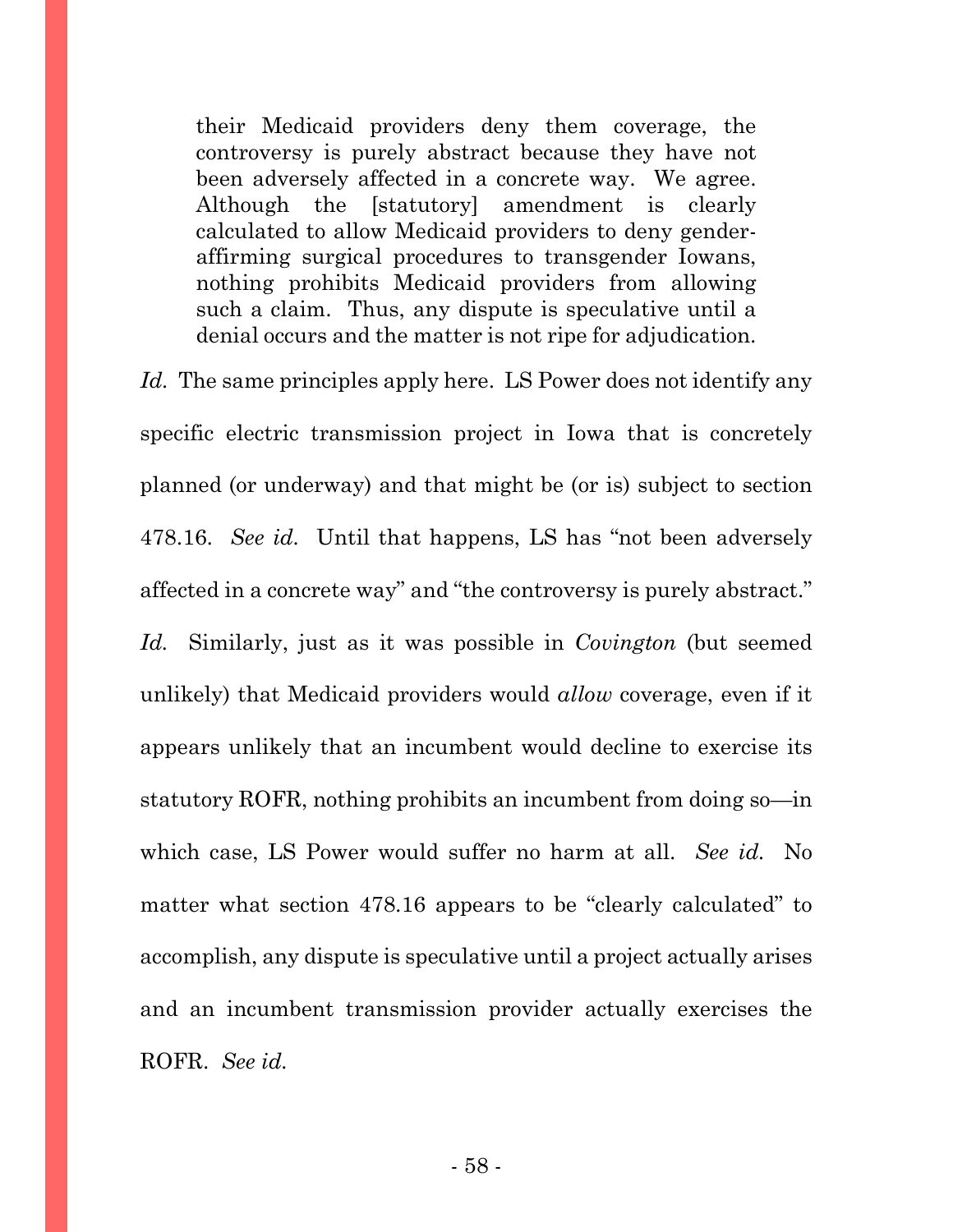*Citizens for Responsible Choices* further illustrates that LS Power's claims are not ripe. There, the plaintiffs contended their lawsuit was ripe because the projects they claimed would injure them were "well on their way" to becoming reality. *Citizens for Responsible Choices*, 686 N.W.2d at 473. The plaintiffs argued that because "application for public funding has been made, and partial public financing has already been obtained," the projects were imminent enough to make their lawsuit ripe. *See id.* But even then—after more tangible steps toward the projects than exist with respect to transmission projects here—the Court still concluded the dispute was not ripe. *See id.* at 474–75. Even though the cities in question had formally applied to the state for financial assistance and stated they planned to issue revenue bonds, there was "no justiciable controversy prior to the final decision . . . to issue" them. *Id.* at 474.

The plaintiffs additionally asserted they "should not be required to await" further actions, because they believed those actions were highly likely to occur and because they feared losing the ability to challenge the actions by waiting. *Id.* at 474. But the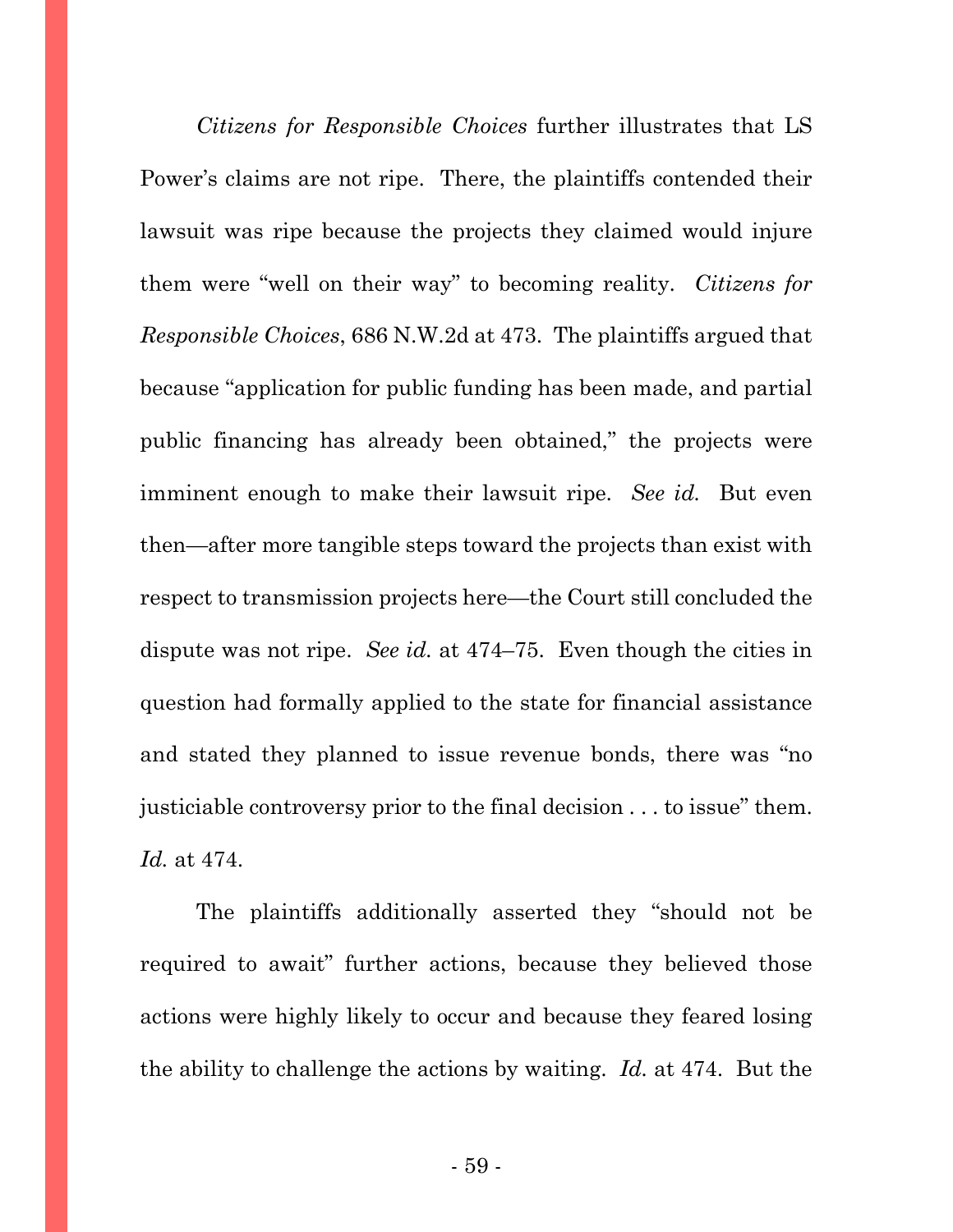Court concluded the plaintiffs' fears about losing the ability to make a challenge did "not alter the contingent status of the . . . proposal." *Id.* "Unless and until" a project actually occurred, there was "no justiciable controversy." *Id.* at 475.

The same is true here. LS Power contends it should not be required to await concrete actions or announcements about transmission projects for two reasons: first, because it asserts incumbents are likely to exercise the ROFR once a project is approved (LS Power Br. at 31–32); and second, because it fears losing the ability to raise two of its claims (LS Power Br. at 58) after additional time passes. Neither thing means that LS Power's claims are ripe, however. Just as in *Covington*, where the dispute was speculative when denial of coverage had not occurred (but seemed probable), the dispute here is speculative until an incumbent exercises a ROFR, even though it might seem probable that one will. *See Covington*, 2020 WL 4514691, at \*3. And just as in *Citizens for Responsible Choices*, these contentions, even if they eventually turn out to be correct, fundamentally do not alter the *current* contingent and indeterminate status of what specific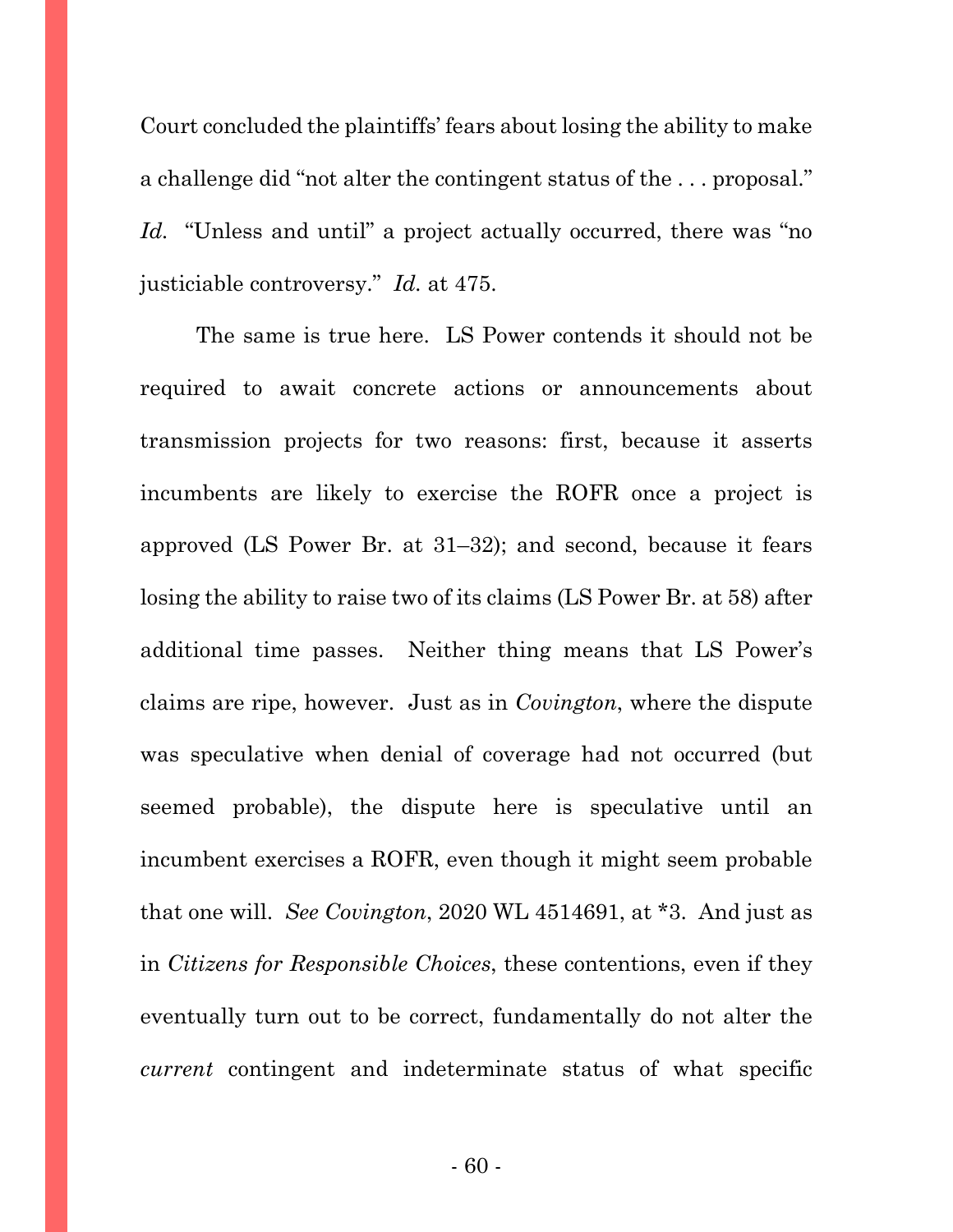transmission projects might arise, and when. *See Citizens for Responsible Choices*, 686 N.W.2d at 474–75.

One specific aspect of LS Power's requests for relief—its contention that the Court must prevent IUB from undertaking any rulemaking to implement section 478.16 (LS Power Br. at 76)—is a microcosm of why the case is premature and not yet ripe. First, any rulemaking depends entirely on the statute itself, because "a rule adopted by an agency must be within the scope of powers delegated to it by statute." *Iowa-Ill. Gas & Elec. Co. v. Iowa State Commerce Comm'n (Iowa-Illinois I)*, 334 N.W.2d 748, 752 (Iowa 1983). Thus, an injunction is not even necessary; IUB could not promulgate rules if a court eventually enjoins section 478.16, because the injunction would *also* suspend the provision directing IUB to promulgate rules in the first place. *See* Iowa Code § 478.16(7); *see also id.* § 17A.23(3) (providing agencies have only the authority conferred by statute); *id.* § 17A.19(10)(*b*) (authorizing a court to grant relief from agency action that was beyond the agency's authority). Furthermore, if IUB began promulgating rules before any decision about the statute's validity, *those rules* could be subject to judicial review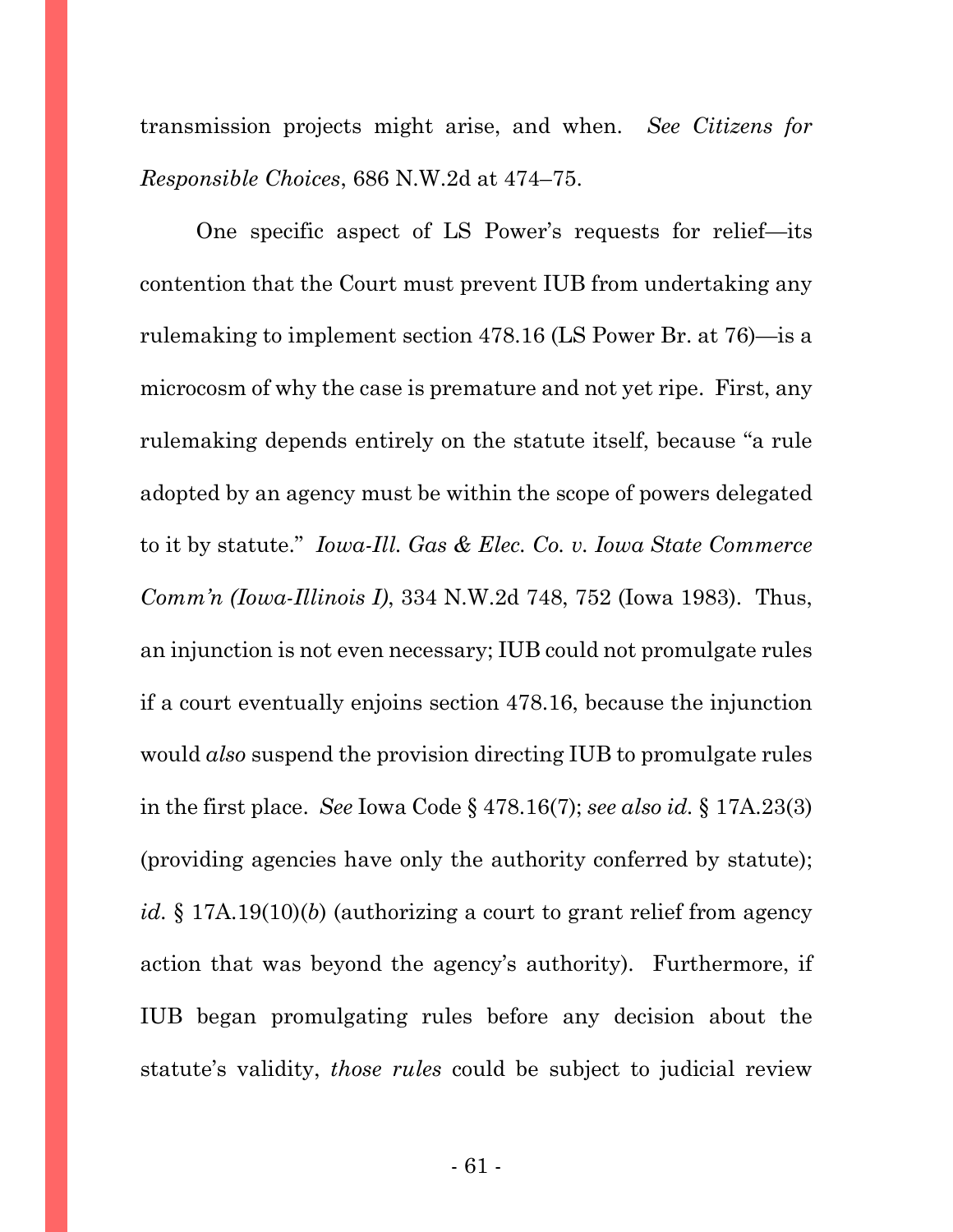themselves, potentially on constitutional grounds. *See id.* § 17A.19(10)(*a*) (authorizing courts to grant relief from agency action that is unconstitutional). But more importantly, without knowing what rules IUB proposes, there is no reason to block them prematurely. *Cf. R.J. Reynolds*, 810 F.3d at 830 (concluding a plaintiff lacked standing, in part because it was "unclear whether the [agency] will issue a final rule, and what it would say").For example, IUB could promulgate a rule explaining it will host or require competitive processes for electric transmission projects unless a statute requires otherwise. That's a rule LS Power would likely *want*—but instead it insists that all IUB action must immediately halt, sight unseen, with no room to see what IUB proposes. This request appears to rest on Murphy's Law rather than actual law; it assumes that if an option LS Power does not like is available to IUB, IUB will automatically take it.

But that's not the case with IUB, and it's not the case with the overall lawsuit either. Statewide transmission needs may change. Specific project recommendations, suggestions, or proposals could change too. By the time the Court decides this appeal, perhaps the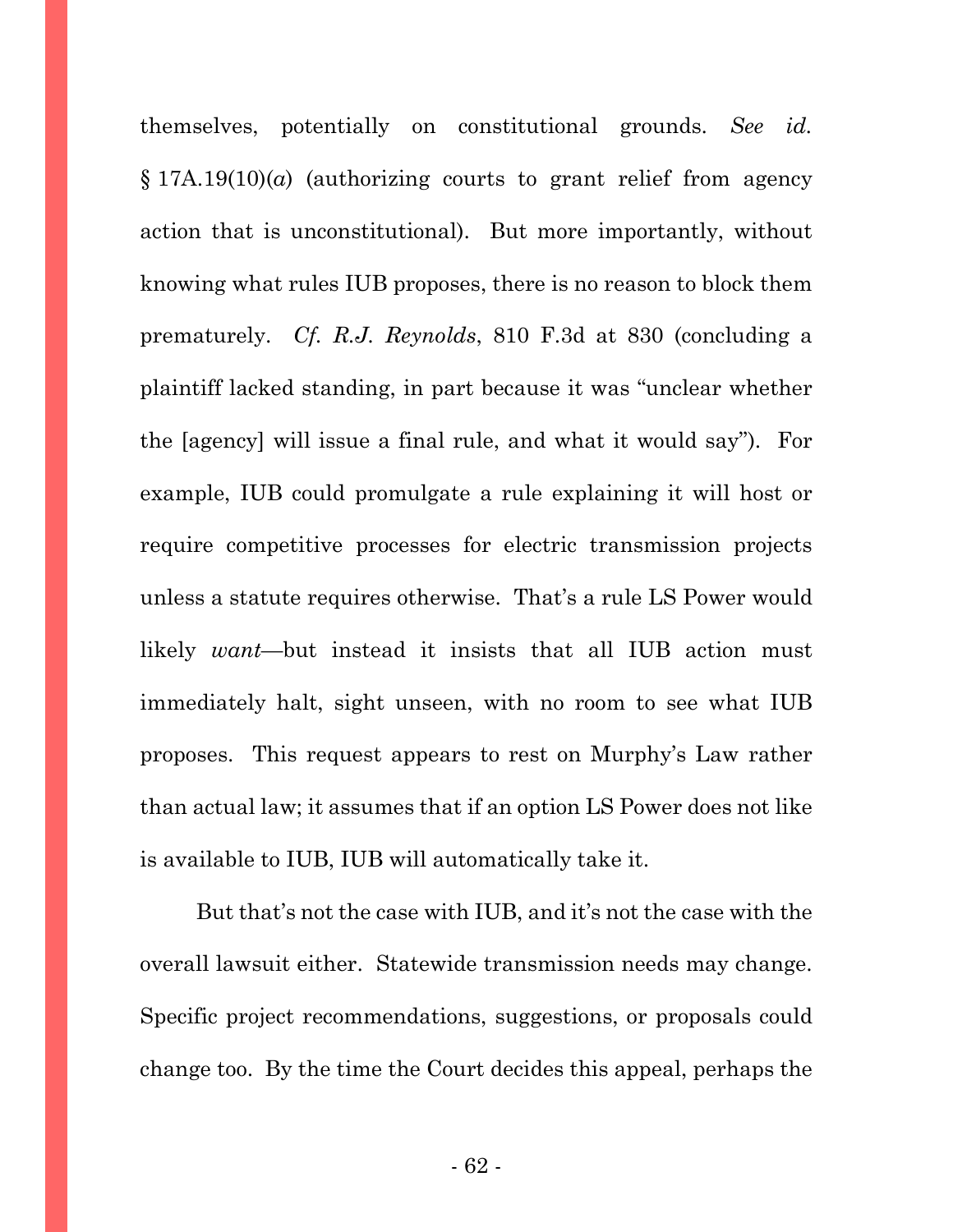legislature might even repeal section 478.16. All of this is hypothetical, of course, but that's exactly the point: no matter how likely LS Power believes particular results to be, there's not enough *certainty* at this stage to make this case ripe for adjudication. *See Gospel Assembly Church*, 368 N.W.2d at 160–61 (concluding an issue was not ripe when the pleadings and record did not demonstrate "the certainty required to justify judicial intervention at this time").

Courts must address two factors to determine ripeness: whether the issues are sufficiently focused, and whether the parties would suffer hardship by postponing judicial action. *See Iowa Coal*, 555 N.W.2d at 432.Where the hardship of a plaintiff "biding its time" is insubstantial, a case is not ripe. *Texas v. United States*, 523 U.S. 296, 302, 118 S. Ct. 1257, 1260 (1998). Potentially losing the ability to raise a particular claim in a particular way at a particular time is not hardship, however, either in general or in the specific constitutional context of this case.

In *Citizens for Responsible Choices*, the plaintiffs asserted they should not be required to wait for more concrete action before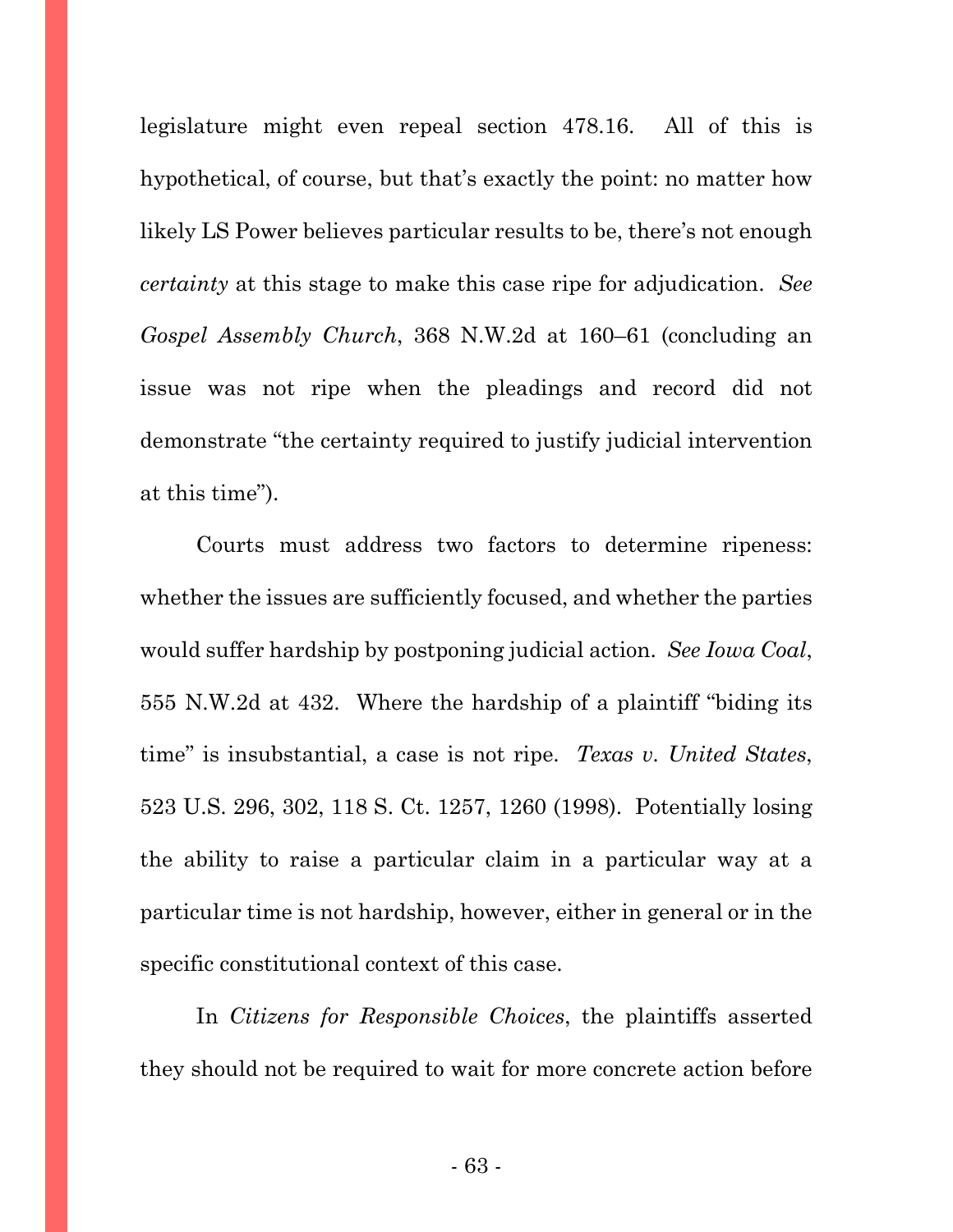pursuing their claims, because if they waited, they would not be able to challenge those future actions through an established objection process. *See Citizens for Responsible Choices*, 686 N.W.2d at 474. Nevertheless, the Court concluded the potential inability to make a future challenge in a preferred manner did not make the dispute ripe. *See id.*[12](#page-63-0)

In the specific context of single-subject and title challenges under article III, section 29 of the Iowa Constitution, there exists "a window of time measured from the date legislation is passed

<span id="page-63-0"></span><sup>12</sup> Importantly, unlike the plaintiffs in *Citizens for Responsible Choices* who were foreclosed from a future challenge because they were "ineligible to file objections" under a relevant statute, *Citizens for Responsible Choices*, 686 N.W.2d at 474, here LS Power *would* be eligible to, for example, seek judicial review of future agency action by the Iowa Utilities Board, as long as LS Power could show it was "aggrieved or adversely affected." Iowa Code § 17A.19; *see Polk Cty. v. Iowa State Appeal Bd.*, 330 N.W.2d 267, 273 (Iowa 1983) (elaborating the "test for aggrievement" under chapter 17A); *Clark*, 286 N.W.2d at 209 (deciding an appeal that involved objections and challenges to the State Commerce Commission—the Iowa Utilities Board's predecessor—granting a franchise for "the construction of a 345,000-volt transmission line"). Further, a challenge to a FERC action regarding a specific transmission project—such as an approval of a relevant tariff—might be available through federal review procedures. *See MISO Transmission Owners*, 819 F.3d at 336–37 (noting a challenge to FERC's approval of a tariff honoring ROFRs).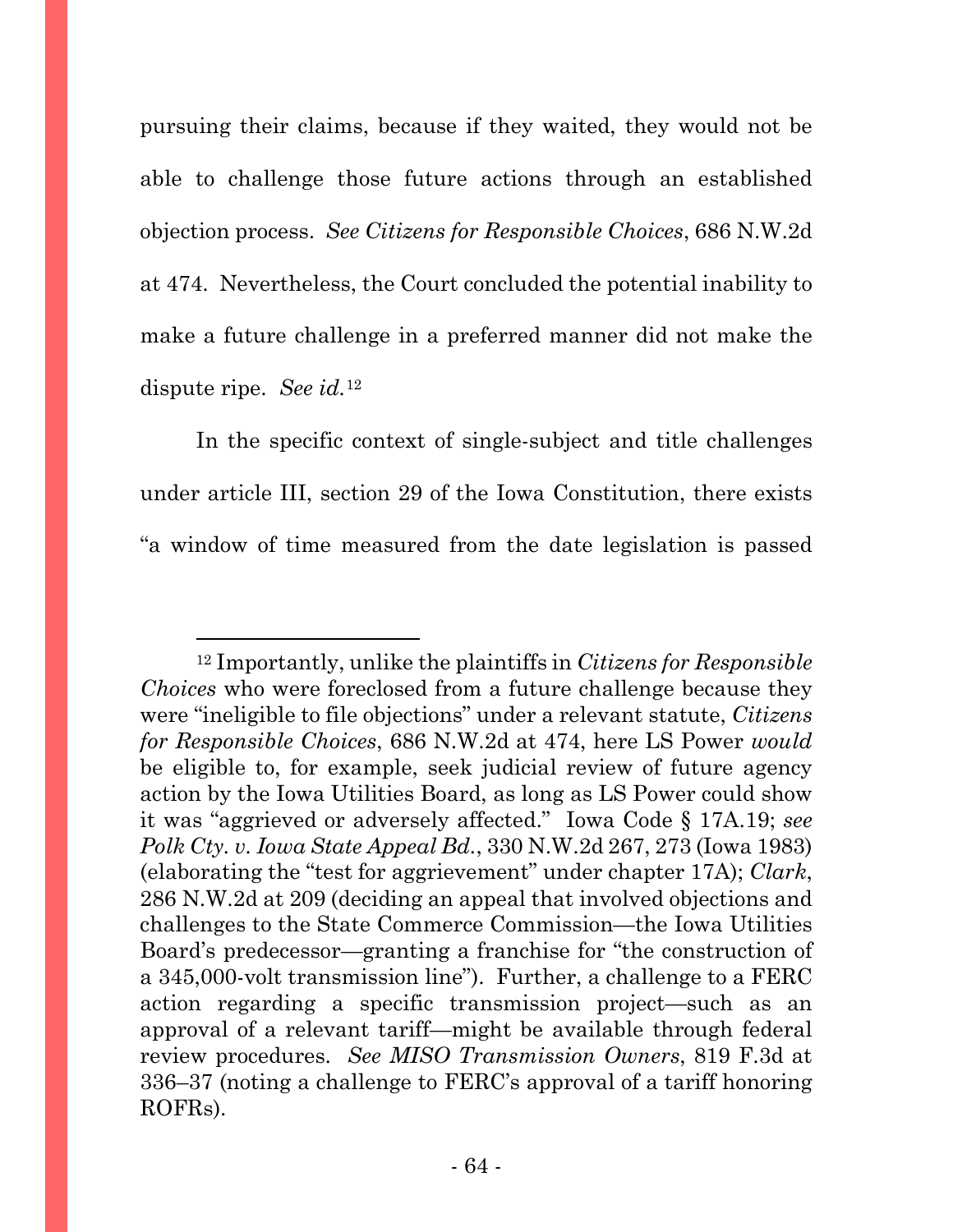until such legislation is codified." *State v. Mabry*, 460 N.W.2d 472, 475 (Iowa 1990).Codification, once it occurs, "cuts off a right of constitutional challenge." *Tabor v. State*, 519 N.W.2d 378, 380 (Iowa 1994). This may mean some statutes do not face a constitutional challenge. *See Kolbet*, 638 N.W.2d at 661 (enforcing the codification window even though it can be "entirely fortuitous" in some circumstances). Although the passage of time may mean challenges under article III, section 29 are lost, that consequence is an "inescapable conclusion" of the codification window. *Id.* It is a bright-line rule, to be sure, but the Court has rejected litigants' contentions that it was unfair (or in other words, created a hardship) to foreclose them from making a claim under article III, section 29. *See id.*; *Mabry*, 460 N.W.2d at 475 (noting once the codification window closes, future challenges are "barred even though . . . litigants may claim they were in no position to make such a challenge before the codification"). Therefore, LS Power's worry that it might lose the ability to raise claims under article III, section 29 of the Iowa Constitution to challenge section 478.16 is not a "hardship" either.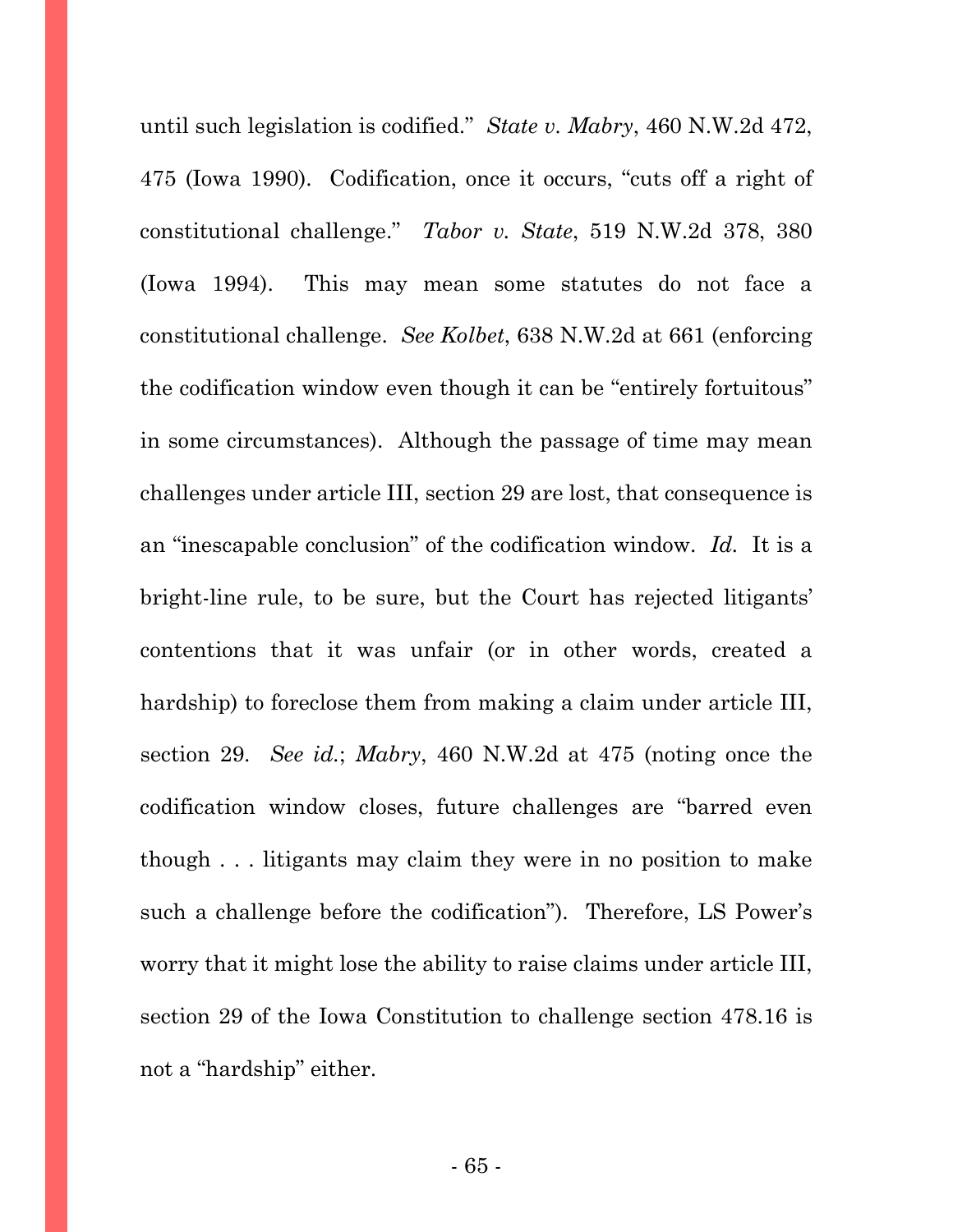Relatedly, affirming dismissal here, whether on standing grounds or ripeness grounds, would not mean the Court is condoning any specific legislative action; nor would it mean the Court is neutralizing or ignoring article III, section 29. The Court often cautions that its opinions are not broad green lights. *See, e.g.*, *Estate of Gray v. Baldi*, 880 N.W.2d 451, 459 (Iowa 2016) (discouraging readers from scouring "this opinion's interstices for implied sentiments"); *Ostergren v. Iowa Dist. Ct.*, 863 N.W.2d 294, 300 (Iowa 2015) (discouraging idiosyncratic local court rules despite concluding a district court had authority to issue a particular administrative order); *Elview Constr. Co. v. N. Scott Cmty. Sch. Dist.*, 373 N.W.2d 138, 141, 145–46 (Iowa 1985) (concluding one plaintiff lacked standing, and therefore affirming dismissal, but still noting the Court did "not condone the actions of the defendant school board"). Moreover, affirming dismissal wouldn't leave LS Power—or for that matter, "all electricity ratepayers" (LS Power Br. at 72) without any remedy; it would simply mean that the remedy is electoral rather than judicial. *See Rush*, 2020 WL 825953, at \*13 (concluding plaintiffs' assertions about violations of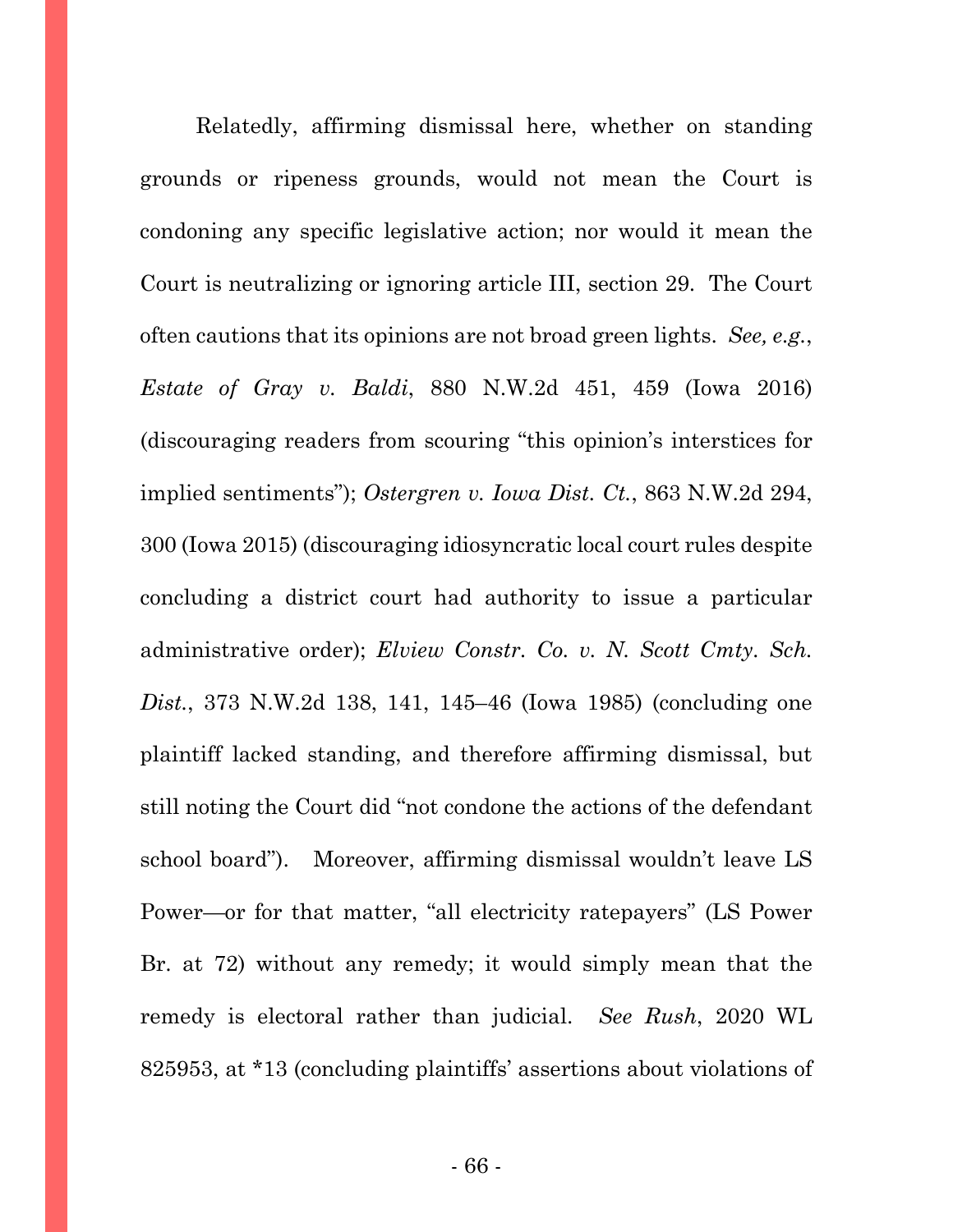article III, section 29 "might be better left to the political environment" when the plaintiffs themselves lacked standing).

If LS Power suffers a concrete injury and the claims ripen, LS Power may be able to seek relief in various venues—perhaps through judicial review of some action by the Iowa Utilities Board like rulemaking or a franchise proceeding—or through a challenge to some FERC action. *See LSP I*, 700 F. App'x at 1 (stating a challenge to a FERC action or approval would be available if and when a concrete injury occurs); *see also Gospel Assembly Church*, 368 N.W.2d at 161 (concluding an issue was not yet ripe when future occurrences "would be subject to judicial contest" at that time). But until then, this lawsuit can't proceed, and the Court should affirm on this alternative ripeness ground.

## **III. Because the district court did not reach LS Power's request for an injunction, this Court should not grant one for the first time on appeal.**

Because it granted the motion to dismiss on standing grounds, the district court did not reach other issues, including LS Power's request for a multi-faceted injunction. (Dist. Ct. Ruling at 3, App. 0203.) On appeal, LS Power asks the Court not just to remand for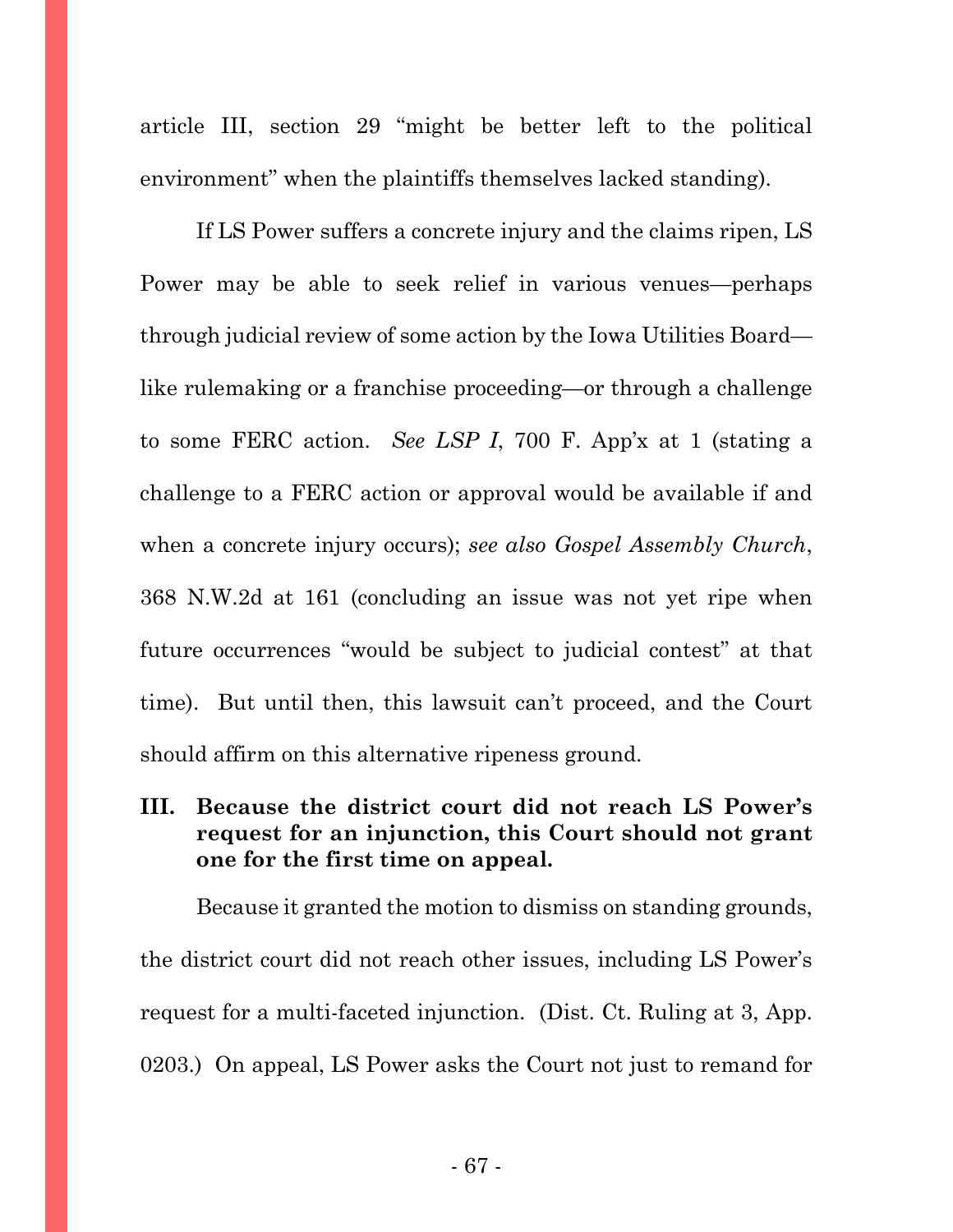further proceedings, but for the Court affirmatively to *issue* an injunction for the first time after considering the merits of, and likelihood of success on, LS Power's constitutional claims. (LS Power Br. at 75.)

The Court should not do so. It is a court of review, not first view. *See Benskin, Inc. v. W. Bank*, 952 N.W.2d 292, 307 (Iowa 2020); *accord Plowman v. Ft. Madison Cmty. Hosp.*, 896 N.W.2d 393, 413 (Iowa 2017). And generally, it does "not decide an issue the district court did not decide first." *UE Local 893/IUP v. State*, 928 N.W.2d 51, 60 (Iowa 2019).

Even if the Court concludes LS Power has standing, it should only remand for further proceedings before the district court. Decades ago, the Court established—in the electric utility context, no less—that a reversal on standing grounds usually does not allow the appellate court to reach the merits:

Because the record at the time of the court's ruling sufficiently demonstrated Planners' standing, we conclude that the district court erred in dismissing Planners' petition.

Anticipating the possibility of this holding, the commission urges us to decide the merits of Planners' contentions presented to but not ruled on by the district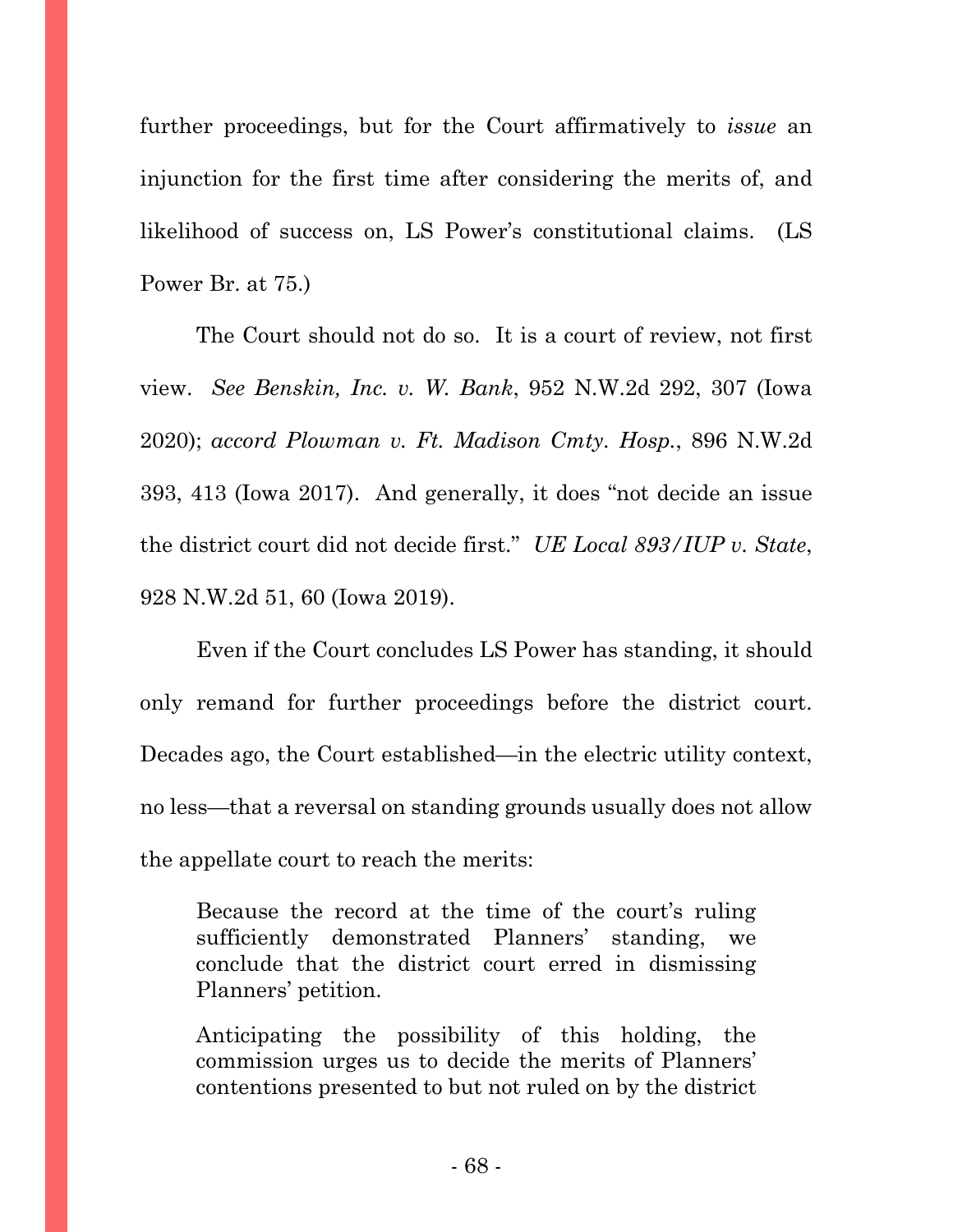court. If we were to do so, we would not be performing our review function; we would be deciding issues that were not decided by the district court. This would be contrary to our function as a court of review. The only question presented for our review on Planners' appeal is the district court decision dismissing the petition for want of standing. Having determined that the district court erred in dismissing the petition, we reverse and remand on Planners' appeal to permit the district court to decide the case on the merits.

*Iowa-Ill. Gas & Elec. Co. v. Iowa State Commerce Comm'n (Iowa-Illinois II)*, 347 N.W.2d 423, 427 (Iowa 1984) (citations omitted); *cf. Junkins v. Branstad*, 421 N.W.2d 130, 135–36 (Iowa 1988) (concluding a case was not moot but declining to reach the merits because the district court did not do so). *Iowa-Illinois II* is merely another recognition that the standing inquiry evaluates the "right of access to the district court, not the merits." *Richards v. Iowa Dep't of Revenue & Fin.*, 454 N.W.2d 573, 574 (Iowa 1990).

*Iowa-Illinois II* is directly applicable here. The only question presented for review on LS Power's appeal is "the district court decision dismissing the petition for want of standing." *Iowa-Illinois II*, 347 N.W.2d at 427. If the Court were to address the injunction request for the first time on appeal, it "would be deciding issues that were not decided by the district court," which is "contrary to [its]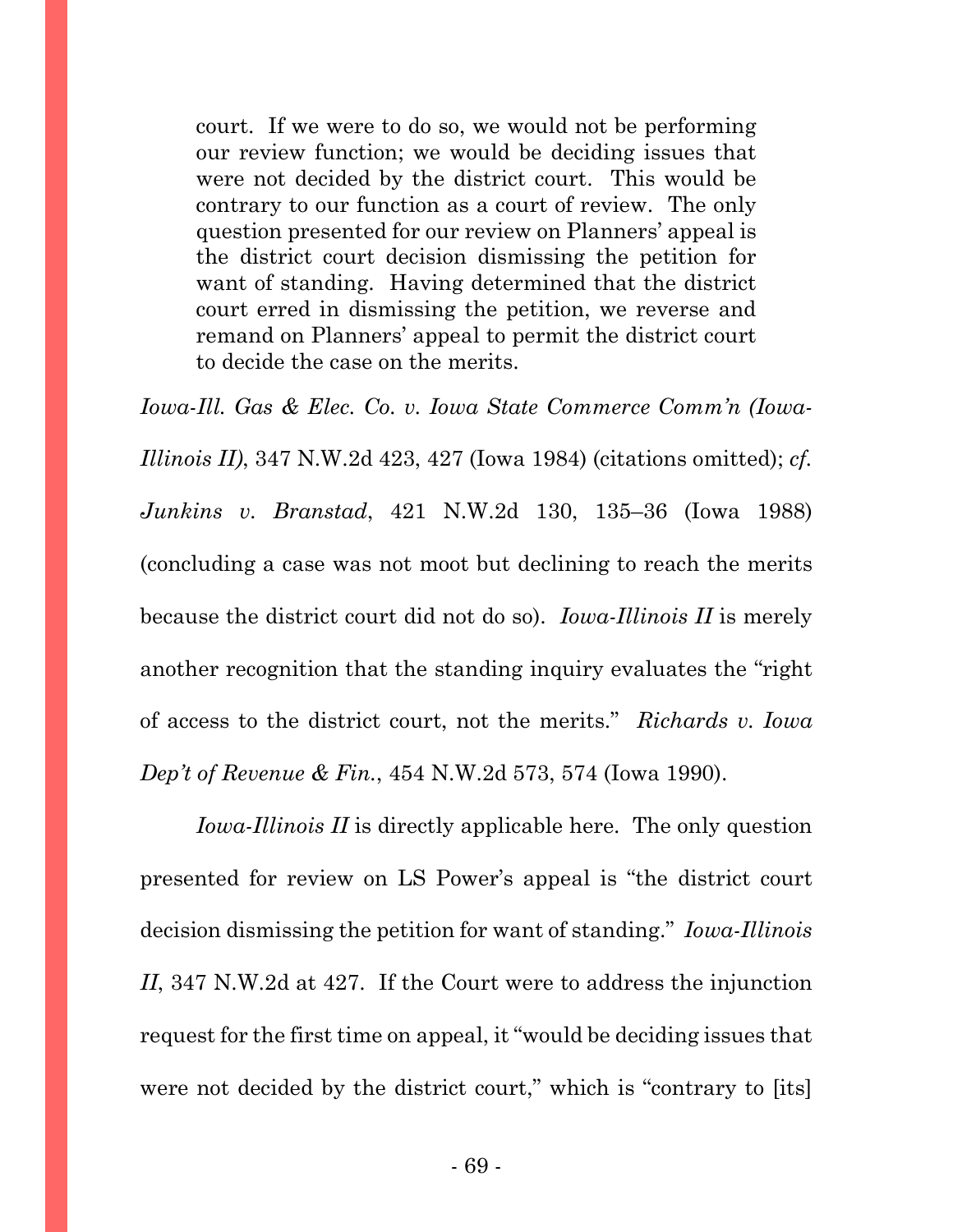function as a court of review." *Id.* The merits are simply not in play on appeal. "Because the trial court did not consider the question on the merits there is nothing further for [appellate] review." *Rush v. Ray*, 332 N.W.2d 325, 328 (Iowa 1983).

*Berent v. City of Iowa City*, 738 N.W.2d 193, 206 & n.1 (Iowa 2007) does not justify issuing an injunction for the first time on appeal. *Berent* only involved a request for declaratory judgment about the validity of a proposed amendment to a municipal charter. *See id.* at 196 ("Citizens challenged the City's refusal [to present amendments to voters] in district court. The City, alternatively, sought a declaration that the proposed amendments were unlawful."). In other words, the dispute was not about (as it is here) whether a law already in existence should be struck down. In addition, the *Berent* Court reached the merits only after expressly noting that "difficult issues of constitutional law [we]re not involved." *Id.* at 206.

Here, by contrast, "issues of constitutional law" expressly *are*  involved. *Id.* And if those issues "are not briefed and argued" on appeal, the Court has "no choice but to remand them for district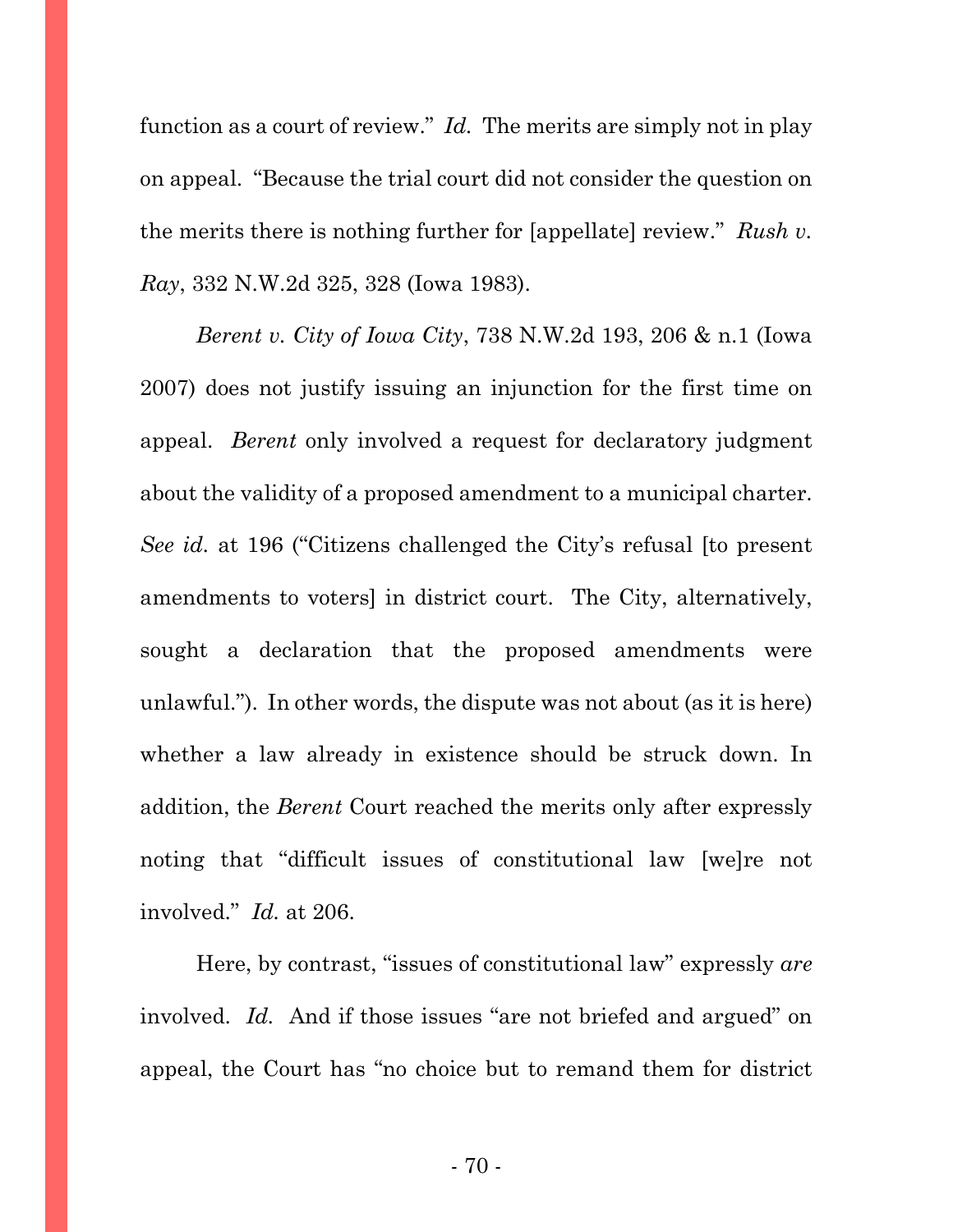court determination." *Barnes v. Iowa Dep't of Transp.*, 385 N.W.2d 260, 263 (Iowa 1986).That means *Iowa-Illinois II*, not *Berent*, is the relevant precedent. If the Court concludes LS Power has standing, remand alone is the proper remedy. *See Iowa-Illinois II*, 347 N.W.2d at 427; *accord Dickey v. Iowa Ethics & Campaign Disclosure Bd.*, 943 N.W.2d 34, 57 (Iowa 2020) (Appel, J., dissenting) (asserting a litigant possessed standing but nevertheless agreeing "the legal merit of his claim should be determined by the district court in the first instance").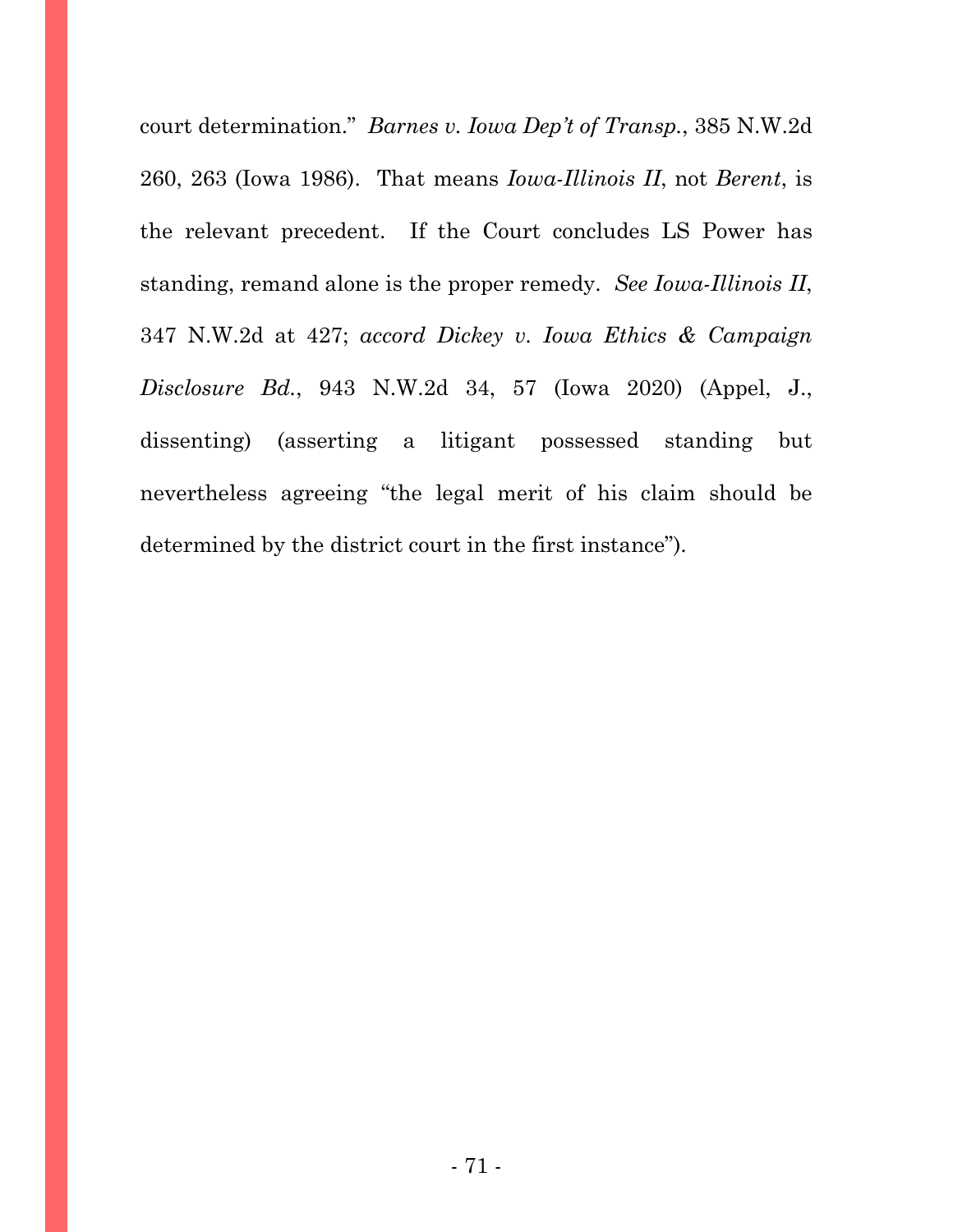## **CONCLUSION**

"LSP has identified no specific project that [is] . . . approved for regional cost allocation," that is subject to section 478.16's ROFR, *and* that was "awarded to the incumbent because the incumbent has exercised that right." *LSP I*, 700 F. App'x at 2. Without those things, LS Power lacks standing in this case. Transmission projects that aren't past the brainstorming stage aren't imminent. The Court should affirm.

## **REQUEST FOR ORAL ARGUMENT**

The State requests oral argument.

Respectfully submitted,

THOMAS J. MILLER ATTORNEY GENERAL OF IOWA

/s/ David M. Ranscht DAVID M. RANSCHT

/s/ Benjamin Flickinger BENJAMIN FLICKINGER Assistant Attorneys General 1305 E. Walnut St., 2nd Floor Des Moines, Iowa 50319 (515) 281-7175 (515) 281-4209 (fax) [david.ranscht@ag.iowa.gov](mailto:david.ranscht@ag.iowa.gov)  [ben.flickinger@ag.iowa.gov](mailto:ben.flickinger@ag.iowa.gov)